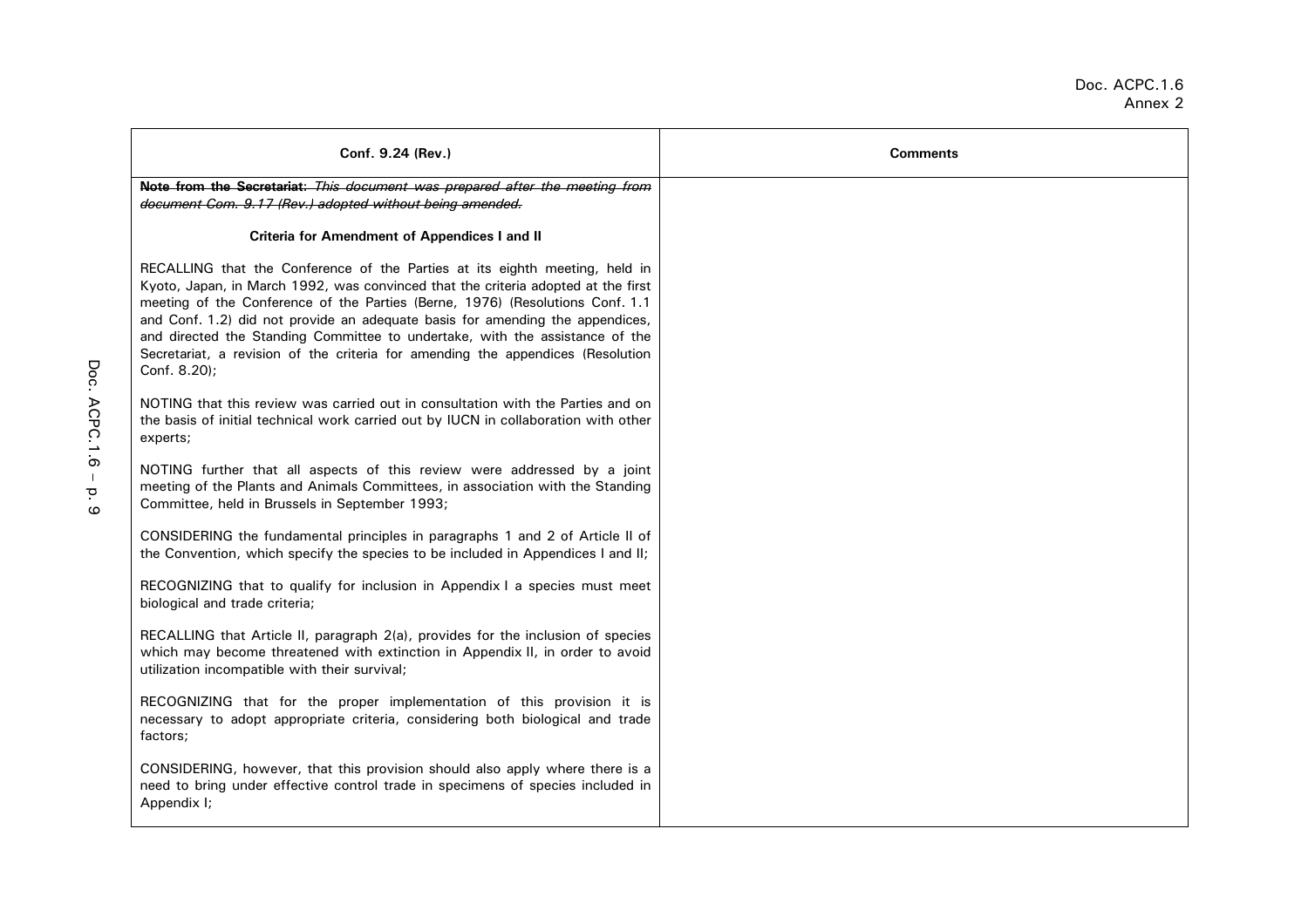| RECOGNIZING that the range States of a species subject to an amendment                                                                                                                                                                                          | <b>IWMC:</b> We have the feeling that some rewording would be useful regarding the                                                                                                                                                                                                                                                                                                                                                                                                                                                                                                                                                                                                                                                                                                                                                                                                                                                                                                                                                                                                                                                                                                                                                                                                                                                                                             |
|-----------------------------------------------------------------------------------------------------------------------------------------------------------------------------------------------------------------------------------------------------------------|--------------------------------------------------------------------------------------------------------------------------------------------------------------------------------------------------------------------------------------------------------------------------------------------------------------------------------------------------------------------------------------------------------------------------------------------------------------------------------------------------------------------------------------------------------------------------------------------------------------------------------------------------------------------------------------------------------------------------------------------------------------------------------------------------------------------------------------------------------------------------------------------------------------------------------------------------------------------------------------------------------------------------------------------------------------------------------------------------------------------------------------------------------------------------------------------------------------------------------------------------------------------------------------------------------------------------------------------------------------------------------|
| proposal should be consulted following the procedures recommended by the                                                                                                                                                                                        | 11th and 12th paragraphs of the preamble, those concerning consultations. There                                                                                                                                                                                                                                                                                                                                                                                                                                                                                                                                                                                                                                                                                                                                                                                                                                                                                                                                                                                                                                                                                                                                                                                                                                                                                                |
| Conference of the Parties, and that the intergovernmental bodies having a                                                                                                                                                                                       | are two aspects in the consultation process:                                                                                                                                                                                                                                                                                                                                                                                                                                                                                                                                                                                                                                                                                                                                                                                                                                                                                                                                                                                                                                                                                                                                                                                                                                                                                                                                   |
| function in relation to that species should be consulted as well;                                                                                                                                                                                               | On one side the consultations by the Parties submitting amendment<br>1.<br>proposals;                                                                                                                                                                                                                                                                                                                                                                                                                                                                                                                                                                                                                                                                                                                                                                                                                                                                                                                                                                                                                                                                                                                                                                                                                                                                                          |
|                                                                                                                                                                                                                                                                 | On the other side the consultations by the Secretariat in relation with<br>2.<br>submitted proposals.                                                                                                                                                                                                                                                                                                                                                                                                                                                                                                                                                                                                                                                                                                                                                                                                                                                                                                                                                                                                                                                                                                                                                                                                                                                                          |
|                                                                                                                                                                                                                                                                 | The consultations to be conducted by the Parties (1), or at their request, are<br>dealt with in Resolution Conf. 8.21, as far as range States are concerned. The<br>consultations to be conducted by the Secretariat (2) are dealt with in the text of<br>the Convention (Article XV).<br>With the current wording, it is not clear, regarding intergovernmental bodies,<br>whether they have to be consulted by the proponent Parties also or by the<br>Secretariat only. The latter would appear more logical, although it does not mean<br>that the proponents should not refer to publications and decisions from such<br>bodies. This interpretation appears to have been acknowledged by the CWG as it<br>is proposing to delete the first paragraph under item 7.2 International, in Annex 6.<br>In conclusion, the following wording is proposed for both paragraphs to separate<br>the role of the proponent Parties from that of the Secretariat and to differentiate<br>what is compulsory from what is the result of recommendations.<br>"RECOGNIZING that the range States of a species subject to an amendment<br>proposal should be consulted by the proponent or on its behalf following the<br>procedures recommended by the Conference of the Parties and that all Parties<br>shall be consulted by the Secretariat in accordance with Article XV, paragraph |
|                                                                                                                                                                                                                                                                 | 1(a), of the Convention;"<br>"RECOGNIZING further that the Secretariat, in accordance with the same<br>Article, shall consult intergovernmental bodies having competence in relation to<br>the management of marine species, and should also consult other<br>intergovernmental bodies having a function in relation to any species subject to<br>a proposal for amendment;"                                                                                                                                                                                                                                                                                                                                                                                                                                                                                                                                                                                                                                                                                                                                                                                                                                                                                                                                                                                                   |
| NOTING the competence of certain intergovernmental organizations in relation<br>to the management of marine species;                                                                                                                                            |                                                                                                                                                                                                                                                                                                                                                                                                                                                                                                                                                                                                                                                                                                                                                                                                                                                                                                                                                                                                                                                                                                                                                                                                                                                                                                                                                                                |
| RECALLING that the international trade in all wild fauna and flora is under the<br>purview of the Convention;                                                                                                                                                   |                                                                                                                                                                                                                                                                                                                                                                                                                                                                                                                                                                                                                                                                                                                                                                                                                                                                                                                                                                                                                                                                                                                                                                                                                                                                                                                                                                                |
| EMPHASIZING the importance of Resolution Conf. 3.4, adopted at the third<br>meeting of the Conference of the Parties (New Delhi, 1981), regarding the need<br>to provide to developing countries technical assistance in matters relating to the<br>Convention; |                                                                                                                                                                                                                                                                                                                                                                                                                                                                                                                                                                                                                                                                                                                                                                                                                                                                                                                                                                                                                                                                                                                                                                                                                                                                                                                                                                                |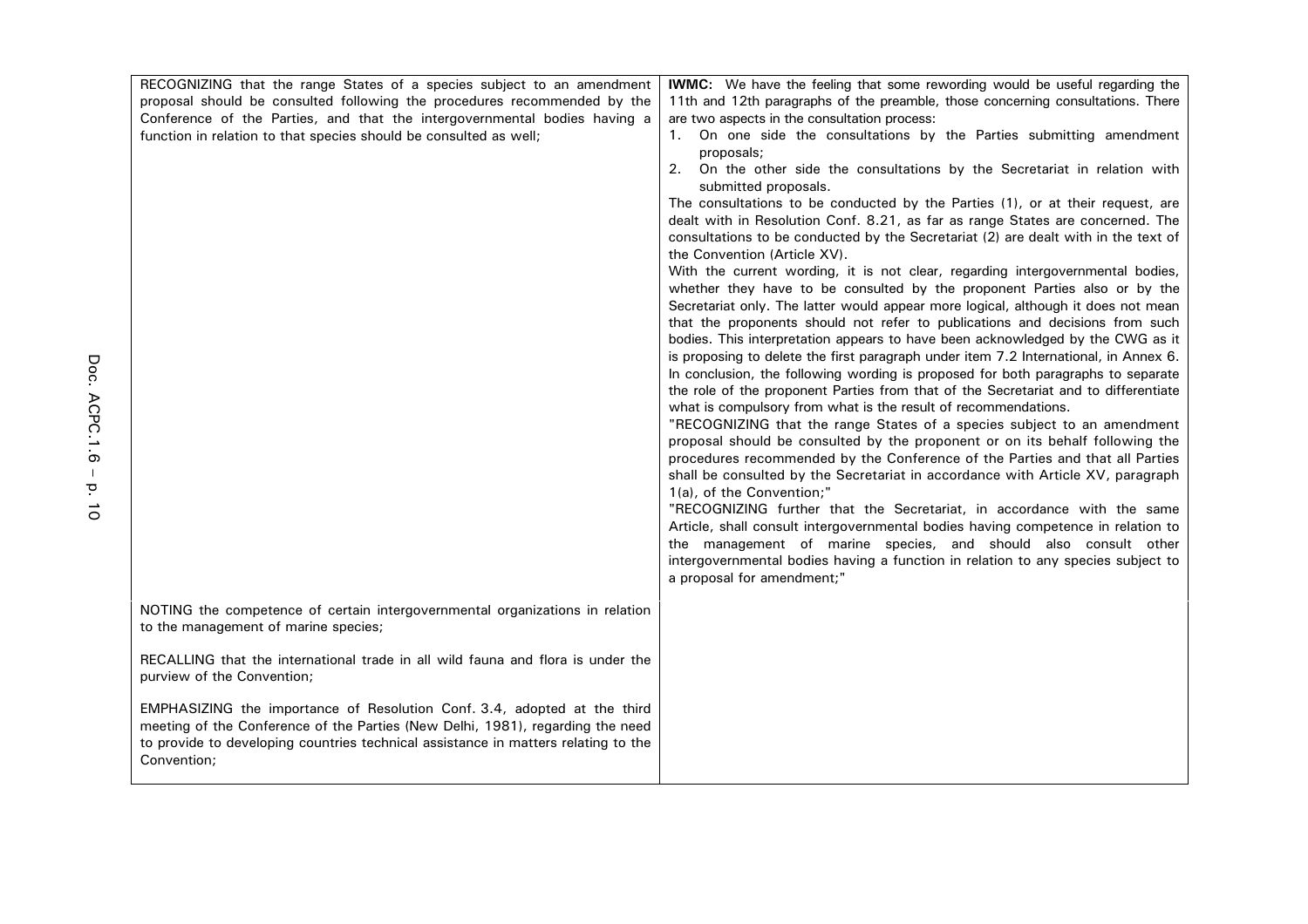| RECOGNIZING that by virtue of the precautionary principle, in cases of<br>uncertainty, the Parties shall act in the best interest of the conservation of the<br>species when considering proposals for amendment of Appendices I and II; |                                                                                                                                                                                                                                                           | ZA: The proposed deletion of criterion A of Annex 4 is supported, but the<br>following amendments to the wording of the "RECOGNIZING" clause in the<br>preamble is recommended:<br>RECOGNIZING that by virtue of the precautionary principle, in cases of<br>uncertainty, the Parties shall act in the best interest of the conservation of the<br>species replace the words "when considering proposals for amendment of<br>Appendices I and II" with the words "and enact measures which are<br>proportionate to the anticipated risk to the species". |
|------------------------------------------------------------------------------------------------------------------------------------------------------------------------------------------------------------------------------------------|-----------------------------------------------------------------------------------------------------------------------------------------------------------------------------------------------------------------------------------------------------------|----------------------------------------------------------------------------------------------------------------------------------------------------------------------------------------------------------------------------------------------------------------------------------------------------------------------------------------------------------------------------------------------------------------------------------------------------------------------------------------------------------------------------------------------------------|
|                                                                                                                                                                                                                                          | THE CONFERENCE OF THE PARTIES TO THE CONVENTION                                                                                                                                                                                                           |                                                                                                                                                                                                                                                                                                                                                                                                                                                                                                                                                          |
|                                                                                                                                                                                                                                          | ADOPTS the following Annexes as an integral part of this Resolution:                                                                                                                                                                                      |                                                                                                                                                                                                                                                                                                                                                                                                                                                                                                                                                          |
| Annex 1:                                                                                                                                                                                                                                 | Biological criteria for Appendix I;                                                                                                                                                                                                                       |                                                                                                                                                                                                                                                                                                                                                                                                                                                                                                                                                          |
| Annex 2a:                                                                                                                                                                                                                                | Criteria for the inclusion of species in Appendix II in<br>accordance with Article II, paragraph 2(a);                                                                                                                                                    |                                                                                                                                                                                                                                                                                                                                                                                                                                                                                                                                                          |
| Annex 2b:                                                                                                                                                                                                                                | Criteria for the inclusion of species in Appendix II in<br>accordance with Article II, paragraph 2(b);                                                                                                                                                    |                                                                                                                                                                                                                                                                                                                                                                                                                                                                                                                                                          |
| Annex 3:                                                                                                                                                                                                                                 | Special cases;                                                                                                                                                                                                                                            |                                                                                                                                                                                                                                                                                                                                                                                                                                                                                                                                                          |
| Annex 4:                                                                                                                                                                                                                                 | Precautionary measures;                                                                                                                                                                                                                                   |                                                                                                                                                                                                                                                                                                                                                                                                                                                                                                                                                          |
| Annex 5:                                                                                                                                                                                                                                 | Definitions, notes and guidelines; and                                                                                                                                                                                                                    |                                                                                                                                                                                                                                                                                                                                                                                                                                                                                                                                                          |
| Annex 6:                                                                                                                                                                                                                                 | Format for proposals to amend the appendices;                                                                                                                                                                                                             |                                                                                                                                                                                                                                                                                                                                                                                                                                                                                                                                                          |
| of the species;                                                                                                                                                                                                                          | RESOLVES that when considering any proposal to amend Appendix I or II the<br>Parties shall apply the precautionary principle so that scientific uncertainty should<br>not be used as a reason for failing to act in the best interest of the conservation |                                                                                                                                                                                                                                                                                                                                                                                                                                                                                                                                                          |
| following applies:                                                                                                                                                                                                                       | RESOLVES that, when considering proposals to amend Appendices I and II, the                                                                                                                                                                               |                                                                                                                                                                                                                                                                                                                                                                                                                                                                                                                                                          |
| a)<br>Annex 1;                                                                                                                                                                                                                           | any species that is or may be affected by trade should be included in<br>Appendix I if it meets at least one of the biological criteria listed in                                                                                                         |                                                                                                                                                                                                                                                                                                                                                                                                                                                                                                                                                          |
| b)                                                                                                                                                                                                                                       | a species "is or may be affected by trade" if:                                                                                                                                                                                                            | AU: The proposed limited definition of 'affected' as having a detrimental impact<br>on the status of a species is not considered appropriate.<br>The proposed wording of i) and ii) should be amended as follows:<br>it is known to be in international trade, and that trade has an impact on the<br>i)<br>status of the species; or                                                                                                                                                                                                                    |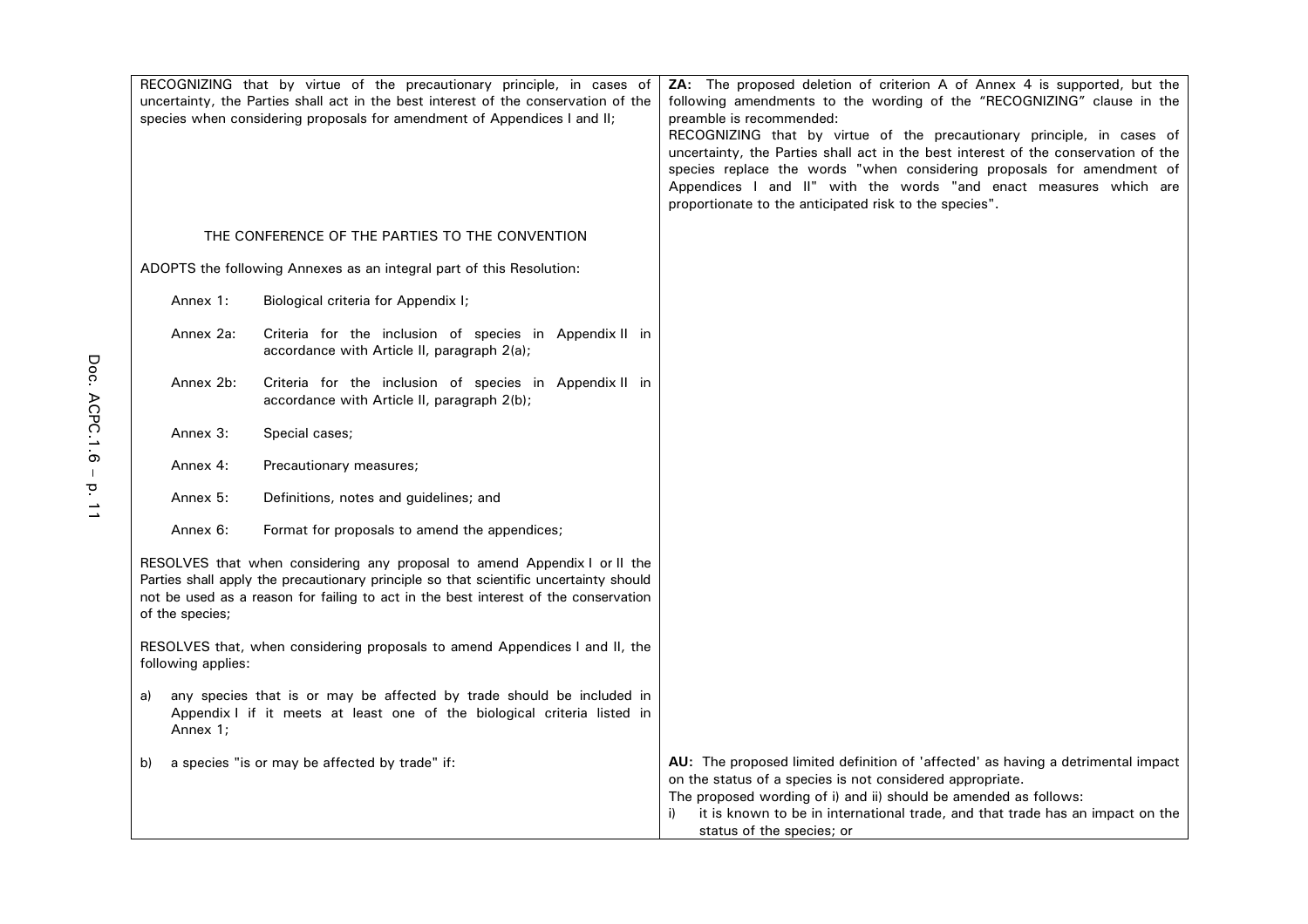| it is probably in international trade, although conclusive evidence is lacking,<br>ii)    |
|-------------------------------------------------------------------------------------------|
| and that trade would have an impact on the status of the species;                         |
| References to "detrimental should also be removed from iii) and iv).                      |
| However, if the Working Group would prefer not to alter paragraph ii), other              |
| than removing the reference to "detrimental", an additional paragraph iii) should         |
| be inserted as follows:                                                                   |
| it is probably in international trade, although conclusive evidence is lacking,<br>iii)   |
| and that trade would have an impact on the status of the species; or                      |
| The addition of the above paragraph iii) would require renumbering of the                 |
| following two clauses.                                                                    |
| We are of the view, informed by the recent drafting of the proposal to include            |
| the Great White Shark in the appendices, that where a species is probably in              |
| international trade, it is very difficult, if not impossible, to conclusively prove       |
| that that trade has a detrimental impact on the status of the species. It could,          |
| however, be shown to be likely, if the trade was occurring at the levels                  |
| presumed to be occurring, to have a detrimental impact on the species.                    |
|                                                                                           |
| <b>DE:</b> The new interpretation of "affected by trade" refers to Appendix I listing of  |
| species that already fulfil the biological criteria as outlined in Annex 1. This          |
| means that a species is threatened with extinction (Article II paragraph 1 of the         |
| Convention). In such a situation any commercial trade has to be regarded as               |
| detrimental, especially with regard to the precautionary principle described in           |
| sentences of the introductory part directly prior to these ones. Therefore the            |
| proposed changes must be rejected and the previous text maintained.                       |
| IL: The proposed change concerning when a species "is affected by trade" seem             |
| to put a much larger burden of proof that the trade is in fact detrimental to the         |
| species, in order to list it. Often it is quite difficult to prove biologically that only |
| trade is to blame for a species' decline, as there may be compounding factors             |
| affecting a species status in the wild. It would seem that the precautionary              |
| principle would be greatly weakened by these proposed definitions.                        |
|                                                                                           |
| US: We disagree strongly with the statement in paragraph 17 of the CWG                    |
| report that the text of the Convention clearly implies that "such trade should            |
| also have a negative effect on the status of the species".                                |
| While a resolution may interpret the text of the Convention, it may not be used           |
| to alter its meaning or intent. We find no problems with the current operative            |
| part of Resolution Conf. 9.24 as regards the term "is or may be affected by               |
| trade" (Resolution Conf. 9.24, second RESOLVES, paragraph b); we do not                   |
| concur with changing it, nor with the changes proposed. We cannot agree with              |
| the definition proposed here for paragraph b), dealing with whether a species "is         |
| or may be affected by trade". First, various English-language dictionaries define         |
| "affect" to mean "to influence or impress". The word "affect" does not refer              |
| only to negative impacts. Restricting the meaning of the term, as is proposed,            |
| places an additional onus, not present in the treaty itself, on Parties seeking to        |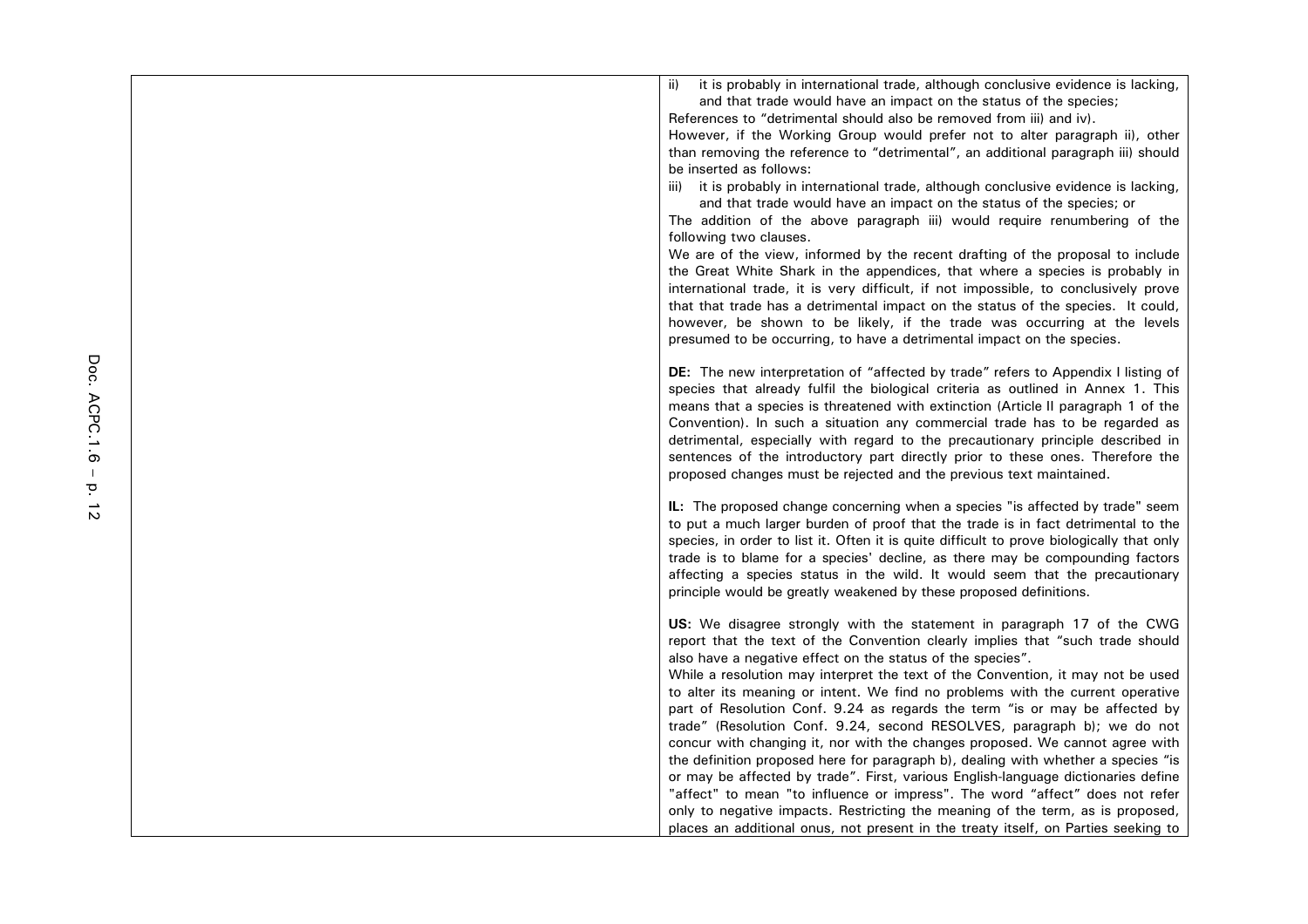include species in the Appendices. While it may be comparatively easy to prove that trade in a species will have a discernible impact -- often simple examination of trade figures may be enough -- it is much more difficult, and perhaps impossible in some cases, to show that the impact is negative. Such findings are more appropriate in the non-detriment findings required by Articles III and IV, and not in the listing criteria. Furthermore, in the proposed wording in paragraph b) under the Second RESOLVES clauses i) through iv), as written a proponent must always prove that trade is having a detrimental impact on the species. As revised, subparagraph b) would never allow a species to be listed if there were any degree of uncertainty about the impact of trade on the species. For example, original clause ii) justifies listing a species if the species is probably in international trade, even if conclusive evidence is lacking. This provision is consistent with the express intent of the Parties that, in cases of uncertainty, decisions be made in the best interest of the conservation of the species. By contrast, the new "detrimental impact" element in clause ii) is set off by a comma from the term "probably" and the phrase "if conclusive evidence is lacking," removing it from the purview of these terms. As a result of this absolutist construction, this criterion would not be satisfied unless the proponent could prove that trade is having a detrimental impact. We suggest the following language instead, as a "compromise" between the existing language and the CWG Report's proposal:

b) a species "is or may be affected by trade" if:

- i) it is known to be in international trade and trade may have an impact on the status of the species;
- ii) it is probably in international trade, although conclusive evidence is lacking, and trade may have an impact on the status of the species;
- iii) there is potential international demand for specimens of the species, and any international trade in the species may have an impact on its status;
- iv) it would probably enter trade were it not subject to Appendix I controls, and that trade may have an impact on its status.

**IWMC:** CITES is about international trade and the definition of the word 'trade' in Article I of the Convention is clear. To add 'international' to 'trade' as it has been done in some of the proposed changes, e.g. as indicated in paragraph 18 of the CWG report, may create some confusion. When CITES, and CITES Resolutions and Decisions refer to trade it should always be understood that the reference is to international trade, unless expressly specified otherwise. However, if it is felt really necessary to include 'international' when reference is made to 'trade', this should be done not only in the revised or added sentences but throughout the draft revised resolution.

The intent of the changes proposed in this paragraph is well understood and supported. However, we have some concern with part of the wording.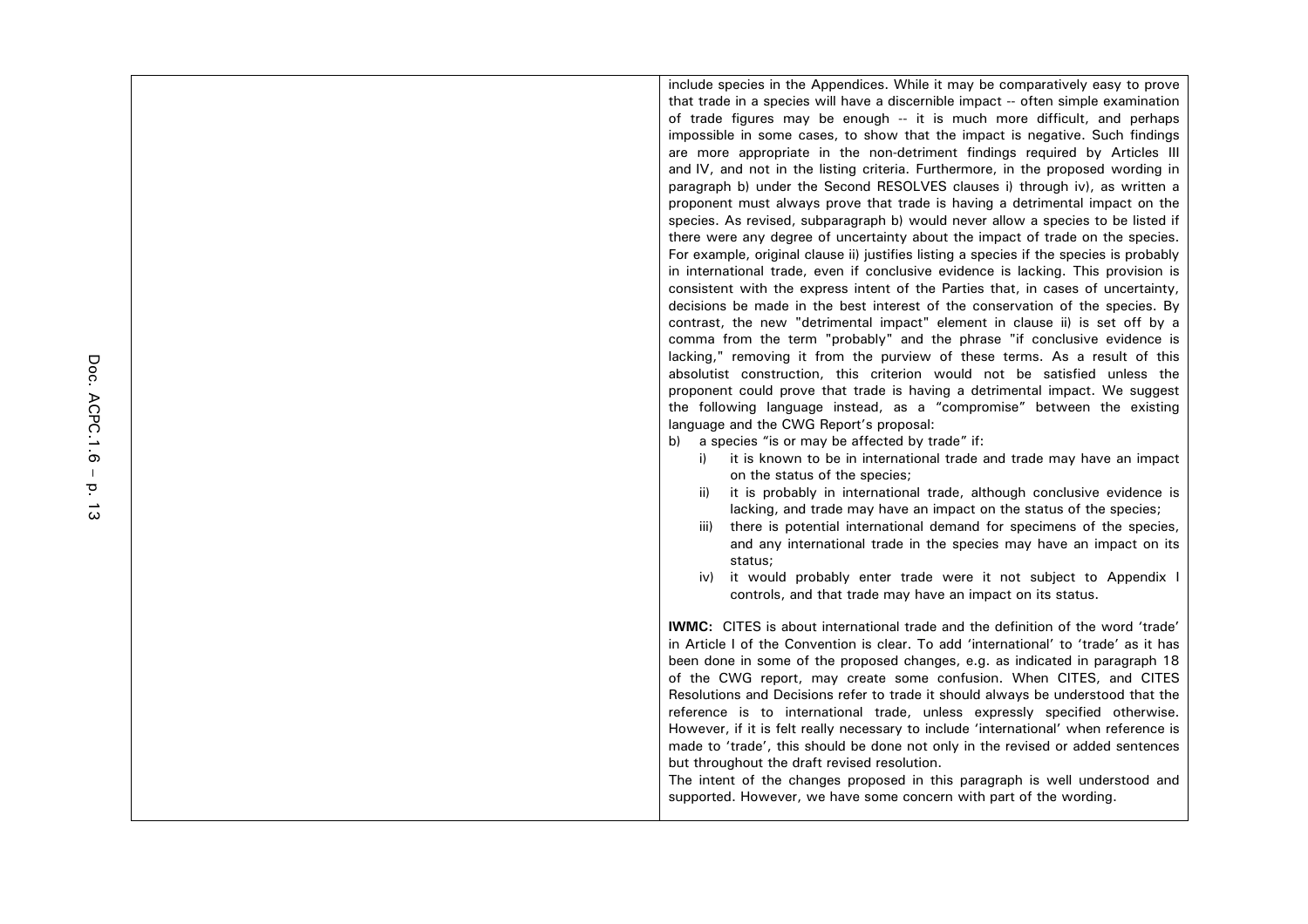|      | it is known to be in trade; or                                                                                                                                 |                                                                                                                                                                                                                                                                                                                                                                                                                                                                                                                                                                                                                                                                                                                                                                                     |
|------|----------------------------------------------------------------------------------------------------------------------------------------------------------------|-------------------------------------------------------------------------------------------------------------------------------------------------------------------------------------------------------------------------------------------------------------------------------------------------------------------------------------------------------------------------------------------------------------------------------------------------------------------------------------------------------------------------------------------------------------------------------------------------------------------------------------------------------------------------------------------------------------------------------------------------------------------------------------|
|      | it is probably in trade, but conclusive evidence is lacking; or                                                                                                |                                                                                                                                                                                                                                                                                                                                                                                                                                                                                                                                                                                                                                                                                                                                                                                     |
|      | there is potential international demand for specimens; or                                                                                                      |                                                                                                                                                                                                                                                                                                                                                                                                                                                                                                                                                                                                                                                                                                                                                                                     |
|      | <del>it would probably enter trade were it not subject to Appendix-I</del><br>controls;                                                                        |                                                                                                                                                                                                                                                                                                                                                                                                                                                                                                                                                                                                                                                                                                                                                                                     |
| i)   | it is known to be in international trade, and that trade has a<br>detrimental impact on the status of the species; or                                          |                                                                                                                                                                                                                                                                                                                                                                                                                                                                                                                                                                                                                                                                                                                                                                                     |
| ii)  | it is probably in international trade, although conclusive evidence is<br>lacking, and that trade has a detrimental impact on the status of the<br>species; or | <b>GB:</b> We have some reservations about this amended section as by addressing<br>the subject in greater detail the opportunity to argue about semantics increases.<br>In particular, if, in b.ii), conclusive evidence is lacking about whether a species<br>is in trade or not then it is equally unlikely that evidence about the impact of<br>such trade will be available. A simpler approach may be to adopt a definition<br>along the lines below:<br>"it is known [or suspected] to be in international trade, or there is a potential<br>market, and that such trade would be detrimental to the conservation status of<br>the species were it not subject to the Appendix I controls."<br>NO: This paragraph seems to contain a contradictory statement since it refers |
|      |                                                                                                                                                                | both to lack of knowledge if the species is in trade, while the next sentence<br>state that the species is in trade. It could be a solution to include in the second<br>sentence "trade will have a detrimental impact " instead of "trade has a<br>detrimental effect " However, paragraph ii) then will resemble paragraph iii)<br>and iv). Paragraph ii) thus seem redundant and we propose to delete it.                                                                                                                                                                                                                                                                                                                                                                        |
|      |                                                                                                                                                                | IWMC: This sub-paragraph concerns cases where there is no conclusive evidence<br>of trade. In such circumstances how would it be possible to determine that the<br>probable trade has a detrimental impact? This case seems to represent<br>circumstances under which the 'species' may be affected by trade. Therefore the<br>subparagraph should end: " and that trade may have a detrimental impact on "                                                                                                                                                                                                                                                                                                                                                                         |
| iii) | there is a potential international demand, and any international trade<br>would have a detrimental impact on the status of the species; or                     | <b>IWMC:</b> This sub-paragraph seems to refer essentially to 'species' listed in<br>Appendix I for which a transfer to Appendix II is proposed. Indeed, if the species<br>would be listed in Appendix II or not listed at all, the existence of trade would be<br>known. The use of the word 'demand' instead of trade is acknowledged.<br>However, we have the feeling that it should be qualified by the word<br>'commercial', since non-commercial trade is possible under an Appendix-I listing.<br>Because of that, it would be preferable, in our opinion, to replace the words 'and<br>any international trade' by the words 'and any such (commercial) demand'.                                                                                                            |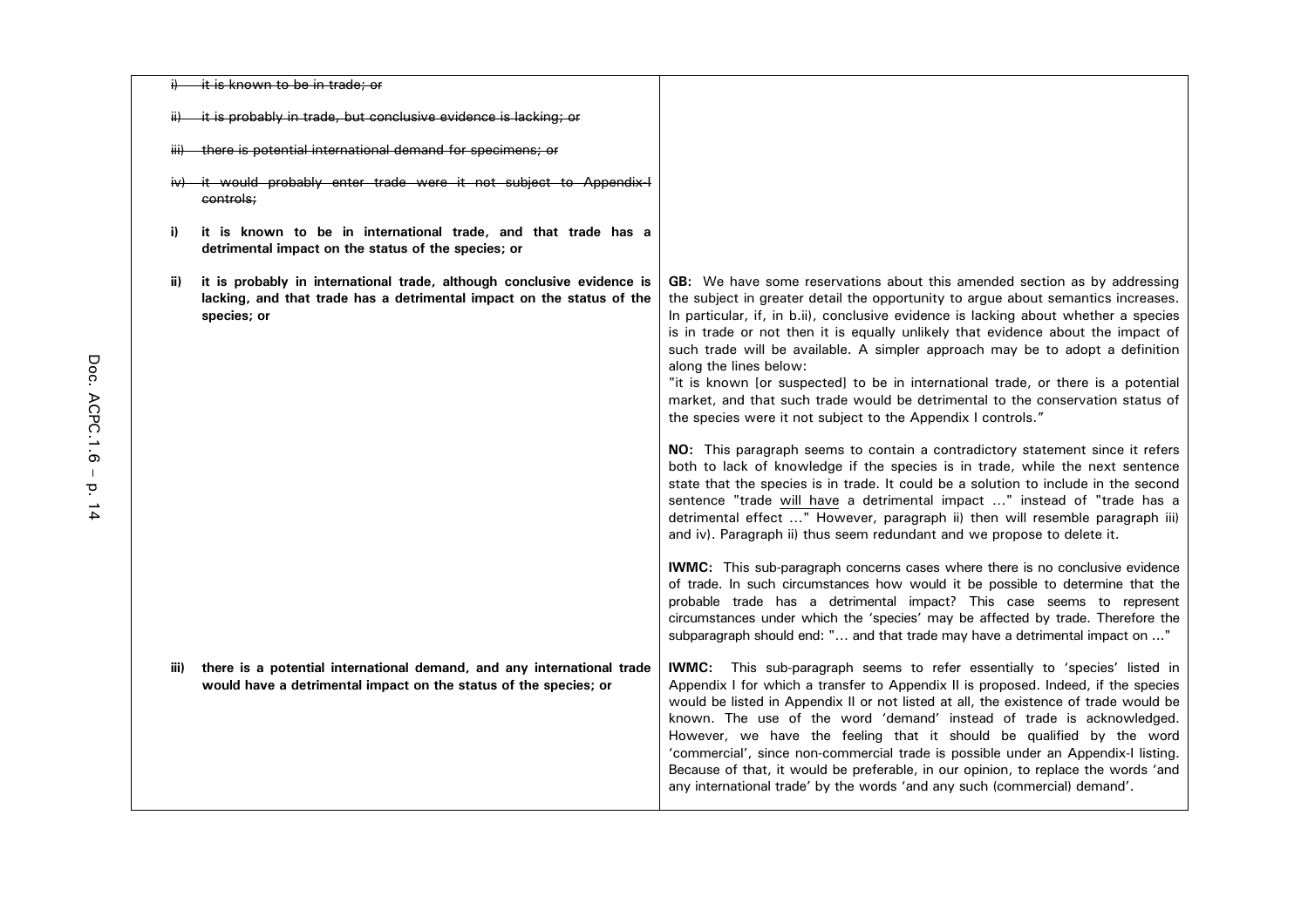|                                                                                                                                                                                                                                                                                                                        | it would probably enter international trade, with a detrimental impact<br>iv)<br>on the status of the species, were it not subject to Appendix-I controls;                                                                                                                                                                                                                                                                                                                                                | <b>IWMC:</b> This sub-paragraph seems to refer also to 'species' listed in Appendix I<br>for which a transfer to Appendix II is proposed. Therefore, here also the word<br>'commercial' should be added before (international) trade. In fact, the difference<br>between sub-paragraphs iii) and iv) is rather small and may just be a semantic<br>issue. Are both sub-paragraphs necessary?         |
|------------------------------------------------------------------------------------------------------------------------------------------------------------------------------------------------------------------------------------------------------------------------------------------------------------------------|-----------------------------------------------------------------------------------------------------------------------------------------------------------------------------------------------------------------------------------------------------------------------------------------------------------------------------------------------------------------------------------------------------------------------------------------------------------------------------------------------------------|------------------------------------------------------------------------------------------------------------------------------------------------------------------------------------------------------------------------------------------------------------------------------------------------------------------------------------------------------------------------------------------------------|
| C)                                                                                                                                                                                                                                                                                                                     | any species that meets the criteria for inclusion in Appendix II listed in<br>Annex 2a should be included in Appendix II in accordance with Article II,<br>paragraph 2(a);                                                                                                                                                                                                                                                                                                                                |                                                                                                                                                                                                                                                                                                                                                                                                      |
| d)                                                                                                                                                                                                                                                                                                                     | species should be included in Appendix II under the provisions of Article II,<br>paragraph 2(b), if they satisfy the criteria listed in Annex 2b;                                                                                                                                                                                                                                                                                                                                                         |                                                                                                                                                                                                                                                                                                                                                                                                      |
| e)                                                                                                                                                                                                                                                                                                                     | species should be included in more than one appendix at the same time,<br>and higher taxa should be included in the appendices, only if the species or<br>higher taxa concerned satisfy the relevant criteria listed in Annex 3;                                                                                                                                                                                                                                                                          |                                                                                                                                                                                                                                                                                                                                                                                                      |
| f)                                                                                                                                                                                                                                                                                                                     | species of which all specimens in trade have been bred in captivity or<br>artificially propagated should not be included in the appendices if there is<br>no probability of trade taking place in specimens of wild origin;                                                                                                                                                                                                                                                                               |                                                                                                                                                                                                                                                                                                                                                                                                      |
| g)                                                                                                                                                                                                                                                                                                                     | any species included in Appendix I for which sufficient data are available to<br>demonstrate that it does not meet the criteria listed in Annex 1 should be<br>transferred to Appendix II only in accordance with the relevant<br>precautionary measures listed in Annex 4;                                                                                                                                                                                                                               |                                                                                                                                                                                                                                                                                                                                                                                                      |
| h)                                                                                                                                                                                                                                                                                                                     | any species included in Appendix II in accordance with Article II,<br>paragraph 2(a), that does not meet the criteria listed in Annex 2a should be<br>deleted only in accordance with the relevant precautionary measures listed<br>in Annex 4; and species included in accordance with Article II, paragraph<br>2(b), because they look like the species subject to the deletion, or for a<br>related reason, should also be deleted only in accordance with the relevant<br>precautionary measures; and |                                                                                                                                                                                                                                                                                                                                                                                                      |
| i)                                                                                                                                                                                                                                                                                                                     | the views, if any, of intergovernmental organizations with competence for<br>the management of the species concerned should be taken into account;                                                                                                                                                                                                                                                                                                                                                        |                                                                                                                                                                                                                                                                                                                                                                                                      |
|                                                                                                                                                                                                                                                                                                                        | RESOLVES that proposals to amend Appendices I and II should be based on the<br>best information available and presented in the format in Annex 6, unless<br>otherwise justified;                                                                                                                                                                                                                                                                                                                          |                                                                                                                                                                                                                                                                                                                                                                                                      |
| RESOLVES that Parties should avoid the inclusion in Appendix II of species that<br>are in international trade, but managed in such a manner that there is a<br>negligible risk that, in the near future, the species will qualify for inclusion in<br>Appendix II under the provisions of Annex 2a to this Resolution; |                                                                                                                                                                                                                                                                                                                                                                                                                                                                                                           | AU: With regard to the first three proposed sub-'resolutions', we strongly<br>believe that these should be the subject of separate debate at the CoP, and<br>ultimately the subject of separate resolutions as all are major policy<br>decisions not directly related to the criteria for listing a species. The three<br>proposed "RESOLVES" are rather decisions on the appropriateness of listing |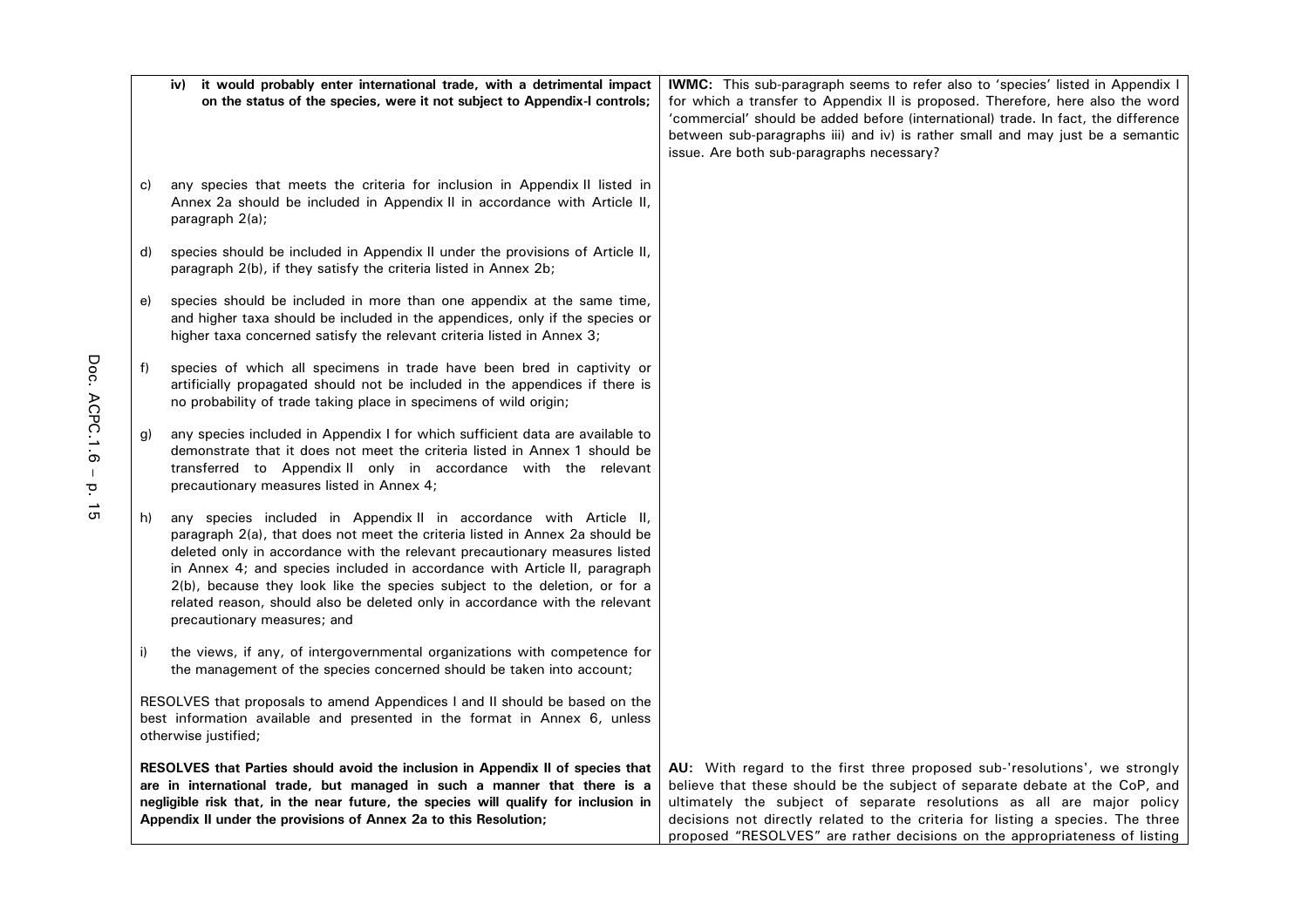a particular species.

**DE:** This paragraph is superfluous. When a species is managed in the way outlined in this paragraph it does not meet the criteria outlined in Annex 2a and cannot be included in Appendix II. Reject and delete this paragraph.

**JP:** This new paragraph should be strongly supported.

**US:** We cannot support requiring such a "risk analysis" by Parties submitting a proposal, as discussed in paragraphs 45-47 of the CWG report. It is burdensome on Parties, particularly range countries, and goes beyond the treaty. This is a scare argument (that somehow there is a risk of including a species in the Appendices). Further, the statement that including a species in Appendix I might be "taken in the wrong belief that the listing as such has solved the conservation concerns" is an unnecessary polemic that does not belong in a criteria document. We are not aware of studies published in the literature that substantiate such allegation. Furthermore, the report indicates that the Criteria Working Group discussed the need to "assess the risks associated with a listing". Having had a representative at the meeting of the CWG, we note that some members of the group also suggested including the benefits of a listing (in addition to the risks).

As discussed above, we oppose this added paragraph. It is unnecessary and contrary to the explicit language of the treaty, as discussed above. For species managed under international management regimes, such as many marine species, this paragraph would require the Parties to CITES to pass judgement on other operating conventions -- something that may be extremely difficult to do even if the scientific evidence suggests that these conventions are not fulfilling their mandates. We believe there is already adequate opportunity to consult other international treaties for marine species, as spelled out in Articles XIV and XV of the CITES treaty. Under the proposed new paragraph, therefore, CITES might well be prevented from listing a species until an unproven trade regime actually fails, even if such listing would make a positive contribution to the species' conservation. This is highly contrary to the precautionary principle.

**IWMC:** We agree with and support the first and third RESOLVES proposed for addition to the operative part.

**DE:** CITES as all other species conservation conventions works on the principle of negative listing (same as the lists in the IUCN Red Data Book) restricting the international trade of wild species on different levels. If the listing of species results or will result in a detrimental impact as outlined in this paragraph than the implementation of CITES does not work. In this case the implementation should be improved rather than accept an over-exploitation.

**RESOLVES/RECOMMENDS that a species should normally not be included in Appendices I or II when the risk of a detrimental increase in trade as a result of the listing is considered to outweigh the conservation benefit of the listing;**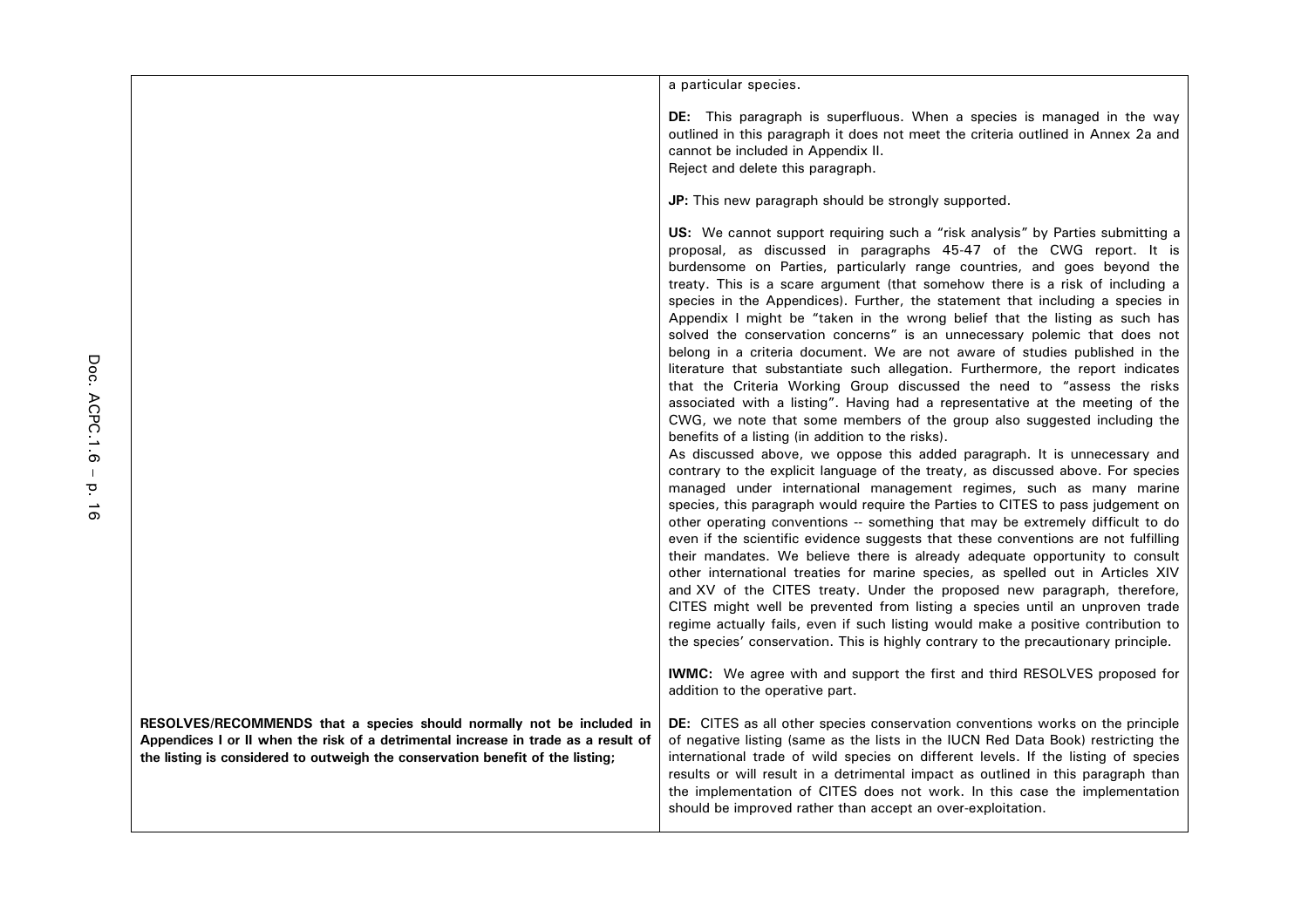|                                                                                                                                                                                                                                      | Conservation status and trade are the cornerstone criteria of CITES as outlined<br>in the text of the convention. It must be noted that by adding this text a hidden<br>criterium enters the preamble of Resolution Conf. 9.24 that is not covered by<br>the convention itself and not listed under the criteria in Annex 1, 2a and 2b.<br>Reject and delete this paragraph.<br>GB: We support the wording proposed in here to address the issue of whether<br>a CITES-listing will have more risks than benefits to the conservation of the<br>species. However, we do not feel that this is a major issue nor one that                                                                                                                                                                                                                                                                                                                                                                                                                                                                                              |
|--------------------------------------------------------------------------------------------------------------------------------------------------------------------------------------------------------------------------------------|-----------------------------------------------------------------------------------------------------------------------------------------------------------------------------------------------------------------------------------------------------------------------------------------------------------------------------------------------------------------------------------------------------------------------------------------------------------------------------------------------------------------------------------------------------------------------------------------------------------------------------------------------------------------------------------------------------------------------------------------------------------------------------------------------------------------------------------------------------------------------------------------------------------------------------------------------------------------------------------------------------------------------------------------------------------------------------------------------------------------------|
|                                                                                                                                                                                                                                      | warrants substantial further discussion.<br><b>US:</b> We do not understand why it is necessary to suggest language to deal<br>with a problem that, as the previous paragraph points out, has never been<br>proven to exist. It does not appear that this text was suggested by the Criteria<br>Working Group, and as such should be struck. Even if such a problem were to<br>exist, it would appear to reflect not a listing issue, but rather failure to<br>effectively enforce the treaty. The proper way to deal with such an issue,<br>should it exist, is for the Parties to improve their levels of CITES enforcement<br>and implementation.<br>The Parties that signed or acceded to CITES made the policy judgement that<br>species covered by the definitions in Article II are best conserved through the<br>permitting requirements outlined in Articles III, IV and V. It would be improper<br>for the Parties (and certainly beyond the mandate of any working group or<br>committee) to alter or limit the plain language and intent of the treaty, without a<br>formal amendment to the treaty text. |
| RESOLVES that species subject to review under the provisions of Resolution<br>Conf. 8.9 (Rev.) should not normally be transferred to Appendix I, or being<br>subjected to a zero quota established by the Conference of the Parties: | <b>DE:</b> This paragraph may easily be misused in order to prevent or unjustifiably<br>postponing Appendix I listing or the establishment of zero quota. With regard to<br>the precautionary principle agreed upon that asks to act in the best interest of<br>the species these paragraphs have to be rejected.<br>In addition it should be noted a recommendation of the CITES Secretariat to stop<br>trade in a certain species of a certain country as a result of a recommendation<br>within the significant trade process cannot be implemented by many CITES<br>Parties according to their respective laws.<br>Reject and delete these paragraphs.                                                                                                                                                                                                                                                                                                                                                                                                                                                            |
|                                                                                                                                                                                                                                      | GB: We support the wording proposed by the working group with respect to<br>Resolution Conf. 8.9 (Rev.). However, we note that to be correct in English the<br>word 'being' should be replaced by 'be'.                                                                                                                                                                                                                                                                                                                                                                                                                                                                                                                                                                                                                                                                                                                                                                                                                                                                                                               |
|                                                                                                                                                                                                                                      | This seems to put a difficult burden on getting a species uplisted by<br>IL:<br>proposing awaiting completion of the review process before transferring a<br>species to Appendix I. We do not see the point in delaying uplisting by awaiting<br>the actual completion of the review, when the situation is clear.                                                                                                                                                                                                                                                                                                                                                                                                                                                                                                                                                                                                                                                                                                                                                                                                    |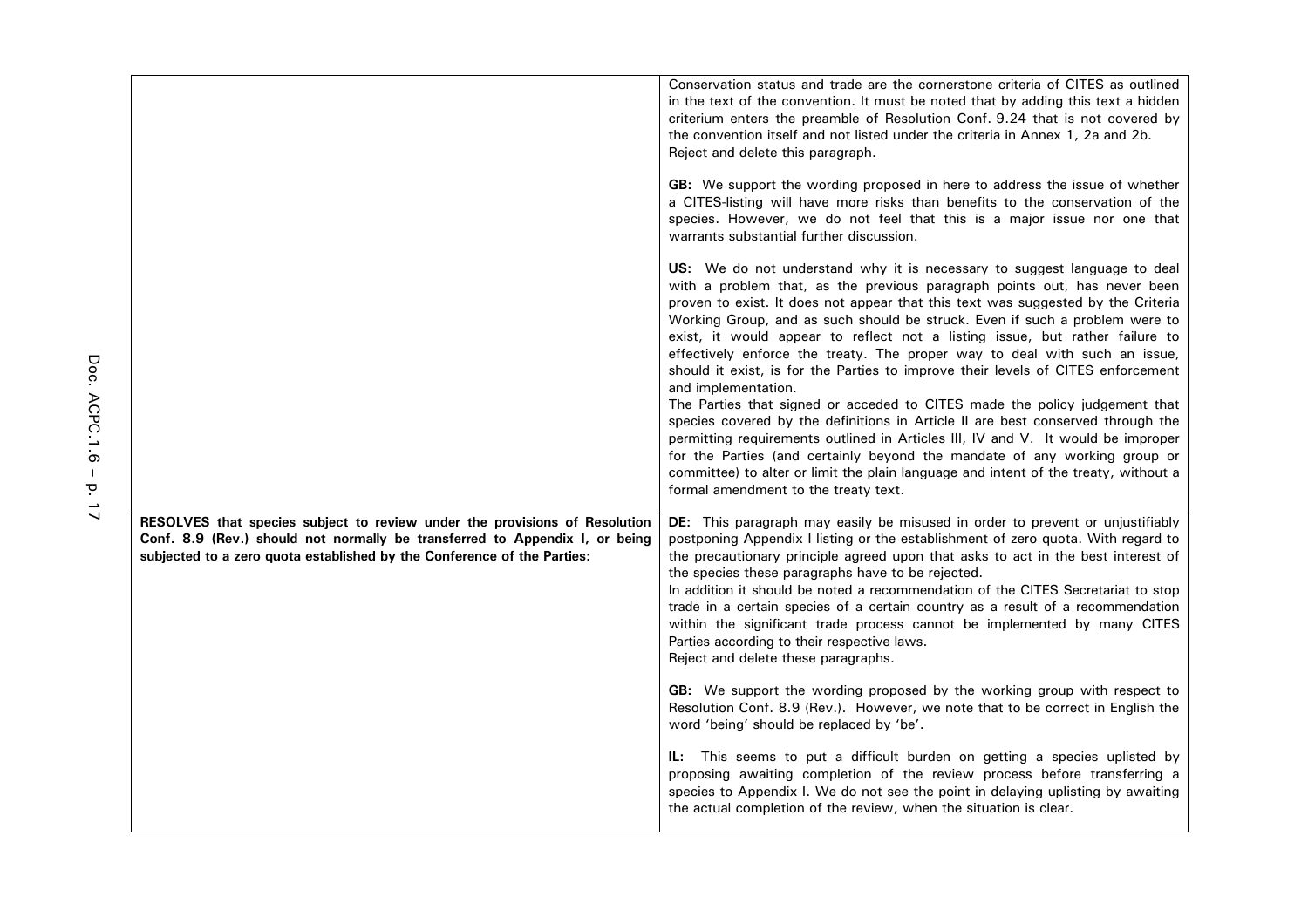|                                                                           |                                                                             | US: We object strongly to the proposed language in paragraph 53 of the CWG        |
|---------------------------------------------------------------------------|-----------------------------------------------------------------------------|-----------------------------------------------------------------------------------|
|                                                                           |                                                                             | report. We note that the CWG did not come up with this language, and it           |
|                                                                           |                                                                             | should be struck. We strongly support the Significant Trade Review process; we    |
|                                                                           |                                                                             | were one of its original architects. However, the mere fact that a species is     |
|                                                                           |                                                                             | under review does not preclude a Party, particularly range states, from           |
|                                                                           |                                                                             | proposing its transfer from Appendix II to I. If such an avenue is precluded, one |
|                                                                           |                                                                             | important incentive for Parties to cooperate with the recommendations coming      |
|                                                                           |                                                                             | out of the review process would be foreclosed.                                    |
|                                                                           |                                                                             | Furthermore, this line of discussion is far too argumentative, and is beyond the  |
|                                                                           |                                                                             | remit of listing criteria.                                                        |
|                                                                           |                                                                             | Status as a "significant trade" species should not be a bar to uplisting, if the  |
|                                                                           |                                                                             | status of the species so warrants. Waiting until the review process is completed  |
|                                                                           |                                                                             | could take many years, and in fact with some species the process may never        |
|                                                                           |                                                                             | reach a satisfactory end point. We believe that the Parties should always be      |
|                                                                           |                                                                             | free to consider the effectiveness of the Significant Trade Review for any        |
|                                                                           |                                                                             | species in an unbiased and precautionary manner, and to decide on a case-by-      |
|                                                                           |                                                                             | case basis whether measures taken under Resolution Conf. 8.9 are adequate or      |
|                                                                           |                                                                             | if an Appendix I listing is necessary.                                            |
|                                                                           |                                                                             | The listing criteria cannot, and should not, be used to preclude any Party from   |
|                                                                           |                                                                             | submitting a proposal for a species that qualifies. Such a prohibition violates   |
|                                                                           |                                                                             | Article XV, paragraph 1.b. of the CITES treaty, which states: "Any Party may      |
|                                                                           |                                                                             | propose an amendment to Appendix I or II for consideration at the next            |
|                                                                           |                                                                             | meeting." No resolution, which is "soft law", can take that right away from a     |
|                                                                           |                                                                             | contracting Party.                                                                |
|                                                                           |                                                                             |                                                                                   |
|                                                                           |                                                                             | <b>IWMC:</b> We believe however that the third added paragraph should rather be a |
|                                                                           |                                                                             | RECOMMENDS if it is considered as really necessary. In fact, it may be            |
|                                                                           |                                                                             | considered that it is covered by the precautionary principle under which the      |
|                                                                           |                                                                             | Parties shall act in the best interest of the conservation of the species when    |
|                                                                           |                                                                             | considering proposals for amendment of Appendices I and II. Indeed, to so act     |
|                                                                           |                                                                             | does not mean necessarily that the species must be listed.                        |
|                                                                           |                                                                             |                                                                                   |
| a)                                                                        | until the completion of the review process has demonstrated that there is a |                                                                                   |
| need to do so; or                                                         |                                                                             |                                                                                   |
|                                                                           |                                                                             |                                                                                   |
| b)                                                                        | unless the proponent demonstrates why the procedures outlined in            |                                                                                   |
|                                                                           | Resolution Conf. 8.9 (Rev.) are not sufficient and an Appendix-I listing is |                                                                                   |
| warranted;                                                                |                                                                             |                                                                                   |
|                                                                           |                                                                             |                                                                                   |
| RESOLVES that annotations to proposals to amend Appendix I or Appendix II |                                                                             | DE: It is self-evident that proposals for amendment of the appendices of the      |
| should be made in accordance with the applicable Resolutions of the       |                                                                             | convention should be in line with the provision of the convention. There is no    |
| <b>Conference of the Parties:</b>                                         |                                                                             | need to specifically address it. Reject and delete the paragraph.                 |
|                                                                           |                                                                             | JP: When Resolution Conf. 11.20 is included in operative part of Resolution       |
|                                                                           |                                                                             |                                                                                   |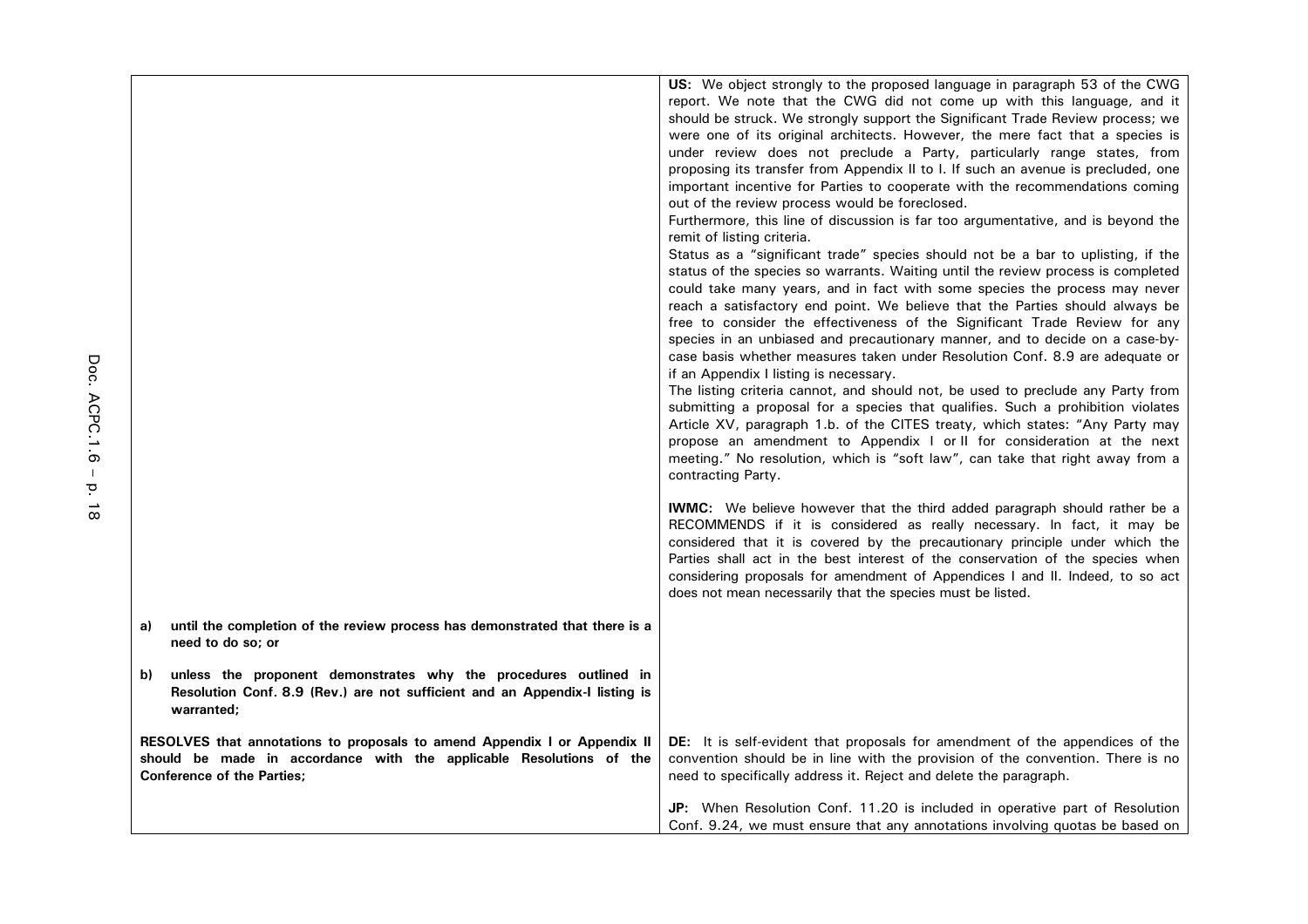|                                                                                                                                                                                                                                                                                                                                                                                                                                                                          | best scientific advice.<br>Suggests to add text so this paragraph reads:<br>"RESOLVES that annotations to proposals to amend Appendix I or Appendix II<br>should be made in accordance with the applicable Resolutions of the<br>Conference of the Parties and on the basis of the best scientific advice."<br><b>IWMC:</b><br>Regarding the new RESOLVES concerning annotations (see also<br>paragraph 74 of the CWG report), we have the feeling that it does not follow<br>what the Conference of the Parties decided at CoP11 when it adopted<br>document Doc. 11.24, and the attached draft resolution with a few<br>amendments. The document stated clearly, and this was approved by the<br>Secretariat in its comment, that the new resolution should be combined or<br>consolidated with Resolution Conf. 9.24 when it will be revised at CoP12. The |
|--------------------------------------------------------------------------------------------------------------------------------------------------------------------------------------------------------------------------------------------------------------------------------------------------------------------------------------------------------------------------------------------------------------------------------------------------------------------------|---------------------------------------------------------------------------------------------------------------------------------------------------------------------------------------------------------------------------------------------------------------------------------------------------------------------------------------------------------------------------------------------------------------------------------------------------------------------------------------------------------------------------------------------------------------------------------------------------------------------------------------------------------------------------------------------------------------------------------------------------------------------------------------------------------------------------------------------------------------|
|                                                                                                                                                                                                                                                                                                                                                                                                                                                                          | new RESOLVES may not be considered as a consolidation. To follow the<br>decision of the Parties we would recommend that the annotation process or<br>conditions be included in a new annex to the revised resolution Conf. 9.24, and<br>that the new paragraph under RESOLVES be amended accordingly.                                                                                                                                                                                                                                                                                                                                                                                                                                                                                                                                                         |
| ENCOURAGES Parties, when sufficient and relevant biological data are<br>available, to include a discussion of appropriate quantitative analysis in the<br>supporting statement of an amendment proposal;                                                                                                                                                                                                                                                                 | US:<br>While we concur that stock assessments and population viability<br>assessments are desirable, it should be made clear that there are actually very<br>few species for which the data required for such analyses are available.                                                                                                                                                                                                                                                                                                                                                                                                                                                                                                                                                                                                                         |
| RESOLVES that, to monitor the effectiveness of protection offered by the<br>Convention, the status of species included in Appendices I and II should be<br>regularly reviewed by the range States and proponents, in collaboration with the<br>Animals Committee or the Plants Committee, subject to the availability of funds;                                                                                                                                          |                                                                                                                                                                                                                                                                                                                                                                                                                                                                                                                                                                                                                                                                                                                                                                                                                                                               |
| URGES Parties and co-operating organizations to provide financial and technical<br>assistance, when requested, in the preparation of proposals to amend the<br>appendices, the development of management programmes, and the review of<br>the effectiveness of the inclusion of species in the appendices. Parties should be<br>open to using other available international mechanisms and instruments for<br>these purposes in the broader context of biodiversity; and |                                                                                                                                                                                                                                                                                                                                                                                                                                                                                                                                                                                                                                                                                                                                                                                                                                                               |
| RECOMMENDS that the text and the annexes of this Resolution be fully<br>reviewed before the twelfth meeting of the Conference of the Parties with<br>regard to the scientific validity of the criteria, definitions, notes and guidelines<br>and their applicability to different groups of organisms; and                                                                                                                                                               |                                                                                                                                                                                                                                                                                                                                                                                                                                                                                                                                                                                                                                                                                                                                                                                                                                                               |
| <b>REPEALS</b> the Resolutions listed hereunder:                                                                                                                                                                                                                                                                                                                                                                                                                         |                                                                                                                                                                                                                                                                                                                                                                                                                                                                                                                                                                                                                                                                                                                                                                                                                                                               |
| Resolution Conf. 1.1 (Berne, 1976) - Criteria for the Addition of Species<br>a)<br>and Other Taxa to Appendices I and II and for the Transfer of Species and<br>Other Taxa from Appendix II to Appendix I;                                                                                                                                                                                                                                                               |                                                                                                                                                                                                                                                                                                                                                                                                                                                                                                                                                                                                                                                                                                                                                                                                                                                               |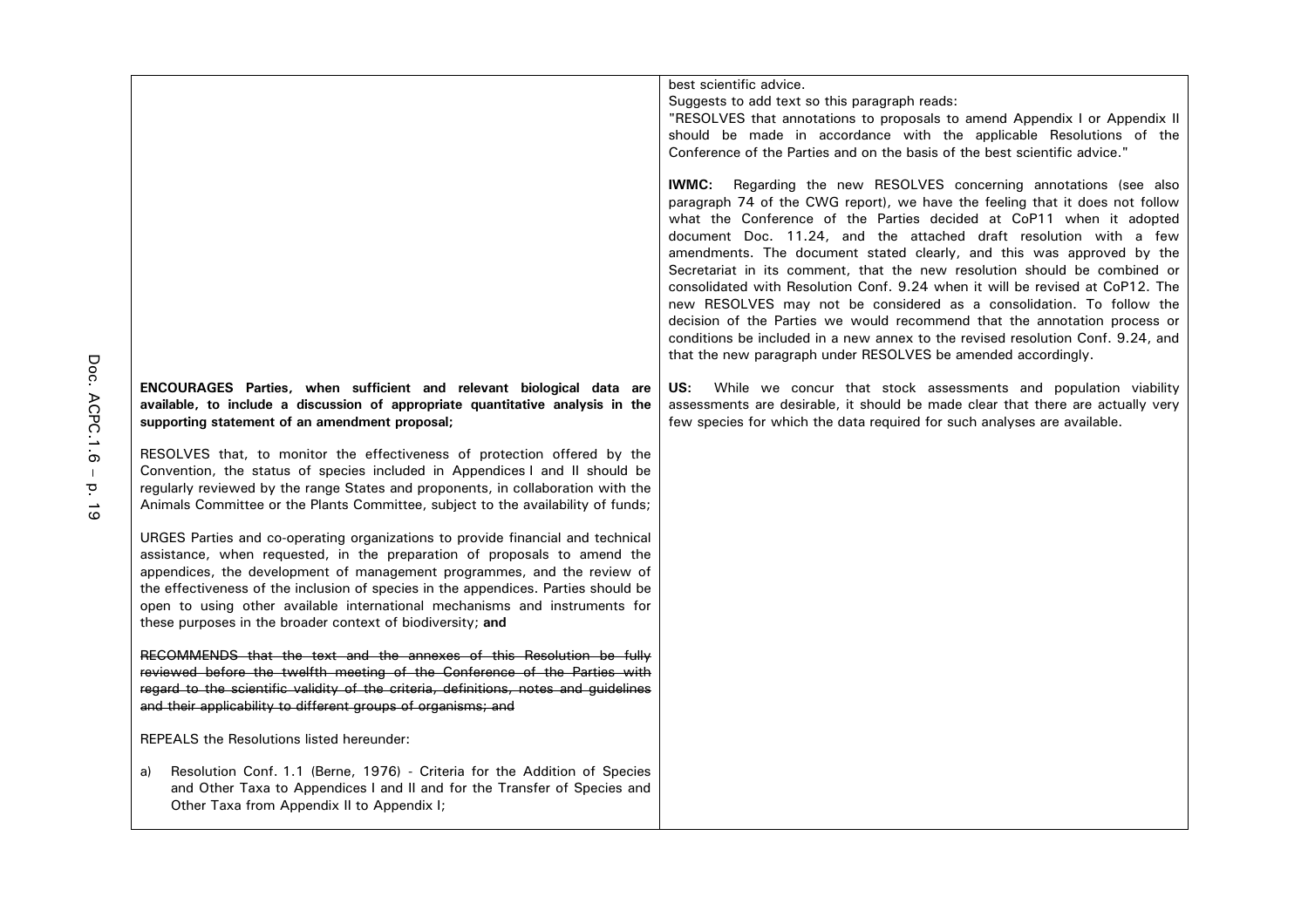| b) | Resolution Conf. 1.2 (Berne, 1976) - Criteria for the Deletion of Species<br>and Other Taxa from Appendices I and II;                                                                           |                                                                                                                                                                                                                                                                                                                                                                  |
|----|-------------------------------------------------------------------------------------------------------------------------------------------------------------------------------------------------|------------------------------------------------------------------------------------------------------------------------------------------------------------------------------------------------------------------------------------------------------------------------------------------------------------------------------------------------------------------|
| C) | Resolution Conf. 2.17 (San José, 1979) - Format for Proposals to Amend<br>Appendix I or II;                                                                                                     |                                                                                                                                                                                                                                                                                                                                                                  |
| d) | Resolution Conf. 2.19 (San José, 1979) - Criteria for Addition of Extremely<br>Rare Species to Appendix I;                                                                                      |                                                                                                                                                                                                                                                                                                                                                                  |
| e) | Resolution Conf. 2.20 (San José, 1979) - The Use of the Subspecies as a<br>Taxonomic Unit in the Appendices;                                                                                    |                                                                                                                                                                                                                                                                                                                                                                  |
| f) | Resolution Conf. 2.21 (San José, 1979) - Species Thought to Be Extinct;                                                                                                                         |                                                                                                                                                                                                                                                                                                                                                                  |
| g) | Resolution Conf. 2.22 (San José, 1979) - Trade in Feral Species;                                                                                                                                |                                                                                                                                                                                                                                                                                                                                                                  |
| h) | Resolution Conf. 2.23 (San José, 1979) - Special Criteria for the Deletion<br>of Species and Other Taxa Included in Appendix I or II without Application<br>of the Berne Criteria for Addition; |                                                                                                                                                                                                                                                                                                                                                                  |
| i) | Resolution Conf. 3.20 (New Delhi, 1981) - Ten-year Review of the<br>Appendices;                                                                                                                 |                                                                                                                                                                                                                                                                                                                                                                  |
| j) | Resolution Conf. 4.26 (Gaborone, 1983) - Ten-year Review of the<br>Appendices;                                                                                                                  |                                                                                                                                                                                                                                                                                                                                                                  |
| k) | Resolution Conf. 7.14 (Lausanne, 1989) - Special Criteria for the Transfer<br>of Taxa from Appendix I to Appendix II; and                                                                       |                                                                                                                                                                                                                                                                                                                                                                  |
| I) | Resolution Conf. 8.20 (Kyoto, 1992) - Development of New Criteria for<br>Amendment of the Appendices.                                                                                           |                                                                                                                                                                                                                                                                                                                                                                  |
|    | Annex 1                                                                                                                                                                                         |                                                                                                                                                                                                                                                                                                                                                                  |
|    |                                                                                                                                                                                                 |                                                                                                                                                                                                                                                                                                                                                                  |
|    | <b>Biological Criteria for Appendix I</b>                                                                                                                                                       |                                                                                                                                                                                                                                                                                                                                                                  |
|    | The following criteria must be read in conjunction with the definitions, notes<br>and guidelines listed in Annex 5.                                                                             | JP: Not to make further confusion, the sequence of criteria B (distribution), A<br>(population size), C (decline) should correspond to that of IUCN criteria. (For<br>there is a close relationship between CITES and IUCN. For instance, it is stated<br>in paragraph 70 that the new IUCN approach is adopted as a guideline in the<br>definition of decline.) |
|    | A species is considered to be threatened with extinction if it meets, or is likely<br>to meet, at least one of the following criteria.                                                          |                                                                                                                                                                                                                                                                                                                                                                  |

г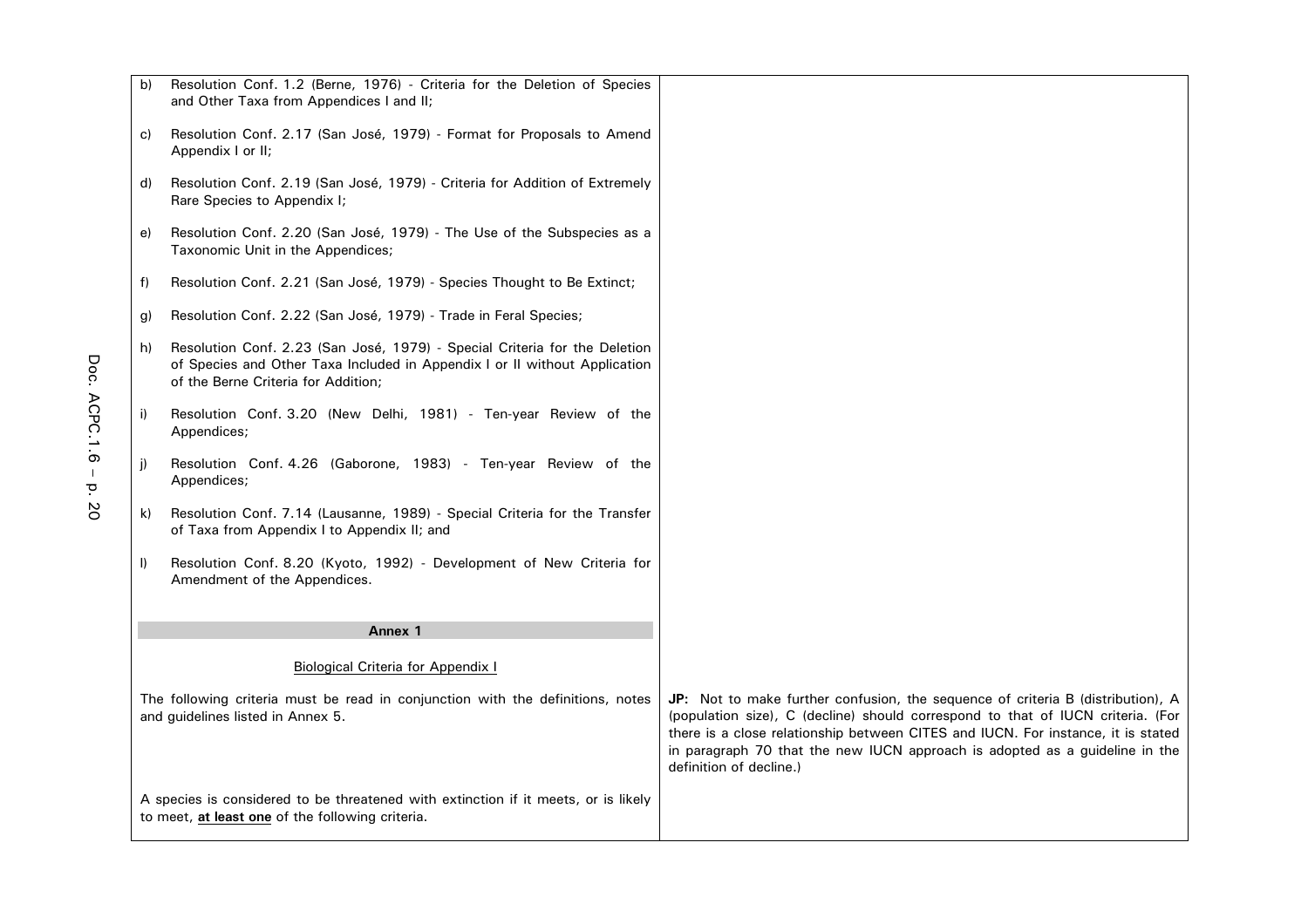| A.B. The wild population has a restricted area of distribution and is<br>characterized by at least one of the following: |                                                                                                                                                                         | NO: The underlined wording has been added as follows: "by at least one of the<br>following:". In relation to subparagraph ii) we refer to the explanation as given in<br>Appendix 5 (cf. explanatory note on "Large fluctuation"). As stated in the<br>explanation "there will be many cases where this numerical guideline does not<br>apply." It can thus be cast doubt about the value of the present explanation and<br>the fact that only one of the criteria under paragraph A is needed to satisfy for<br>inclusion in Appendix I. Under any circumstances it is necessary to retain the last<br>sentence in Appendix 5, under explanation of the definition of fragmentation. |
|--------------------------------------------------------------------------------------------------------------------------|-------------------------------------------------------------------------------------------------------------------------------------------------------------------------|---------------------------------------------------------------------------------------------------------------------------------------------------------------------------------------------------------------------------------------------------------------------------------------------------------------------------------------------------------------------------------------------------------------------------------------------------------------------------------------------------------------------------------------------------------------------------------------------------------------------------------------------------------------------------------------|
|                                                                                                                          |                                                                                                                                                                         | US: We do not see how changing the sequence of the three criteria would be<br>useful. Rather, it will result in unnecessary confusion by Parties in preparing<br>listing proposals.                                                                                                                                                                                                                                                                                                                                                                                                                                                                                                   |
| i)                                                                                                                       | fragmentation or occurrence at very few locations; or                                                                                                                   |                                                                                                                                                                                                                                                                                                                                                                                                                                                                                                                                                                                                                                                                                       |
| ii)                                                                                                                      | large fluctuations in the area of distribution or the number of sub-<br>populations; or                                                                                 |                                                                                                                                                                                                                                                                                                                                                                                                                                                                                                                                                                                                                                                                                       |
| iii)                                                                                                                     | a high vulnerability due to the species' biology or behaviour (including<br>migration); or                                                                              |                                                                                                                                                                                                                                                                                                                                                                                                                                                                                                                                                                                                                                                                                       |
| iv)                                                                                                                      | an observed, inferred or projected decrease in any one of the<br>following:                                                                                             | NO: The definitions as stated in Annex 5 explain under definition of "Area of<br>distribution" that "here will be many cases where this numerical guideline does<br>not apply". To stress this fact we propose to include in paragraph A and<br>subparagraph iv) the word "major" as follows: iv) an observed, inferred or<br>projected major decrease in any one of the following:"                                                                                                                                                                                                                                                                                                  |
|                                                                                                                          |                                                                                                                                                                         | JP: The word "projected" or "can be projected" appears in revised Annex 1 and<br>Annex 2a. This should be qualified to require that any such projections are<br>based on valid assumptions otherwise anything can be "projected".                                                                                                                                                                                                                                                                                                                                                                                                                                                     |
|                                                                                                                          | the area of distribution; or<br>the number of sub-populations; or<br>the number of individuals; or<br>the area or quality of habitat; or<br>reproductive potential-; or |                                                                                                                                                                                                                                                                                                                                                                                                                                                                                                                                                                                                                                                                                       |
|                                                                                                                          | recruitment/reproductive success or reproductive potential.                                                                                                             | <b>DE:</b> This addition is not comprehensible. What is the difference between:<br>a) reproductive potential; and b) recruitment/reproductive success or<br>reproductive potential?<br>Overlooked redundancy? Should a) be deleted?                                                                                                                                                                                                                                                                                                                                                                                                                                                   |
|                                                                                                                          |                                                                                                                                                                         | JP: Item 'reproductive potential' is duplicated in A iv) $5th - 6th$ indent and C ii)<br>$4th - 5th$ indent.                                                                                                                                                                                                                                                                                                                                                                                                                                                                                                                                                                          |
|                                                                                                                          |                                                                                                                                                                         | US: Instead of "recruitment/reproductive success or reproductive potential",<br>we recommend: "recruitment into reproductive age classes and subsequent                                                                                                                                                                                                                                                                                                                                                                                                                                                                                                                               |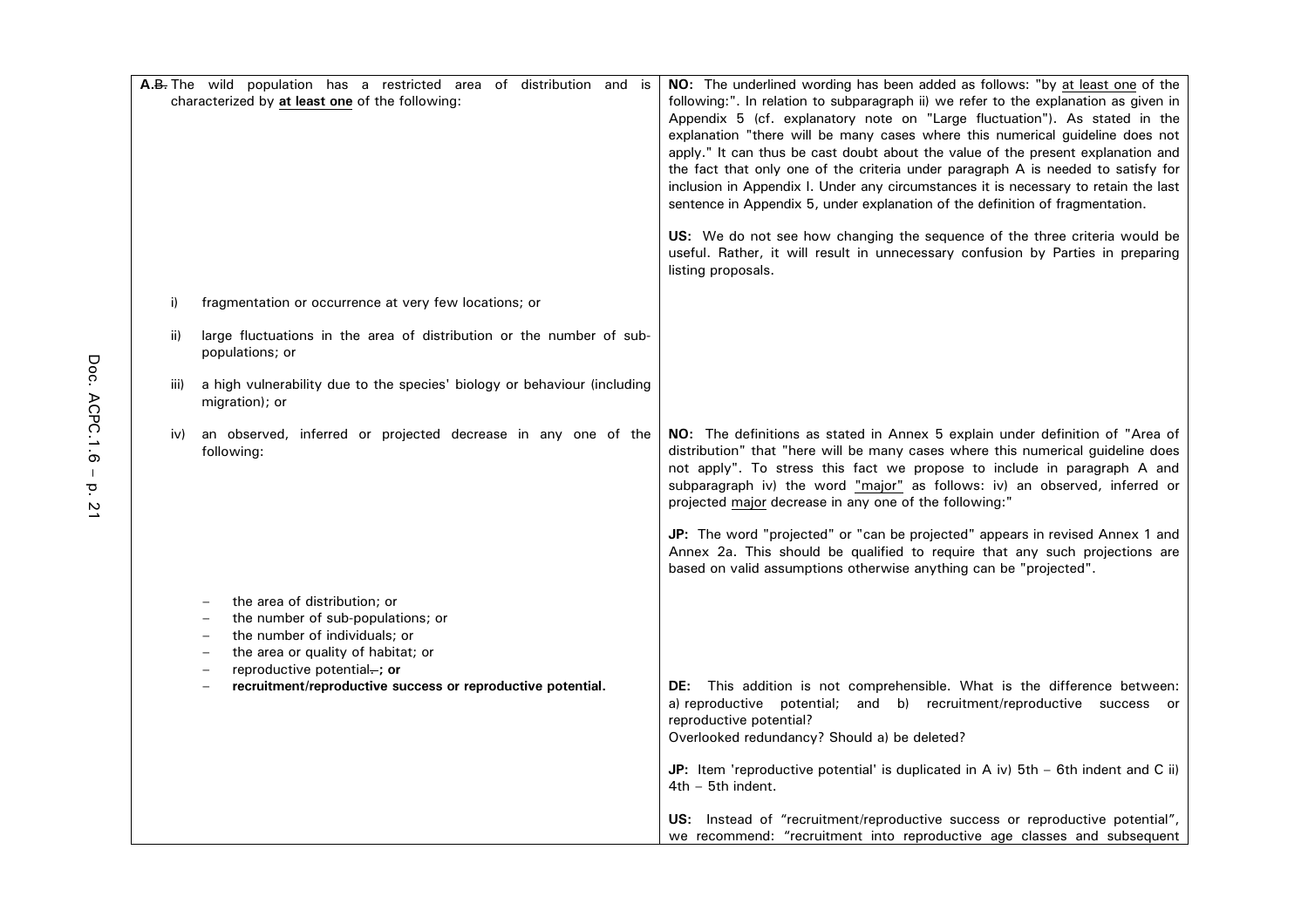|     |                                                                                                                                   | reproductive success", or "recruitment or reproductive success".                                                                                                                                                                                                                                                                                                                                                                                                                                                                                                                                                                                                                                                                                                                                                                                                                                                                                                                                                                                                                                                                           |
|-----|-----------------------------------------------------------------------------------------------------------------------------------|--------------------------------------------------------------------------------------------------------------------------------------------------------------------------------------------------------------------------------------------------------------------------------------------------------------------------------------------------------------------------------------------------------------------------------------------------------------------------------------------------------------------------------------------------------------------------------------------------------------------------------------------------------------------------------------------------------------------------------------------------------------------------------------------------------------------------------------------------------------------------------------------------------------------------------------------------------------------------------------------------------------------------------------------------------------------------------------------------------------------------------------------|
|     | <b>B.A.</b> The wild population is small, and is characterized by at least one of the<br>following:                               | <b>GB:</b> We have reservations about the proposal to remove the decline sub-<br>criterion. Firstly, this sub-criterion is repeated in criterion A.iv) (especially 3rd and<br>4th indents), and it would seem inconsistent to remove the sub-criterion from<br>criterion B and not to do so from A. More fundamentally, this criterion was<br>included because the effects of a decline in a small population (or in a species<br>with restricted distribution) may be proportionally greater than in a large<br>population. This is recognised in the current guidelines in Annex 5 where the<br>guideline / threshold for what constitutes decline in a small population is less<br>than for a decline in a non-small population. If this proposed change were to be<br>made, it would need to be consistent across criteria A and B and that guidance<br>on what constitutes a 'marked decline' should be amended accordingly to take<br>account of the impact on small or restricted range populations. However,<br>retaining a decline sub-criterion in A and B of Annex 1 would be consistent with<br><b>IUCN</b> red list criteria. |
|     | an observed, inferred or projected decline in the number of individuals<br>or the area and quality of habitat; or                 | <b>US:</b> We do not feel that Subcriterion i) of the current criterion A is redundant<br>and should be deleted. If a population size is small, possibly at or below<br>minimum viable population size, any drop in population should be of concern.<br>For species with populations significantly higher than minimum viable, however,<br>the addition of "marked" in Criterion "C" is good.                                                                                                                                                                                                                                                                                                                                                                                                                                                                                                                                                                                                                                                                                                                                              |
| i)  | each sub-population being very small; or<br>$\ddot{H}$                                                                            |                                                                                                                                                                                                                                                                                                                                                                                                                                                                                                                                                                                                                                                                                                                                                                                                                                                                                                                                                                                                                                                                                                                                            |
| ii) | a majority of mature individuals, during one or more life-history<br>iii)<br>phases, being concentrated in one sub-population; or | DE: It is not comprehensible why the term "mature" has to be added under two<br>different subpoints of this criterium. In many cases it is already difficult to<br>evalutate the status of the whole population. It is almost impossible to restrict<br>this evaluation to the mature individuals alone. Taking the total number of<br>individuals in order to evaluate points ii) $\frac{1}{2}$ and iii) $\frac{1}{2}$ is absolutely correct with<br>regard to the biological point of view.<br>Reject and delete the addition of the word "mature".                                                                                                                                                                                                                                                                                                                                                                                                                                                                                                                                                                                      |
|     |                                                                                                                                   | <b>GB:</b> We strongly support the proposal to change any reference to the 'number<br>of individuals' to the 'number of mature individuals'. This change would be<br>consistent with practice in the IUCN Red List criteria which also provide a<br>suitable definition of this term.                                                                                                                                                                                                                                                                                                                                                                                                                                                                                                                                                                                                                                                                                                                                                                                                                                                      |
|     |                                                                                                                                   | <b>JP:</b> "a majority of mature individuals during one or more life-history phases"<br>This language is incorrect since one maturity is reached there are no other life-<br>history phases other than death. What is the intention of this language? Japan<br>suggests that different wording may reflect intention more accurately.                                                                                                                                                                                                                                                                                                                                                                                                                                                                                                                                                                                                                                                                                                                                                                                                      |
|     |                                                                                                                                   | US: The CWG report suggests that the word "mature" should be used as an<br>adjective of "individual" in current criterion A based on the argument that<br>"several animal and plant species produce large amounts of offspring of which                                                                                                                                                                                                                                                                                                                                                                                                                                                                                                                                                                                                                                                                                                                                                                                                                                                                                                    |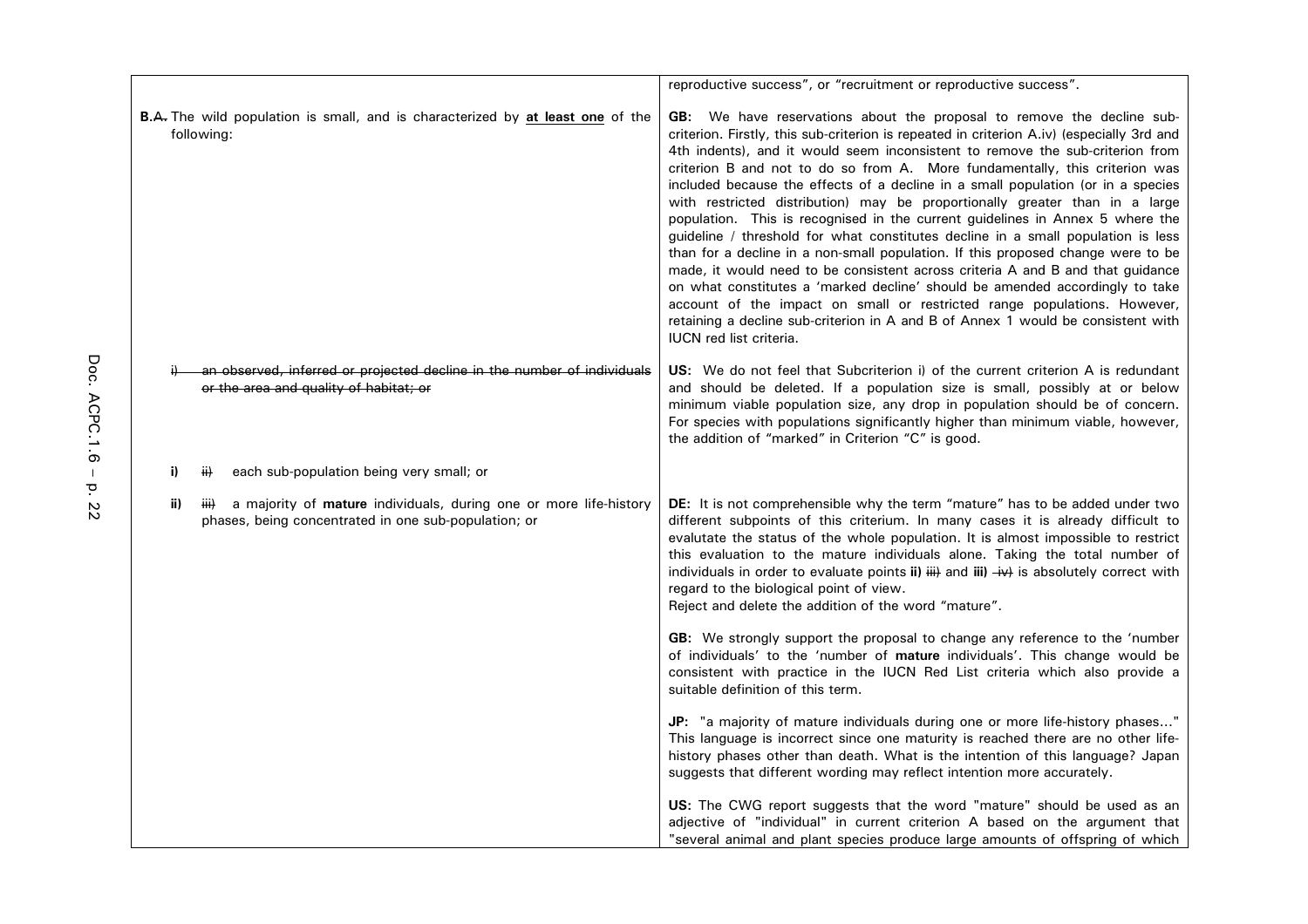only a relatively small part contributes to the recruitment of the species". While this argument seems reasonable at first it may not be as generally applicable as the CWG believed and after detailed analysis the United States recommends that it not be added to Criterion A, for a number of reasons:

In many cases, addition of the word "mature" actually reduces the flexibility of the criteria in terms of considering valid candidates for listing. For example, one could consider the hypothetical example of a previously unexploited population that takes several years to reach maturity, where suddenly, an international market develops for trade in the juveniles of the species. The juveniles are very valuable and it doesn't take long for harvest rates to reach unsustainable levels. However, due to the late maturity of the species, the high juvenile mortality rates may not translate into significant reductions in mature biomass for several years, by which time the species as a whole could be severely over-exploited. It is important for the criteria to retain sufficient flexibility to address those situations where international trade is focused on juvenile specimens of a species, thereby justifying an analysis of trade impacts on that vital stage of the life cycle. There may also be other examples where addition of the word "mature" results in a reduction in the flexibility of the criteria and impedes consideration of a particular species when other evidence indicates that listing of this species should be a priority.

Furthermore, the CWG itself suggested that use of the term "mature" might cause some problems when applied to particular plant species. Plant and animal demographics are inherently distinct. Typically, plant demographers analyse plant populations in terms of stage of growth, and not chronological age, which would make the term "mature" in listing criteria less than helpful. Also, plant survival and fecundity, important factors in assessing the status of populations in the wild, are determined largely by the size and physiological status of the individual plant (and not its "maturity"). In the case of trees, mature refers to the culmination of mean annual increment or nearly old growth. This age is reached long after reproductive age is reached. Plants have the ability to remain in a non-reproductive growth phase before reproduction. Some bamboos and trees, for example, spend years to even decades in a non-reproductive phase. Other plant species can delay flowering, or are single reproducers, or reproduce asexually. This plasticity in plant growth and reproduction necessitates retaining sufficient flexibility in the criteria.

Therefore, we believe that returning to the original language, and omission of the word "mature", leaves the criterion flexible and certainly does not preclude focusing on the mature portion of the population(s) when considering a species for listing. In fact, the existing phrase "during one or more life history phases" would seem to already encourage focus on the most relevant life history phase of a species.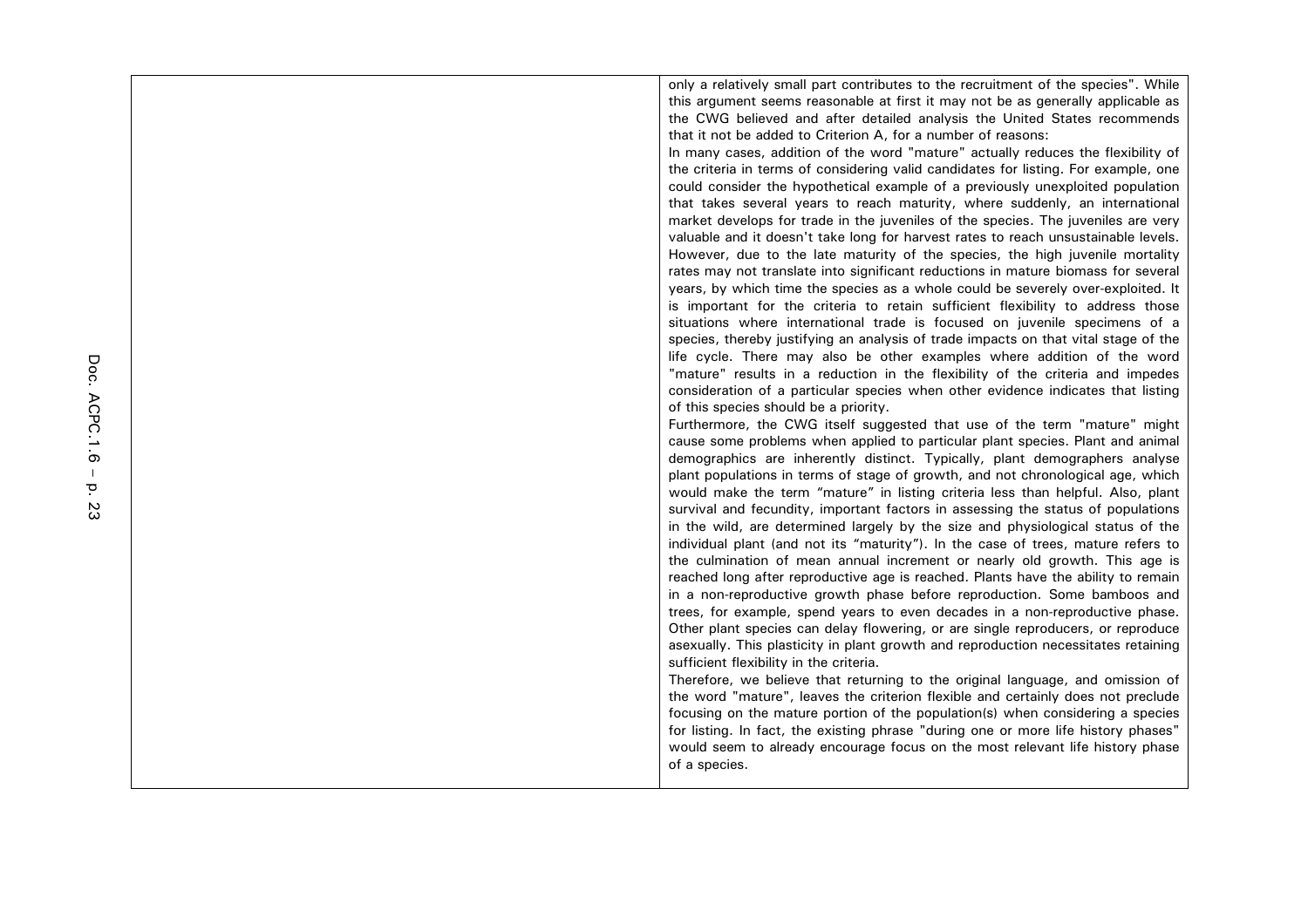|    | iii)    | iv)<br>large short-term fluctuations in the number of <b>mature</b> individuals;<br>or               | NO: The interpretation may differ. If it is large decreases in species populations<br>that warrants the subparagraph we propose to clarify the subparagraph by<br>replacing "short term fluctuations" with "decrease", and the subparagraph to<br>read as follows: iii) large decrease in the number of mature individuals; or<br>US: Terms such as "large short term fluctuations" need definition (in Annex 5).                                                                                                                                                                                                                                                                                                                                                                                                                                                                                                                                                                                                                                                                                                                                                                                                                                                                                                         |
|----|---------|------------------------------------------------------------------------------------------------------|---------------------------------------------------------------------------------------------------------------------------------------------------------------------------------------------------------------------------------------------------------------------------------------------------------------------------------------------------------------------------------------------------------------------------------------------------------------------------------------------------------------------------------------------------------------------------------------------------------------------------------------------------------------------------------------------------------------------------------------------------------------------------------------------------------------------------------------------------------------------------------------------------------------------------------------------------------------------------------------------------------------------------------------------------------------------------------------------------------------------------------------------------------------------------------------------------------------------------------------------------------------------------------------------------------------------------|
|    | iv)     | a high vulnerability due to the species' biology or behaviour<br>$\forall$<br>(including migration). |                                                                                                                                                                                                                                                                                                                                                                                                                                                                                                                                                                                                                                                                                                                                                                                                                                                                                                                                                                                                                                                                                                                                                                                                                                                                                                                           |
| С. | either: | A marked decline in the number of individuals in the wild, which has been                            | AU: We would support the Working Groups suggestion that the term "marked"<br>be included in Criteria C and that the IUCN criteria be considered appropriate to<br>establish this. There are issues within this where a population has a planned<br>decline, for example the fishing of virgin fish stocks.                                                                                                                                                                                                                                                                                                                                                                                                                                                                                                                                                                                                                                                                                                                                                                                                                                                                                                                                                                                                                |
|    |         |                                                                                                      | <b>DE:</b> In general it should be avoided to make already vague terms worse be adding<br>undefined new words. "Decline" has been defined in Annex 5, but as long as<br>there is no definition of both, the terms "decline" and "marked decline", there is<br>no necessity of changing the wording.<br>Delete the term "marked".                                                                                                                                                                                                                                                                                                                                                                                                                                                                                                                                                                                                                                                                                                                                                                                                                                                                                                                                                                                          |
|    |         |                                                                                                      | <b>GB:</b> We agree with the proposed use of the term 'marked decline'.                                                                                                                                                                                                                                                                                                                                                                                                                                                                                                                                                                                                                                                                                                                                                                                                                                                                                                                                                                                                                                                                                                                                                                                                                                                   |
|    |         |                                                                                                      | IL: The proposed change and the proposal to make changes to the definition of<br>"decline" to "marked decline" in Annex 5, seem to reduce clarity rather that<br>enhance it. The definition in Annex 5 seems to cover also cases where small<br>declines can be very detrimental to a species, which the proposal does not.<br>Without a new definition of "decline" it is not clear to us how "marked decline"<br>improves the paragraph.                                                                                                                                                                                                                                                                                                                                                                                                                                                                                                                                                                                                                                                                                                                                                                                                                                                                                |
|    |         |                                                                                                      | US: We support the concept of including some degree of decline, or qualifying<br>decline in some way. In many cases "marked decline" is acceptable, although<br>we recognize for some species it may not be appropriate. We also suggest<br>consideration of the issue of whether or not a given decline is significant. In<br>some cases, a large population may have a marked but planned or permitted<br>decline (e.g. some commercial fish species, and some tree species). The<br>concept of significance could be tied to the planned sustained or minimum<br>viable population levels, when appropriate. A "marked decline" might be defined<br>as a function of the number of individuals involved, fecundity, and length of life<br>cycle to get a sense of the significance of the decline. However, this sort of<br>analysis is more appropriate in the context of a species' biology, and is the sort<br>of issue where a taxon-specific, biologically-based review of the criteria in the<br>manner prescribed by Resolution Conf. 9.24 would be useful.<br>The addition of the word "marked" is not necessarily helpful. It would be<br>preferable to discuss this in the Annexes, with some taxon-based specificity. The<br>Conference of the Parties is always required to determine whether a decline is |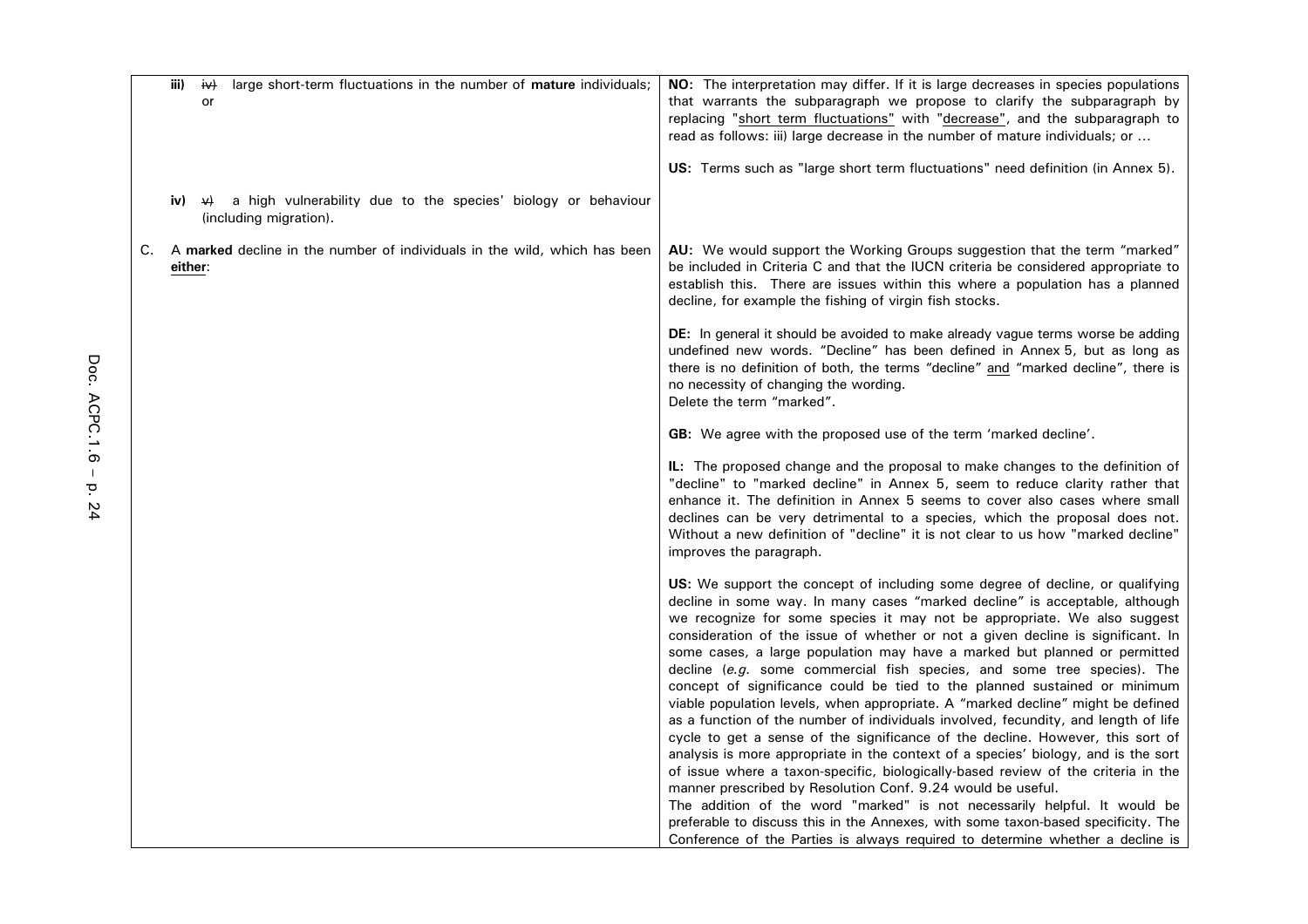|                                                                                                                                                                                                                                                                                                                              | sufficiently great to warrant listing. More significantly, if a species has already<br>been greatly reduced, any additional decline, however small, is significant even if<br>the rate of the decline as a percentage of the population is slowing. The same is<br>true for any population that is already small or highly fragmented. We recommend<br>further evaluation in Annex 5 of what is meant by "marked decline".                                                                                                                                                                                                                                                                                                                                                                                                                                                                                                                                                                                                                       |
|------------------------------------------------------------------------------------------------------------------------------------------------------------------------------------------------------------------------------------------------------------------------------------------------------------------------------|--------------------------------------------------------------------------------------------------------------------------------------------------------------------------------------------------------------------------------------------------------------------------------------------------------------------------------------------------------------------------------------------------------------------------------------------------------------------------------------------------------------------------------------------------------------------------------------------------------------------------------------------------------------------------------------------------------------------------------------------------------------------------------------------------------------------------------------------------------------------------------------------------------------------------------------------------------------------------------------------------------------------------------------------------|
|                                                                                                                                                                                                                                                                                                                              |                                                                                                                                                                                                                                                                                                                                                                                                                                                                                                                                                                                                                                                                                                                                                                                                                                                                                                                                                                                                                                                  |
| ii)<br>inferred or projected on the basis of any one of the following:                                                                                                                                                                                                                                                       |                                                                                                                                                                                                                                                                                                                                                                                                                                                                                                                                                                                                                                                                                                                                                                                                                                                                                                                                                                                                                                                  |
| a decrease in area or quality of habitat; or<br>levels or patterns of exploitation; or<br>threats from extrinsic factors such as the effects of pathogens,<br>competitors, parasites, predators, hybridization, introduced species<br>and the effects of toxins and pollutants; or<br>decreasing reproductive potential-; or |                                                                                                                                                                                                                                                                                                                                                                                                                                                                                                                                                                                                                                                                                                                                                                                                                                                                                                                                                                                                                                                  |
| decreasing recruitment/reproductive success or reproductive<br>potential.                                                                                                                                                                                                                                                    | GB: We note the addition of 'decreasing recruitment / reproductive success or<br>reproductive potential' to the relevant indent of criteria new A and C in Annex<br>1. However, the draft revision to the criteria duplicates the phrase relating to a<br>decrease in 'reproductive potential' which appears singly in the previous indent<br>in the draft revised annexes. In other words, the 5th indent of new<br>criterion A.iv) and the 4th indent of criterion C.ii) should be deleted.                                                                                                                                                                                                                                                                                                                                                                                                                                                                                                                                                    |
|                                                                                                                                                                                                                                                                                                                              | US: We prefer replacing "recruitment/reproductive success" with "recruitment,<br>reproductive success", as the two are not the same. Alternatively, we would<br>recommend "recruitment into the reproductive age classes and subsequent<br>reproductive success of the individuals" or even just "decreasing recruitment or<br>reproductive success" (since reproductive potential can be confusing.                                                                                                                                                                                                                                                                                                                                                                                                                                                                                                                                                                                                                                             |
| D. The status of the species is such that if the species is not included in<br>Appendix I, it is likely to satisfy one or more of the above criteria within a<br>period of five years.                                                                                                                                       | DE: With regard to the precautionary principle this paragraph must not be<br>deleted.                                                                                                                                                                                                                                                                                                                                                                                                                                                                                                                                                                                                                                                                                                                                                                                                                                                                                                                                                            |
|                                                                                                                                                                                                                                                                                                                              | US: We cannot agree that Criterion D of Annex 1 can and should be deleted.<br>We have evaluated this issue extensively since the meeting of the CWG, and<br>believe it should not be deleted; we also cannot agree with the statement in the<br>last sentence of paragraph 22. Criterion D of Resolution Conf. 9.24, Annex 1 is<br>a precautionary measure designed to avoid downlisting species that may have<br>to be returned to Appendix I in the near future.<br>As such we do not believe that merely incorporating it into the criteria in Annex<br>2a is an improvement. This aspect of Annex 1 addresses the issue of retaining a<br>species on Appendix I as opposed to transferring it to Appendix II. We believe<br>that this was the original intent of the Parties, rather than having it simply as an<br>argument for inclusion on Appendix II as an interim measure. The concept<br>should therefore be mentioned in both Annexes. The current mention in<br>Annex 1 protects currently listed Appendix I species from premature |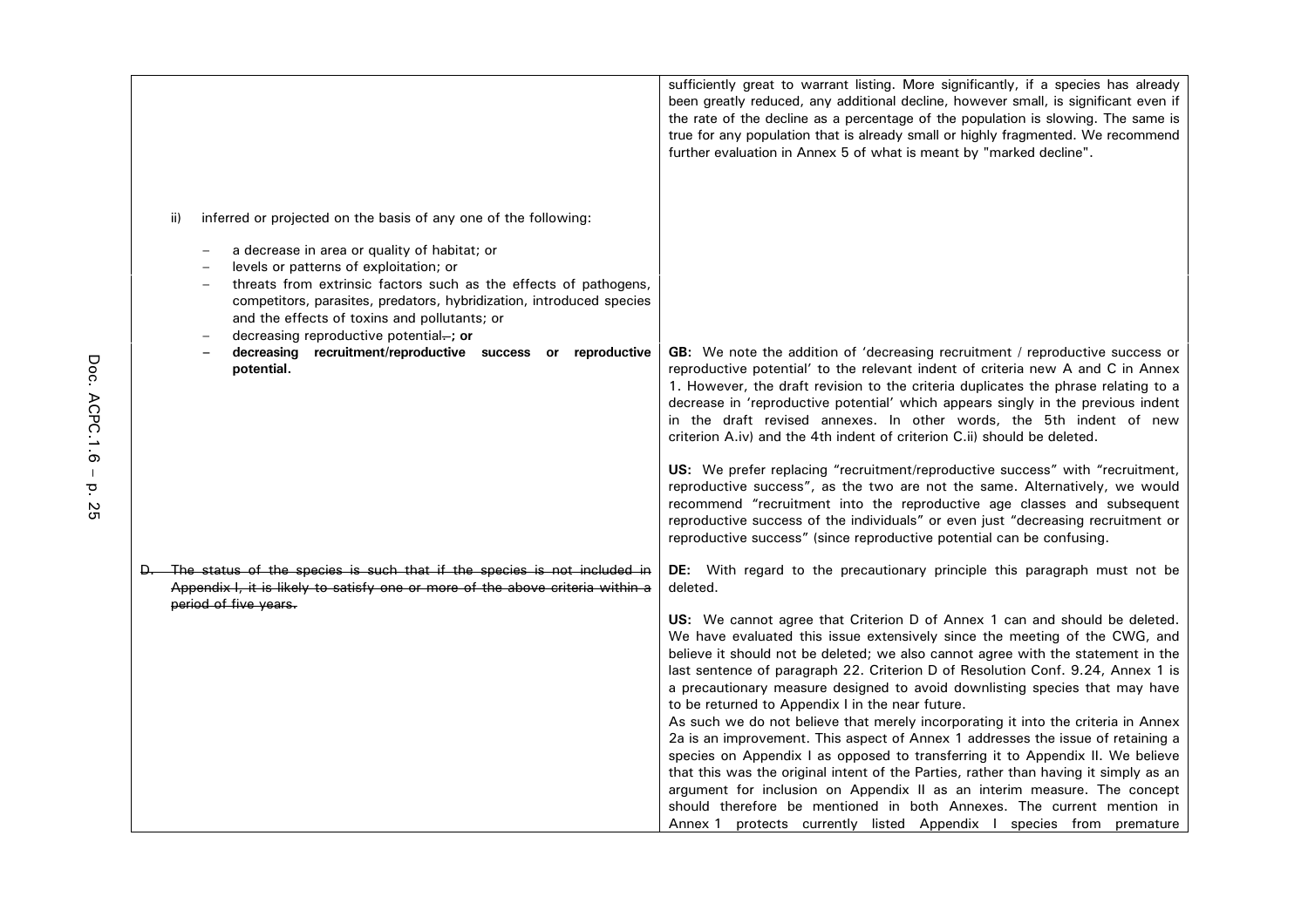|                                                                                                       | downlisting. The mention in Annex 2a protects unlisted species that need to be<br>listed on Appendix II. The two concepts are quite different. By suggesting that<br>the criteria in Annex 1 should only be used in reference to substantial illegal<br>trade, the paragraph completely ignores the issue of the effect of re-opening<br>legal trade in a downlisted species, even if such trade would be likely to place<br>the species in such jeopardy that it would have to be returned to Appendix I in<br>the near future. In fact, without Criterion D a species in such a situation would<br>have to be retained on Appendix II once downlisted until such time as one of<br>the other criteria were met. This is not only potentially damaging to species<br>conservation, it could prove costly and wasteful to implement in range states.<br>Furthermore, we do not agree with the statement that inclusion in Appendix II<br>with a trade prohibition or restriction is a preferable option. It may be preferable<br>in some cases, but certainly not as an overarching principle. Parties should be<br>free to propose, and support if appropriate, either Appendix I or Appendix II<br>with a trade restriction such as a zero quota, depending on the status of the<br>species concerned and the relevant situation. More significantly, if the status of<br>a species is such that it meets the Appendix I criteria, or is about to meet the<br>criteria, then a listing proposal is reasonable, and nothing in the criteria should<br>limit a Party's ability to submit such a proposal. |
|-------------------------------------------------------------------------------------------------------|-----------------------------------------------------------------------------------------------------------------------------------------------------------------------------------------------------------------------------------------------------------------------------------------------------------------------------------------------------------------------------------------------------------------------------------------------------------------------------------------------------------------------------------------------------------------------------------------------------------------------------------------------------------------------------------------------------------------------------------------------------------------------------------------------------------------------------------------------------------------------------------------------------------------------------------------------------------------------------------------------------------------------------------------------------------------------------------------------------------------------------------------------------------------------------------------------------------------------------------------------------------------------------------------------------------------------------------------------------------------------------------------------------------------------------------------------------------------------------------------------------------------------------------------------------------------------------------------------------------|
| Annex 2a                                                                                              |                                                                                                                                                                                                                                                                                                                                                                                                                                                                                                                                                                                                                                                                                                                                                                                                                                                                                                                                                                                                                                                                                                                                                                                                                                                                                                                                                                                                                                                                                                                                                                                                           |
| Criteria for the Inclusion of Species in Appendix II<br>in Accordance with Article II, Paragraph 2(a) | AU: Appendix II is primarily about a species being affected by trade and<br>therefore we consider it most appropriate that the criteria remain simple and<br>focussed on this point, rather than seeking to include substantial biological<br>considerations into the criteria.<br>Where there is the potential for biological information to assist in considering<br>the affect of trade, this would be useful, but should not be mandatory. A<br>descriptive approach to when an Appendix II listing might be appropriate is<br>useful, but would need to be on the basis of different life histories (something<br>for Annex 5).<br>We do not support the inclusion of the proposed wording that would seek a risk<br>analysis of listing.<br>We consider that the issue of up-listing during a significant trade review should<br>be subject of separate debate and not part of the debate on criteria.                                                                                                                                                                                                                                                                                                                                                                                                                                                                                                                                                                                                                                                                                              |
|                                                                                                       | <b>DE:</b> Annex 2a lists criteria (A, B, C) for the inclusion of species in Appendix II in<br>accordance with Article II, paragraph 2(a). Although addressing different<br>aspects these criteria are regarded as of equal value. A species meeting any of<br>these criteria, unimportant whether it is either A or B or C, qualifies for being<br>listed on Appendix II.<br>The approach used by the Criteria Working Group and described in the notes 34<br>to 44, however, seems to weigh their importance against each other, finally                                                                                                                                                                                                                                                                                                                                                                                                                                                                                                                                                                                                                                                                                                                                                                                                                                                                                                                                                                                                                                                                |

coming to a ranking in a way that obviously A is the best criterium, B is of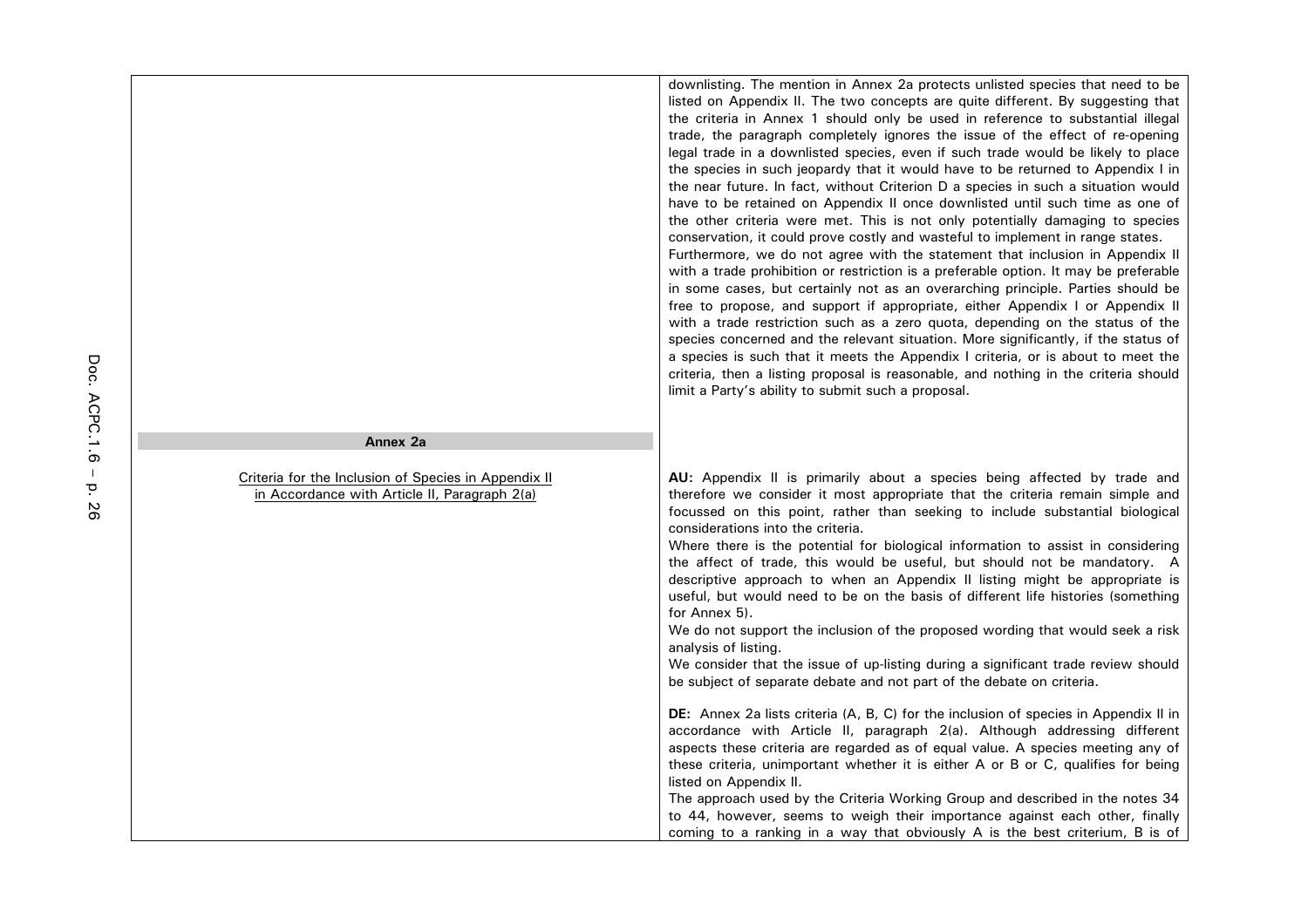minor importance and C is the least important. This is definitely not in line with Annex 2a giving A, B and C equal value, and it seems to indicate that a proposal using criterium A is a better one than another using only C. The way it is demonstrated in the figure indicates that a species which fulfills the criterium A is already much nearer to extinction than another species fulfilling "only" criterium B. In reality it may be totally the other way round!

This sort of classifying the criteria is unnecessary and might lead to misinterpretation of the (equal) importance of the criteria. Thus it could be misused when discussing proposals for listing new species in Appendix I. We suggest that this model is revised accordingly.

**IL:** The proposal to determine listing criteria using a single axis model based on population size seems to be too simplistic to cover all species. In addition, the proposed model does not define well the "pristine" population size X. Furthermore, the numerical threshold of 15% for determining Appendix I listing appears unsubstantiated or even arbitrary. The Working Group claims to have proposed a descriptive model that has, in effect, rather substantial quantitative content.

**US:** Paragraphs 34-43 of the CWG report propose a new method for judging whether species should be considered for inclusion in Appendix II. We consider this "model" to be premature for these purposes, as part of the core criteria. In particular, we do not support including quantitative "triggers" or cut-offs in the criteria themselves. However, we recommend an analysis and evaluation of this concept on a taxon-by-taxon basis, to assess if inclusion of such percentages in the Definitions and Guidelines in Annex 5 might be preferable to the current figures in that Annex. We do not find useful the applicability of fixed percentages regardless of the taxon or life history characteristics, but an assessment of various percentages for a diverse range of case studies could be very useful.

Certainly, the concept of using a criterion such as "the current population level relative to some historical or potential level" is appealing, and for many taxa the science of sustainable yield is well developed enough to be of some use in listing criteria. We do consider it potentially useful if such a model could help shape how Parties can think of the concepts of minimum viable population, sustainable level, biological potential, etc. and their relationship to each other. The use of such concepts could greatly enhance species proposals that include them. Although it may be difficult to estimate pristine or historical abundance quantitatively, experts often use qualitative judgements about current abundance relative to historical or potential abundance as a basis for making inferences about the current status of a species. For example, when trying to determine whether a number like 500 or 5000 is "small", it may be necessary to consider these levels relative to what may have been and what potentially could still be (taking account of irreversible changes in the habitat or other relevant features of the environment) in order to differentiate between species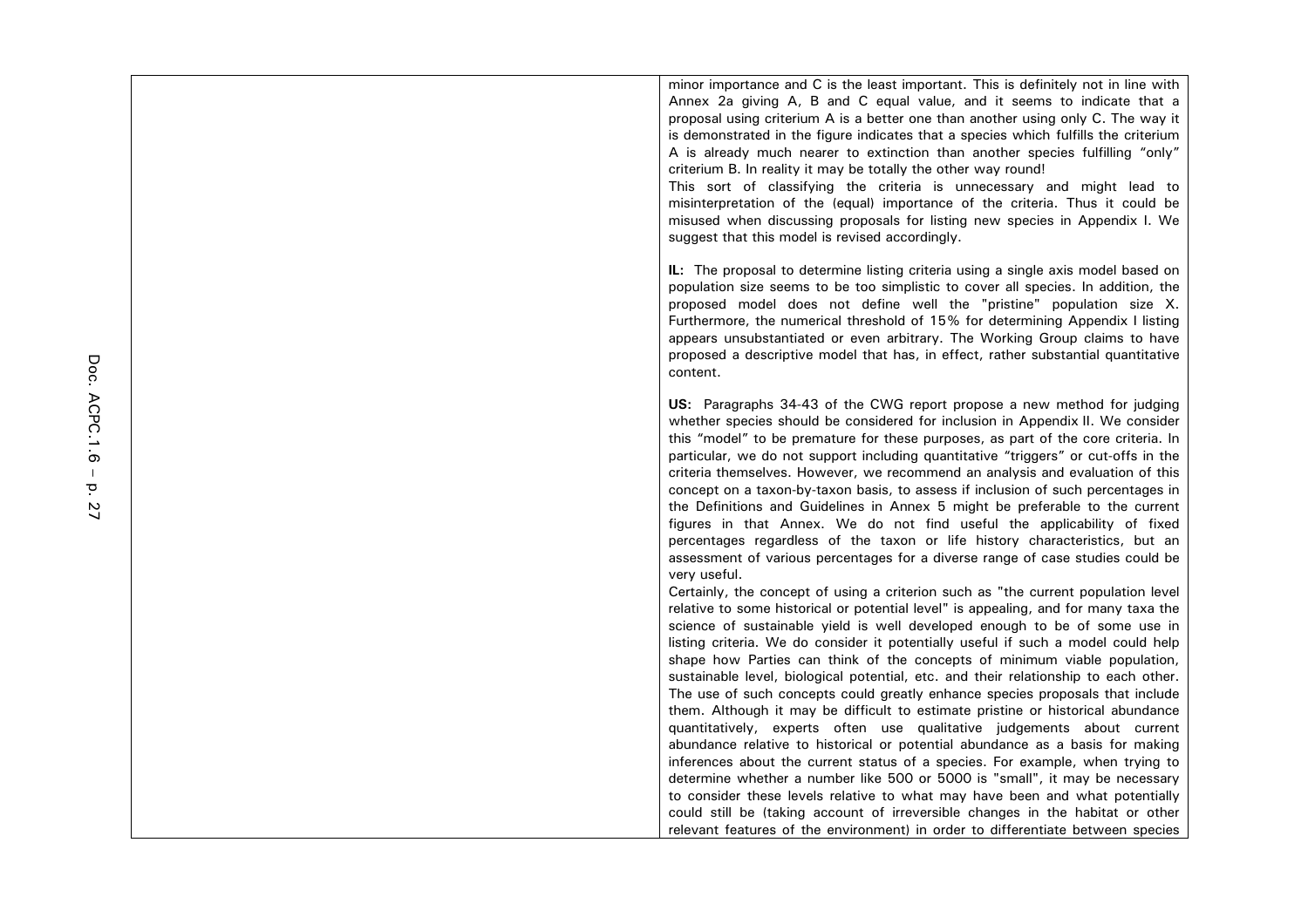The following criteria must be read in conjunction with the definitions, notes and guidelines listed in Annex 5.

A species should be included in Appendix II when either of the following criteria is met.

- A. It is known, inferred or projected that unless trade in the species is subject to strict regulation, it will meet at least one of the criteria listed in Annex 1 in the near future.
- B. It is known, inferred or projected that the harvesting of specimens from the wild for international trade has, or may have, a detrimental impact on the species by either:
	- exceeding, over an extended period, the level that can be continued in perpetuity; or

that are essentially "naturally small" (i.e. have persisted at low levels in restricted areas for long periods) versus those that may be a remnant of their former size and distribution. Because population figures for many exploited species are based on catch or trade statistics, and often are not collected until after trade has been underway for some time, there is necessarily great uncertainty in attempting to project past pristine population levels for such species. Thus, the concept requires considerably more evaluation and further development before it is presented to the CITES Parties.

The United States will be conducting some work to further evaluate and develop the model and expects to be able report on its findings at the Joint Meeting of the Animals and Plants Committee, to be held 7-9 December 2000 here in the United States.

**ZA:** The reasoning behind the proposed amendments is very well explained. The development of more substantive criteria for the inclusion of species in Appendix II is considered a very important issue and the descriptive approach concept described in the report (paragraphs  $33 - 43$ ) constitutes an important step forward. However, the concept needs further discussion and deliberation. The fact that specific parameters have to be determined for each individual species to determine optimal harvest rates and to enable significant evaluation of effects of trade and other factors impacting on the species as a function of the size and status of the population is an enormous task. Especially with regard to plants, where data is very deficient and it will be almost impossible to determine optimal harvest rates. The implications of implementing this concept for all taxa are not clear and the question arises whether data deficient species will then be listed in perpetuity or not listed at all? Therefor it is recommended that the applicability to different groups of organisms of this concept be further discussed.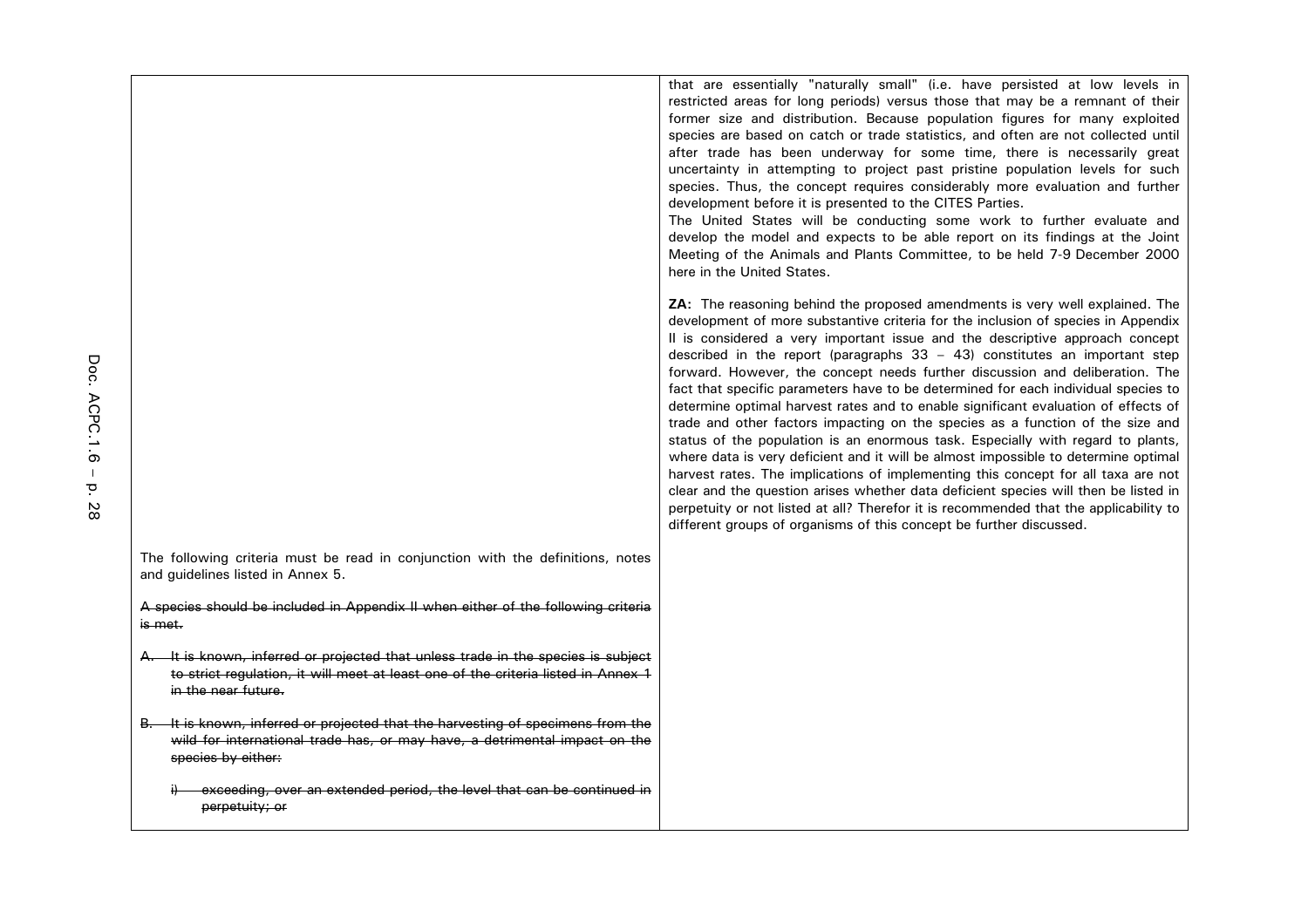| ii) reducing it to a population level at which its survival would be<br>threatened by other influences.                                                                                                                                                                                                    |                                                                                                                                                                                                                                                                                                                                                                                                                                                                                                                                                                                                                                                                                                                                                                                                                                                                                                                                                  |
|------------------------------------------------------------------------------------------------------------------------------------------------------------------------------------------------------------------------------------------------------------------------------------------------------------|--------------------------------------------------------------------------------------------------------------------------------------------------------------------------------------------------------------------------------------------------------------------------------------------------------------------------------------------------------------------------------------------------------------------------------------------------------------------------------------------------------------------------------------------------------------------------------------------------------------------------------------------------------------------------------------------------------------------------------------------------------------------------------------------------------------------------------------------------------------------------------------------------------------------------------------------------|
| A species should be included in Appendix II when, on the basis of available<br>information on the status and trends of the wild population(s), any of the<br>following criteria is met:                                                                                                                    | DE: It is self-evident that you have to evaluate proposals to amend the<br>appendices on the basis of available information on the status and trends of the<br>wild population as outlined in Annex 6. This remark is superfluous and should<br>be rejected.<br>Stick to the previous wording: "A species should be included in Appendix II<br>when either of the following criteria is met:"                                                                                                                                                                                                                                                                                                                                                                                                                                                                                                                                                    |
|                                                                                                                                                                                                                                                                                                            | US: the rewording of the criteria in this Annex appears to go beyond the<br>language of Article II of the treaty, which only requires the possibility that a<br>species may become "threatened with extinction". We do not see any<br>deficiency in fact in the existing Annex 2a criteria, and believe them to be<br>sufficiently robust for the taxa we have evaluated. We do not object to<br>removing the word "inferred", but would like some discussion in the Annexes of<br>the concept "can be projected". Further, criterion B. is somewhat confusingly<br>worded and does not seem to add anything not already in criterion A.<br>Substituting strict regulation requirements for simple biological parameters<br>makes the analysis more difficult, as it is not clear what the term means in this<br>case. We feel that the original language was much simpler and easier to follow,<br>and is likely to promote more useful debate. |
| It is known or can be projected that unless the international trade in the<br>А.<br>species is subject to strict regulation, it is likely to satisfy one or more of<br>the biological criteria for inclusion in Appendix I in the near future; or                                                          | <b>DE:</b> Article II defines Appendix II as follows: Appendix II shall include (a) all<br>species which although not necessarily now threatened with extinction may<br>become so unless trade<br>The new wording in the criteria A and B of Annex 2a by using the terms "it is<br>known or can be projected" is far more restrictive than what the term "may<br>become" in Article II of the Convention itself indicates. The previous wording of<br>"it is known, inferred or projected" is much more precisely and covers the<br>meaning of the article itself.<br>Substitute the wording "it is known or can be projected" by the wording "it is<br>known, can be inferred or projected".                                                                                                                                                                                                                                                    |
|                                                                                                                                                                                                                                                                                                            | ZA: Insert at the beginning of the paragraph: "If the status of the species is<br>such as to be close to satisfying the criteria for Appendix I, and if".                                                                                                                                                                                                                                                                                                                                                                                                                                                                                                                                                                                                                                                                                                                                                                                        |
| It is known or can be projected that strict regulation of international trade<br>В.<br>is required to ensure that harvests of specimens from the wild for<br>international trade do not negatively influence the status of the wild<br>populations to such a degree that criterion A above would apply; or | AU: This criteria appears to differ from Criteria A by including only the potential<br>to take account of domestic use of a species. However, it still requires that a<br>species must be being harvested at such a rate that it will meet the endangered<br>criteria within a short period of time.                                                                                                                                                                                                                                                                                                                                                                                                                                                                                                                                                                                                                                             |
|                                                                                                                                                                                                                                                                                                            | ZA: Amend last part of sentence as follows: "criterion A above would likely<br>apply in the near future."                                                                                                                                                                                                                                                                                                                                                                                                                                                                                                                                                                                                                                                                                                                                                                                                                                        |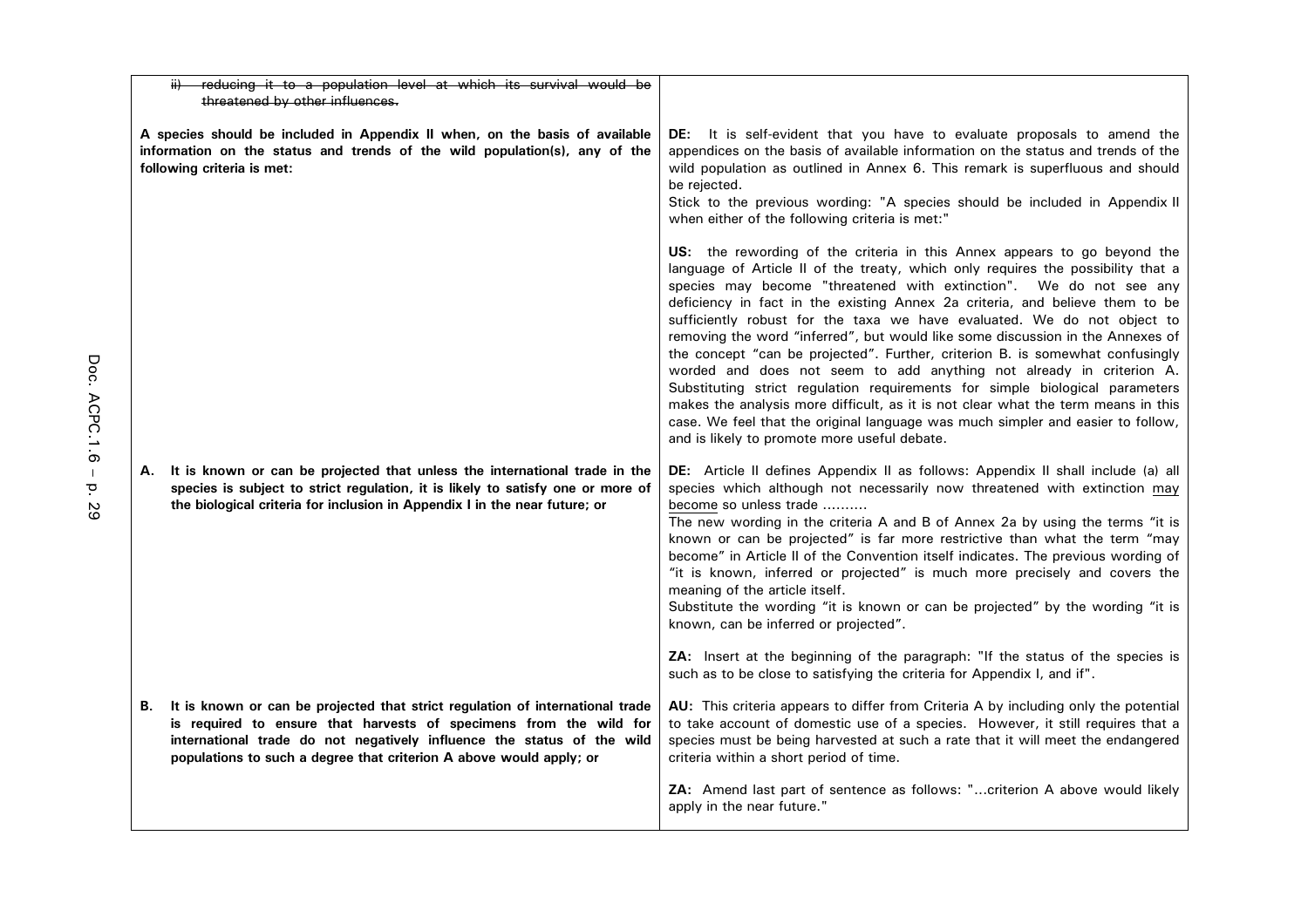| C. | An Appendix-II listing will enable any Party, in particular range States of   | <b>AU:</b> This criteria appears to focus on when a species is on the Appendices and                                                                                   |
|----|-------------------------------------------------------------------------------|------------------------------------------------------------------------------------------------------------------------------------------------------------------------|
|    | the species, to limit use of the species to a level that can be maintained in | one or more Parties see trade monitoring as being a significant reason for                                                                                             |
|    | perpetuity, and for which international co-operation is necessary.            | keeping the species on Appendix II. There appears under these circumstances                                                                                            |
|    |                                                                               | not be a criteria aimed at listing species when they are in trade, but at levels                                                                                       |
|    |                                                                               | significantly above endangered.                                                                                                                                        |
|    |                                                                               | If Criteria C is more broadly interpreted, it remains the only criteria that can be used                                                                               |
|    |                                                                               | to regulate a species that is being significantly overused, but is some reasonable                                                                                     |
|    |                                                                               | distance away from being endangered. Criteria C, under those circumstances, has a                                                                                      |
|    |                                                                               | significant number of failings. Examples of these failings include:<br>it generally limits itself to trade from Range States (and therefore excludes                   |
|    |                                                                               | the high seas which is explicitly part of CITES);                                                                                                                      |
|    |                                                                               | it is directed at Range States being able to manage where the Convention                                                                                               |
|    |                                                                               | explicitly allows stricter measures (including measures by importing<br>States); and                                                                                   |
|    |                                                                               | it does not take into account the potential for a species being listed where                                                                                           |
|    |                                                                               | the requirements of Article IV(3) which requires that a) species be able to<br>maintain their role in the ecosystem and b) at a level WELL ABOVE the                   |
|    |                                                                               | level where they might be eligible for inclusion in Appendix I.                                                                                                        |
|    |                                                                               | The deletion of the previous criteria B in these circumstances is highly                                                                                               |
|    |                                                                               | inappropriate.                                                                                                                                                         |
|    |                                                                               | DE: This criterium is not covered by Article II paragraph 2 but of paragraph 3 of                                                                                      |
|    |                                                                               | the Convention. It should be used therefore as a criterium for Appendix III listing.                                                                                   |
|    |                                                                               | Delete the new indent.                                                                                                                                                 |
|    |                                                                               | GB: We support in general the modified criteria for species to be included in                                                                                          |
|    |                                                                               | Appendix II but feel that there is still scope for further discussion.                                                                                                 |
|    |                                                                               | However, we feel that the proposed criterion C in Annex 2a, as currently drafted,                                                                                      |
|    |                                                                               | reads much more as a criterion for Appendix III than for Appendix II. It may also<br>encourage Parties to use CITES to achieve domestic controls on trade which is     |
|    |                                                                               | not the purpose for which the Convention exists. It may also imply that species                                                                                        |
|    |                                                                               | may end up being listed on Appendix II indefinitely rather than taking the view                                                                                        |
|    |                                                                               | that an Appendix II listing should offer the regulation that allows one to solve the                                                                                   |
|    |                                                                               | problems of unsustainable use when, thereafter, species may be delisted.                                                                                               |
|    |                                                                               | We feel this criterion should be deleted entirely or, if it is to remain, should be                                                                                    |
|    |                                                                               | substantially modified. However, the principle that this proposed criterion                                                                                            |
|    |                                                                               | espouses, namely that an Appendix II listing can be used to help enable the                                                                                            |
|    |                                                                               | sustainable use of a species is a valuable one. However, it is clear that if CITES                                                                                     |
|    |                                                                               | involvement is required to achieve this, the regulation of international trade must<br>be a necessary part of achieving such sustainable use. We suggest that if it is |
|    |                                                                               | desirable to reflect this approach in the criteria, revised wording may be more                                                                                        |
|    |                                                                               | appropriate. We offer the wording below as a possible alternative for discussion.                                                                                      |
|    |                                                                               | 'An Appendix II listing will enable [or promote], by the regulation of international                                                                                   |
|    |                                                                               | trade, the use of a species at a level that can be maintained in perpetuity'.                                                                                          |
|    |                                                                               |                                                                                                                                                                        |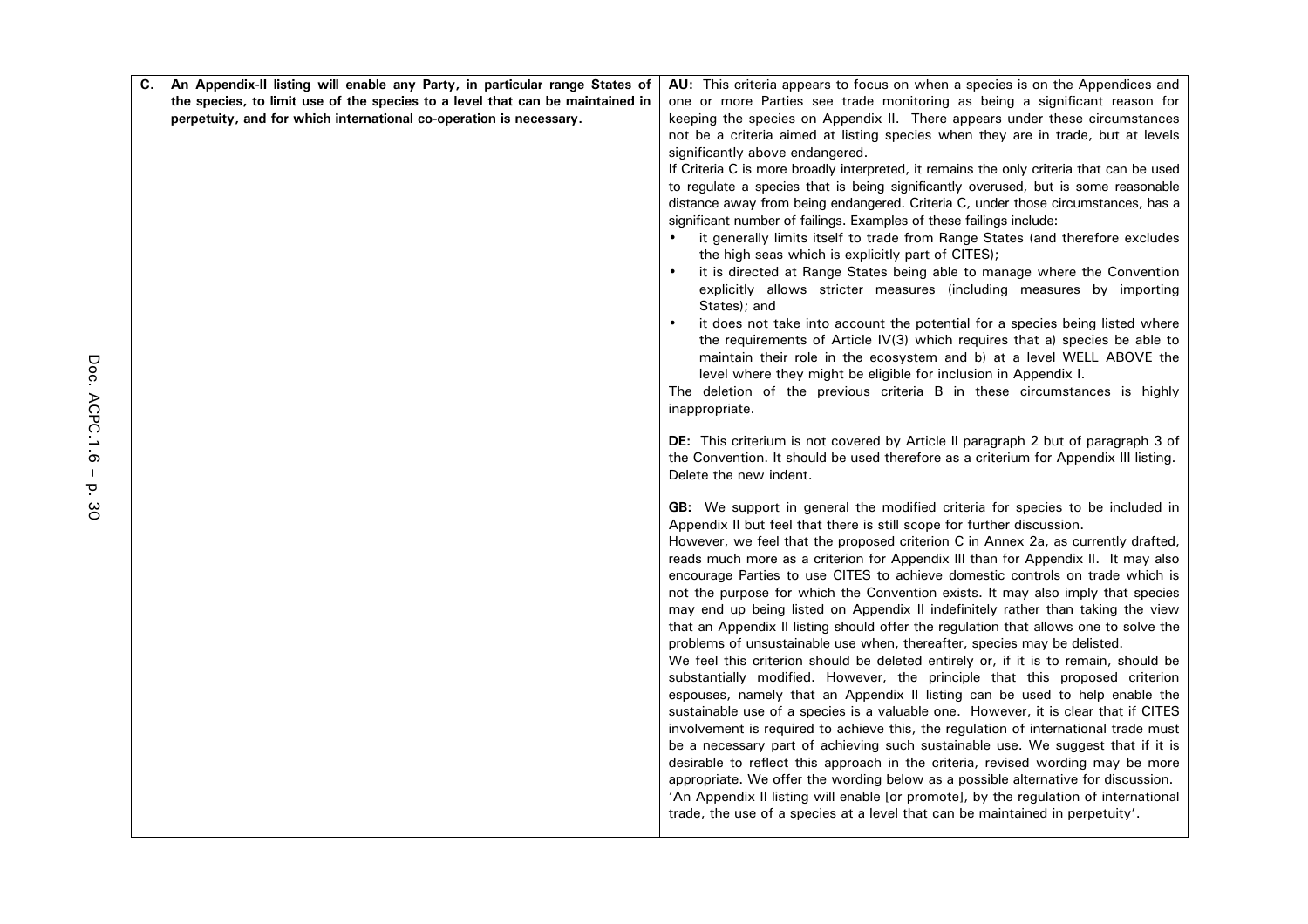|                                                                                                                                                                                                                                                                                                                   | IL: This Criterion is not clearly worded, and creates needless ambiguity.                                                                                                                                                                                                                                                                                                                                                                                                                                                                                                                            |
|-------------------------------------------------------------------------------------------------------------------------------------------------------------------------------------------------------------------------------------------------------------------------------------------------------------------|------------------------------------------------------------------------------------------------------------------------------------------------------------------------------------------------------------------------------------------------------------------------------------------------------------------------------------------------------------------------------------------------------------------------------------------------------------------------------------------------------------------------------------------------------------------------------------------------------|
|                                                                                                                                                                                                                                                                                                                   |                                                                                                                                                                                                                                                                                                                                                                                                                                                                                                                                                                                                      |
|                                                                                                                                                                                                                                                                                                                   | US: We note that there appears to be a problem with the wording of the added<br>criterion C. Although the wording in the main text of the report is "to enable<br>use", in the draft resolution it is given as "to limit use". These, of course, have<br>highly different meanings. If this language is to be included, the appropriate<br>word is of course "limit". There is no way that a CITES listing could, or should,<br>"enable" use of species to a greater extent than could be achieved by leaving<br>the species off the Appendices altogether'                                          |
|                                                                                                                                                                                                                                                                                                                   | <b>ZA:</b> Delete this paragraph. Its content is covered under Appendix-III listing,<br>Article II paragraph 3.                                                                                                                                                                                                                                                                                                                                                                                                                                                                                      |
| Annex <sub>2b</sub>                                                                                                                                                                                                                                                                                               |                                                                                                                                                                                                                                                                                                                                                                                                                                                                                                                                                                                                      |
| Criteria for the Inclusion of Species in Appendix II<br>in Accordance with Article II, Paragraph 2(b)                                                                                                                                                                                                             | ZA: Annex 2b indicates a high level of obligation to enact the "look-alike"<br>provision, as it uses the same introductory wording ("species should be<br>included") as Annex 2a. However, application of this provision to commercially<br>harvested fish species traded in processed form could cause enormous and<br>unnecessary listing of species, such as have happened with the plant species.<br>To indicate an intended greater flexibility in application, it is suggested that the<br>introductory sentence to Annex 2b be reworded. It is recommended to replace<br>"should" with "may". |
| Species should be included in Appendix II in accordance with Article II,<br>paragraph 2(b), if they satisfy one of the following criteriaon.                                                                                                                                                                      |                                                                                                                                                                                                                                                                                                                                                                                                                                                                                                                                                                                                      |
| The specimens resemble specimens of a species included in Appendix II<br>under the provisions of Article II, paragraph 2(a), or in Appendix I, such<br>that a non-expert, with reasonable effort, is unlikely to be able to<br>distinguish between them.                                                          |                                                                                                                                                                                                                                                                                                                                                                                                                                                                                                                                                                                                      |
| The species is a member of a taxon of which most of the species are<br>included in Appendix II under the provisions of Article II, paragraph 2(a), or<br>in Appendix I, and the remaining species must be included to bring trade in<br>specimens of the others under effective control.                          | DE: Article II, paragraph 2(b) of the convention covers more than simply the<br>look-alike-problem. To fully cover the meaning of Article II paragraph 2(b) of the<br>Convention, however, the former point B should be maintained.                                                                                                                                                                                                                                                                                                                                                                  |
|                                                                                                                                                                                                                                                                                                                   | IL: We support maintaining Criterion B in Annex 2b.                                                                                                                                                                                                                                                                                                                                                                                                                                                                                                                                                  |
|                                                                                                                                                                                                                                                                                                                   | US: We do not understand the elimination of criterion B. from this Annex.                                                                                                                                                                                                                                                                                                                                                                                                                                                                                                                            |
| The specimens of a species in the form in which they are traded resemble<br>А.<br>specimens of a species included in Appendix II under the provisions of<br>Article II, paragraph 2(a), or in Appendix I, for which the proponent has<br>demonstrated that a non-expert, using basic identification materials, is | US: We do not concur with the reference in the last sentence of paragraph 59<br>of the CWG report to costs associated with a listing under Article II.2.b. We do<br>concur with asking a proponent to demonstrate what products are in trade, and<br>how they are difficult to distinguish from those of other species, but we do not<br>concur with the cost element. There is nothing in CITES suggesting that cost                                                                                                                                                                                |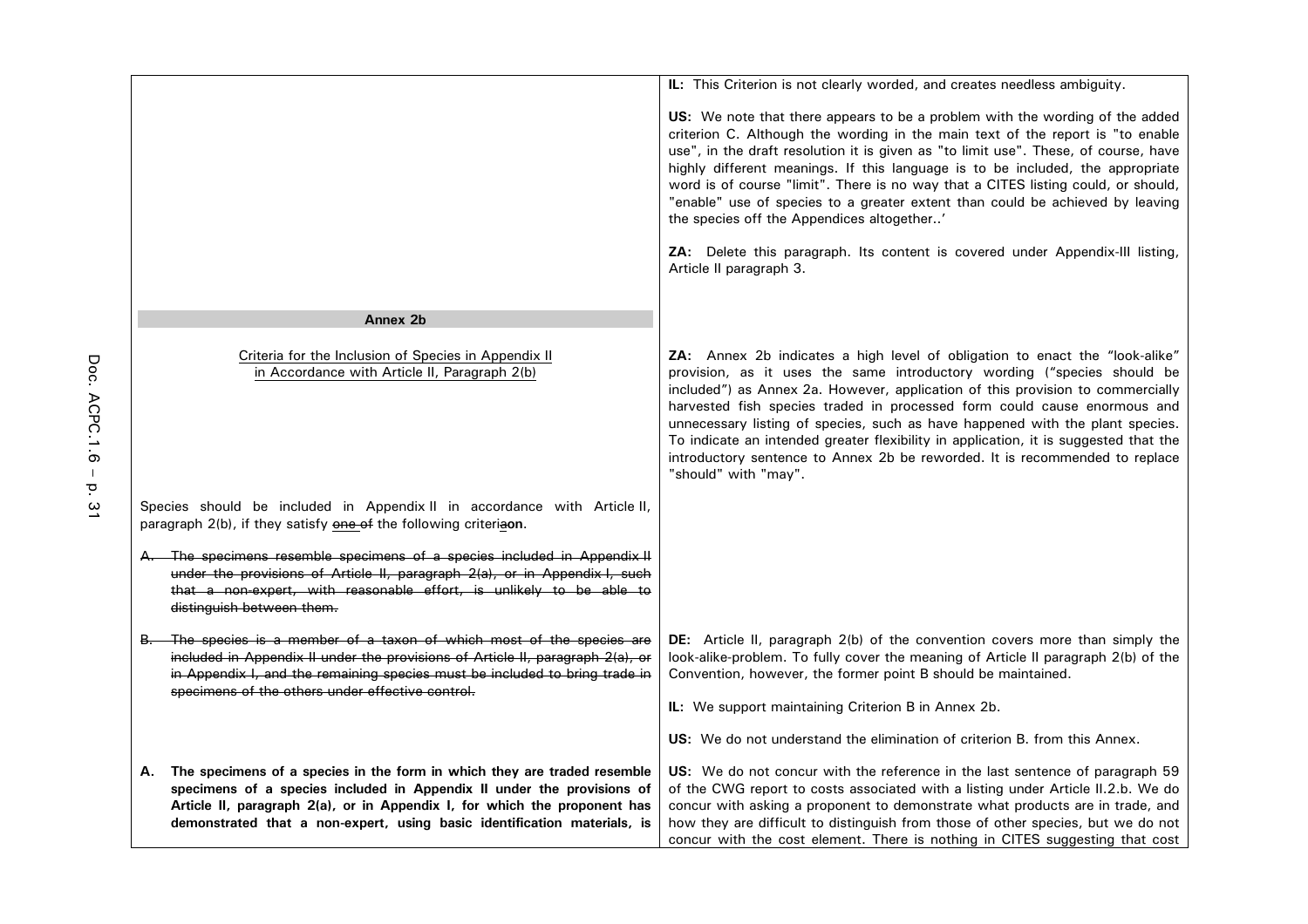| unlikely to be able to distinguish between them.                                                                                                                                                                                                                                                                                                                                                                                  | should be included as a factor in listing decisions; it would be a violation of the                                                                                                                                                                                                                                                                                                                                                                                                                                                                                                                                                                                                                                                                                                                                                                                    |
|-----------------------------------------------------------------------------------------------------------------------------------------------------------------------------------------------------------------------------------------------------------------------------------------------------------------------------------------------------------------------------------------------------------------------------------|------------------------------------------------------------------------------------------------------------------------------------------------------------------------------------------------------------------------------------------------------------------------------------------------------------------------------------------------------------------------------------------------------------------------------------------------------------------------------------------------------------------------------------------------------------------------------------------------------------------------------------------------------------------------------------------------------------------------------------------------------------------------------------------------------------------------------------------------------------------------|
|                                                                                                                                                                                                                                                                                                                                                                                                                                   | spirit of the treaty to do so.                                                                                                                                                                                                                                                                                                                                                                                                                                                                                                                                                                                                                                                                                                                                                                                                                                         |
|                                                                                                                                                                                                                                                                                                                                                                                                                                   | GB: We have concerns about the proposed change to the wording of the text<br>of Paragraph A of Annex 2b. The intention is clearly to limit the scope of listings<br>for look-alike reasons. Yet, because so many species will not be recognisable or<br>distinguishable by non-experts using basic identification material, many more<br>species may end up being proposed for listing under this criterion. We feel the<br>original wording still has much to offer. We also note that significant expertise<br>exists within enforcement authorities and that the quality of identification<br>guides is continually improving. At the very least, retention of the phrase 'and<br>with reasonable effort' from the original version (to be inserted after 'basic<br>identification materials') is desirable but we feel this topic merits greater<br>consideration. |
|                                                                                                                                                                                                                                                                                                                                                                                                                                   | IL: The proposed change seeks to add the requirement that the proponent has<br>"demonstrated" that a non-expert cannot make a distinction between look-alike<br>species. While agreeing that the original text in Resolution Conf. 9.24 is<br>problematic and needs revision, it appears that requiring "demonstration" puts<br>undue burden on the proponent.                                                                                                                                                                                                                                                                                                                                                                                                                                                                                                         |
| Annex <sub>3</sub>                                                                                                                                                                                                                                                                                                                                                                                                                |                                                                                                                                                                                                                                                                                                                                                                                                                                                                                                                                                                                                                                                                                                                                                                                                                                                                        |
| <b>Special Cases</b>                                                                                                                                                                                                                                                                                                                                                                                                              | <b>IWMC:</b> We support the proposed changes. However, in the first paragraph<br>under Split-listing, we would recommend that the word 'down-listing' be<br>replaced by the word 'transfer' as in CITES text and elsewhere in the Resolution<br>under consideration.                                                                                                                                                                                                                                                                                                                                                                                                                                                                                                                                                                                                   |
| Split-Listing                                                                                                                                                                                                                                                                                                                                                                                                                     |                                                                                                                                                                                                                                                                                                                                                                                                                                                                                                                                                                                                                                                                                                                                                                                                                                                                        |
| Listing of a species in more than one appendix should be avoided in general in<br>view of the enforcement problems it creates. When split listing does occur, this<br>should generally be on the basis of national or continental populations, rather than<br>subspecies. Split-listings that place some populations of a species in the<br>appendices, and the rest outside the appendices, should normally not be<br>permitted. | DE: The previous wording of the aspects of split-listing covers all different<br>aspects of split-listing. The specific split-listing case described in the first<br>sentence of the proposed change is perfectly covered by the former text. There<br>is no need at all to explicitly mention it. To do so would be an unjustified one-<br>side preference of the user versus the conservation issue, even if the<br>precautionary principle is mentioned.<br>The previous text should therefore be maintained.                                                                                                                                                                                                                                                                                                                                                       |
| Listing of a species in more than one appendix should be avoided unless it<br>relates to the down-listing of a population from Appendix I to Appendix II in<br>accordance with the precautionary measures contained in paragraph A of Annex<br>4 to this Resolution.                                                                                                                                                              | GB: We recognise the value of split-listings (subject to the measures in<br>Annex 3) and support the proposals to amend Annex 3 as described.<br>However, some thought may be given as to whether oceanic populations<br>might also be appropriate for split-listings or whether split-listing of marine<br>species is practical.                                                                                                                                                                                                                                                                                                                                                                                                                                                                                                                                      |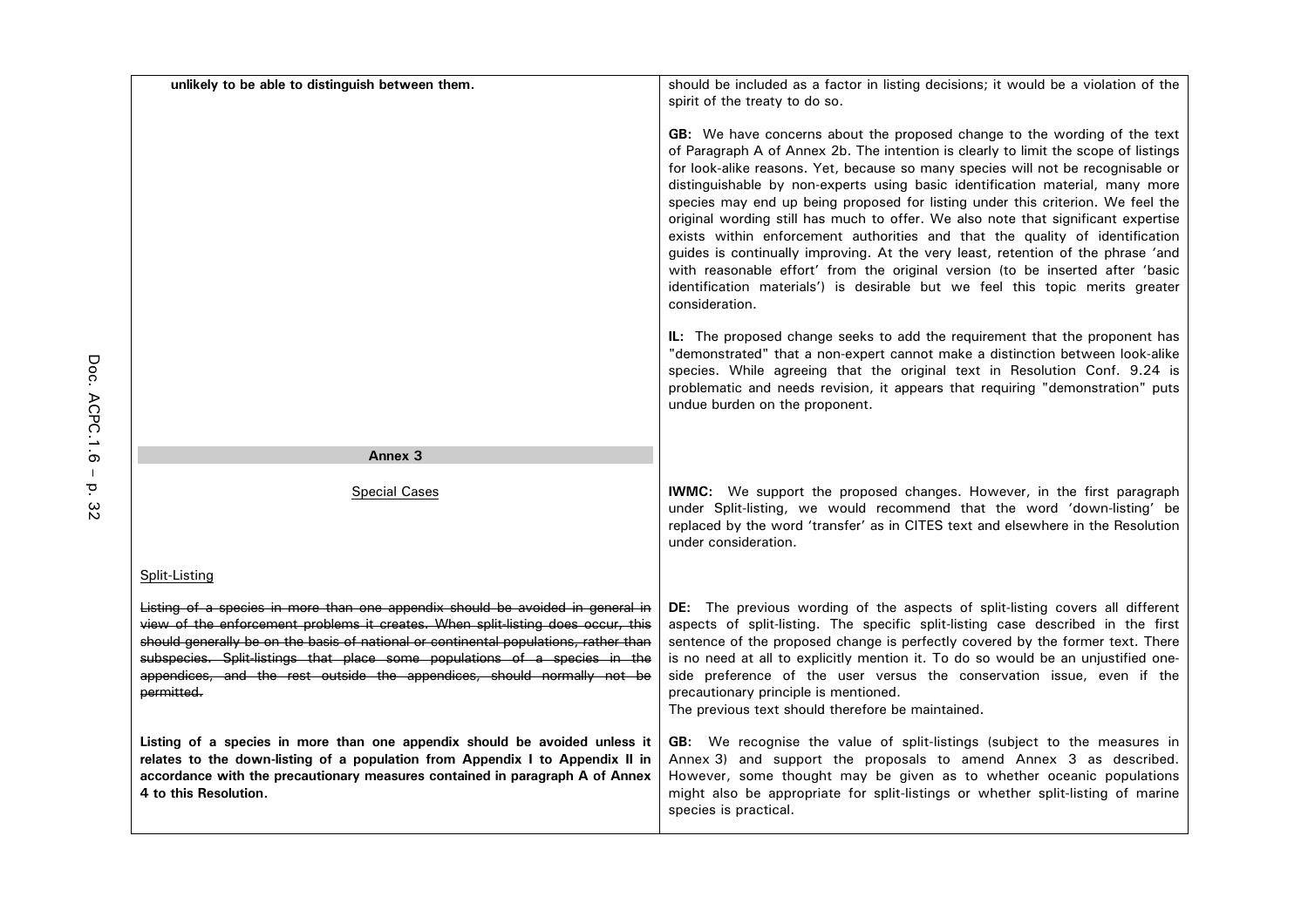|                                                                                                                                                                                                                                                                                                                                                              | US: Generally, the modifications are an improvement. However, removing the<br>language referring to enforcement problems deletes the main reason for<br>avoiding split listings in the first place. We object to this change, and believe<br>that enforcement challenges must be included. The Parties have agreed that<br>enforcement problems are sufficient reason to avoid a split listing, most recently<br>in the case of the Australian population of dugong (adopted by CoP11). Further,<br>the reference to Annex 4 in this case makes it appear that a split listing is<br>acceptable if it will facilitate trade, but not acceptable otherwise. There is no<br>justification for such a distinction. |
|--------------------------------------------------------------------------------------------------------------------------------------------------------------------------------------------------------------------------------------------------------------------------------------------------------------------------------------------------------------|-----------------------------------------------------------------------------------------------------------------------------------------------------------------------------------------------------------------------------------------------------------------------------------------------------------------------------------------------------------------------------------------------------------------------------------------------------------------------------------------------------------------------------------------------------------------------------------------------------------------------------------------------------------------------------------------------------------------|
| When split-listing does occur, this should generally be on the basis of national or<br>continental populations, and should not result in some populations being outside<br>the Appendices.                                                                                                                                                                   | US: We suggest expanding the last sentence of this paragraph by adding, "or<br>in individuals of some populations of migratory species being in more than one<br>Appendix."                                                                                                                                                                                                                                                                                                                                                                                                                                                                                                                                     |
| For species outside the jurisdiction of any State, listing in the appendices should<br>use the terms used in other relevant international agreements, if any, to define<br>the population. If no such international agreement exists, then the appendices<br>should define the population by region or by geographic co-ordinates.                           |                                                                                                                                                                                                                                                                                                                                                                                                                                                                                                                                                                                                                                                                                                                 |
| Taxonomic names below the species level should not be used in the appendices<br>unless the taxon in question is highly distinctive and the use of the name would<br>not give rise to enforcement problems.                                                                                                                                                   |                                                                                                                                                                                                                                                                                                                                                                                                                                                                                                                                                                                                                                                                                                                 |
| Higher Taxa                                                                                                                                                                                                                                                                                                                                                  |                                                                                                                                                                                                                                                                                                                                                                                                                                                                                                                                                                                                                                                                                                                 |
| If all species of a higher taxon are included in Appendix I or II, they should be included<br>under the name of the higher taxon. If some species in a higher taxon are included in<br>Appendix I or II and all the rest in the other appendix, the latter species should be<br>included under the name of the higher taxon, with an appropriate annotation. |                                                                                                                                                                                                                                                                                                                                                                                                                                                                                                                                                                                                                                                                                                                 |
| Annex 4                                                                                                                                                                                                                                                                                                                                                      |                                                                                                                                                                                                                                                                                                                                                                                                                                                                                                                                                                                                                                                                                                                 |
| <b>Precautionary Measures</b>                                                                                                                                                                                                                                                                                                                                |                                                                                                                                                                                                                                                                                                                                                                                                                                                                                                                                                                                                                                                                                                                 |
| When considering proposals to amend the appendices, the Parties shall, in<br>the case of uncertainty, either as regards the status of a species or as<br>regards the impact of trade on the conservation of a species, act in the<br>best interest of the conservation of the species.                                                                       | AU: The precautionary approach is generally used where there is uncertainty<br>about the consequences of an action or a lack of action, and that under<br>circumstances where there is uncertainty, a precautionary approach should be<br>adopted. To delete the paragraph A appears to be entirely contrary to what<br>Annex 4 is about and therefore is not supported.                                                                                                                                                                                                                                                                                                                                        |
|                                                                                                                                                                                                                                                                                                                                                              | DE: Although indicated in the introductory part of the resolution (as referred to<br>by the CWG) it is a basic principle that must be clearly defined in the beginning<br>of a chapter that describes the precautionary measures.<br>The original text must be maintained.                                                                                                                                                                                                                                                                                                                                                                                                                                      |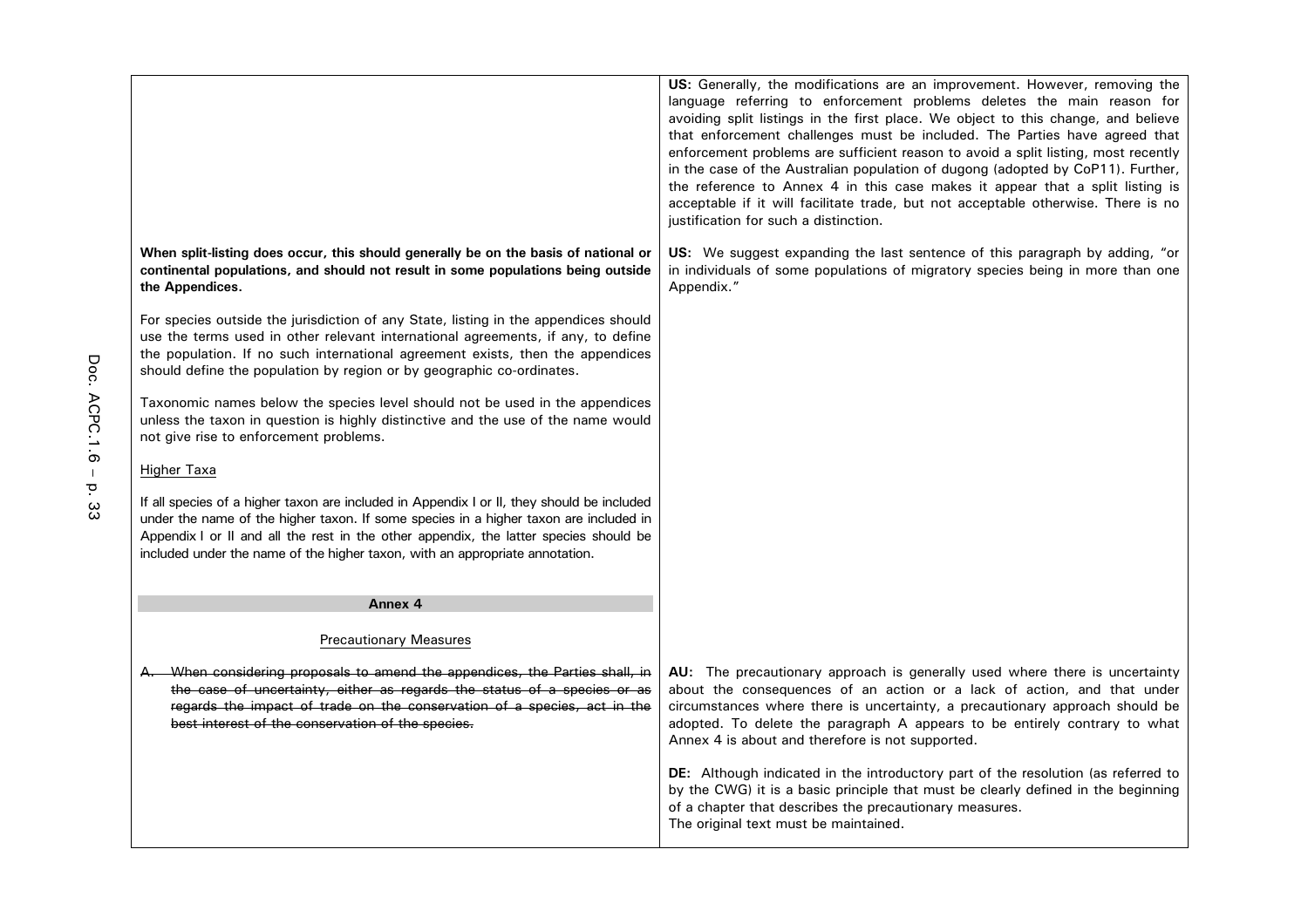|         |    |                                                                                                                                                                                                                                                                                                                          | GB: We agree that a third use of this precautionary phrase is redundant and<br>should be deleted.                                                                                                                                                                                                                                                                                                                                                    |
|---------|----|--------------------------------------------------------------------------------------------------------------------------------------------------------------------------------------------------------------------------------------------------------------------------------------------------------------------------|------------------------------------------------------------------------------------------------------------------------------------------------------------------------------------------------------------------------------------------------------------------------------------------------------------------------------------------------------------------------------------------------------------------------------------------------------|
|         |    |                                                                                                                                                                                                                                                                                                                          | <b>IL:</b> This paragraph states in a clear and unequivocal way exactly what the<br>precautionary principle is, and should therefore not be deleted, as proposed by<br>the Working Group.                                                                                                                                                                                                                                                            |
|         |    |                                                                                                                                                                                                                                                                                                                          | US: Although we agree that paragraph A of Annex 4 is redundant, we believe<br>it to be a most necessary redundancy, and its removal could create unnecessary<br>confusion. This language is central to the precautionary approach, and certainly<br>belongs at the head of any Annex dealing with precautionary measures. Indeed,<br>it sets the stage for defining what is meant by the term "precautionary".                                       |
|         |    |                                                                                                                                                                                                                                                                                                                          | ZA: The term precautionary principle needs to be defined and the following<br>definition is suggested:<br>Precautionary Principle: Where there is a threat of significant reduction or loss<br>of a species but inadequate or inconclusive scientific evidence to prove this,<br>action should be considered to avoid or minimise threats.<br>The proposed deletion of this paragraph is supported, but an amendment is<br>proposed to the preamble. |
| A.B. 1. |    | No species listed in Appendix I shall be removed from the appendices<br>unless it has been first transferred to Appendix II, with monitoring of<br>any impact of trade on the species for at least two intervals between<br>meetings of the Conference of the Parties.                                                   |                                                                                                                                                                                                                                                                                                                                                                                                                                                      |
| 2.      |    | Species included in Appendix I should only be considered for transfer<br>to Appendix II if they do not satisfy the relevant criteria in Annex 1.<br>Even if such species do not satisfy the relevant criteria in Annex 1,<br>they should be retained in Appendix I unless they satisfy one of the<br>following criteria: | GB: It may be appropriate to consider the practical implications of how these<br>precautionary measures might apply to the taking of marine species in<br>international waters if a down-listing is proposed or successful. This issue may<br>be worthy of further consideration.                                                                                                                                                                    |
|         | a) | the species is not in demand for international trade, nor is its transfer<br>to Appendix II likely to stimulate trade in, or cause enforcement<br>problems for, any other species included in Appendix I; or                                                                                                             |                                                                                                                                                                                                                                                                                                                                                                                                                                                      |
|         | b) | the species is likely to be in demand for trade, but its management is<br>such that the Conference of the Parties is satisfied with:                                                                                                                                                                                     |                                                                                                                                                                                                                                                                                                                                                                                                                                                      |
|         |    | i)<br>implementation by the range States of the requirements of<br>the Convention, in particular Article IV; and                                                                                                                                                                                                         |                                                                                                                                                                                                                                                                                                                                                                                                                                                      |
|         |    | ii)<br>appropriate enforcement controls and compliance with the<br>requirements of the Convention; or                                                                                                                                                                                                                    |                                                                                                                                                                                                                                                                                                                                                                                                                                                      |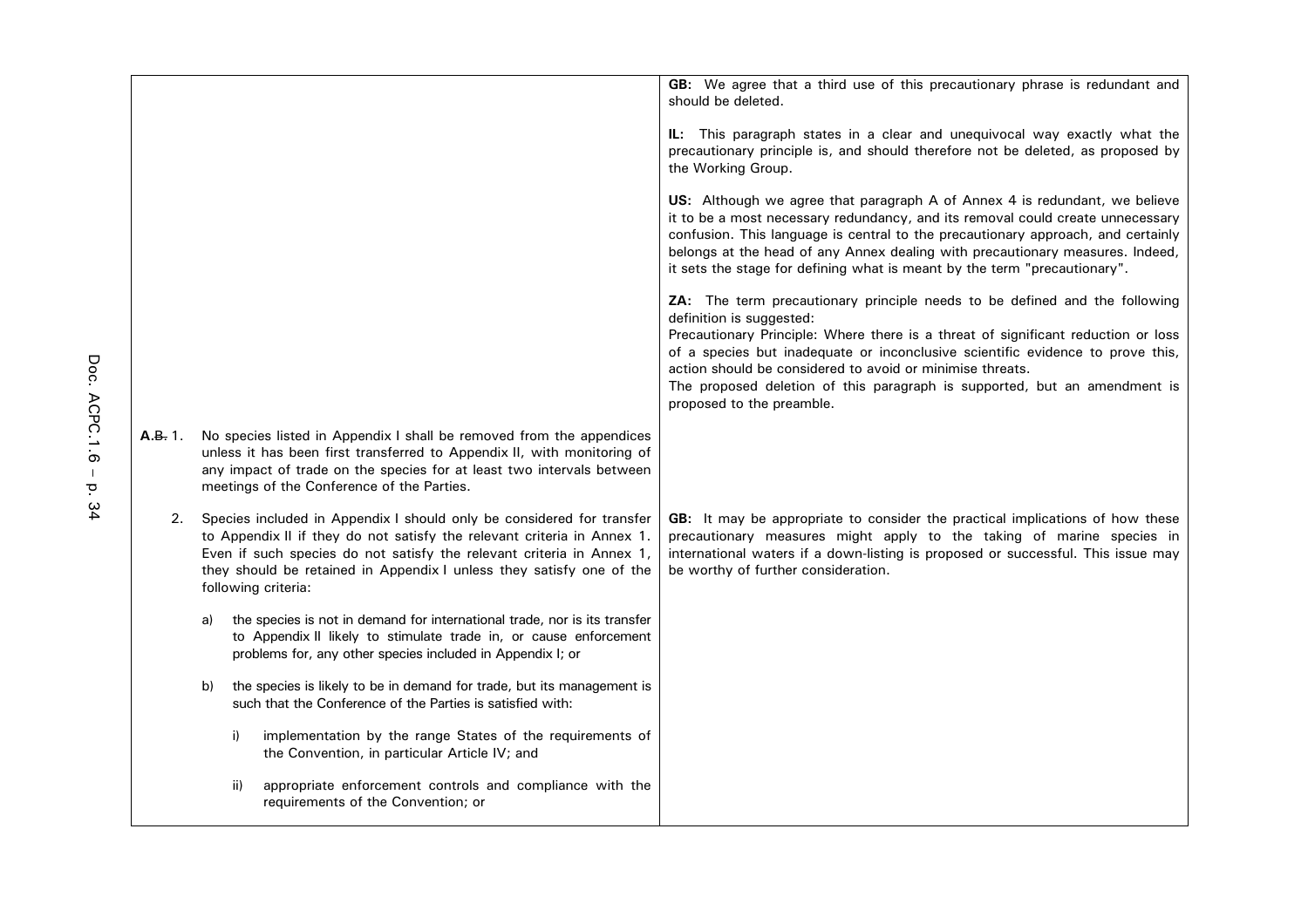|    | C)<br>d)                                                                                                                                                                                                                                             | an integral part of the amendment proposal is an export quota<br>approved by the Conference of the Parties, based on<br>management measures described in the supporting statement of<br>the amendment proposal, provided that effective enforcement<br>controls are in place; or<br>an integral part of the amendment proposal is an export quota<br>approved by the Conference of the Parties for a specified period<br>of time, based on management measures described in the<br>supporting statement of the amendment proposal, provided that |                                                                                                                                                                                                                                                                                                                                                                                                                                                                                                                                                                                                                                                                                                                                                                                                                                                                                                                                                                                                                                                                                                                                                                                                                                          |
|----|------------------------------------------------------------------------------------------------------------------------------------------------------------------------------------------------------------------------------------------------------|--------------------------------------------------------------------------------------------------------------------------------------------------------------------------------------------------------------------------------------------------------------------------------------------------------------------------------------------------------------------------------------------------------------------------------------------------------------------------------------------------------------------------------------------------|------------------------------------------------------------------------------------------------------------------------------------------------------------------------------------------------------------------------------------------------------------------------------------------------------------------------------------------------------------------------------------------------------------------------------------------------------------------------------------------------------------------------------------------------------------------------------------------------------------------------------------------------------------------------------------------------------------------------------------------------------------------------------------------------------------------------------------------------------------------------------------------------------------------------------------------------------------------------------------------------------------------------------------------------------------------------------------------------------------------------------------------------------------------------------------------------------------------------------------------|
|    | e)                                                                                                                                                                                                                                                   | effective enforcement controls are in place; or<br>a ranching proposal is submitted consistent with the applicable<br>Resolutions of the Conference of the Parties and is approved.                                                                                                                                                                                                                                                                                                                                                              |                                                                                                                                                                                                                                                                                                                                                                                                                                                                                                                                                                                                                                                                                                                                                                                                                                                                                                                                                                                                                                                                                                                                                                                                                                          |
| 3. |                                                                                                                                                                                                                                                      | No proposal for transfer of a species from Appendix I to Appendix II<br>with an export quota shall be considered from a Party that has entered<br>a reservation for the species in question, unless that Party agrees to<br>remove the reservation within 90 days of the adoption of the<br>amendment.                                                                                                                                                                                                                                           | US: We agree.                                                                                                                                                                                                                                                                                                                                                                                                                                                                                                                                                                                                                                                                                                                                                                                                                                                                                                                                                                                                                                                                                                                                                                                                                            |
|    | No species should be deleted from Appendix II if such deletion would<br>be likely to result in it qualifying for inclusion in the appendices in the<br>near future.                                                                                  |                                                                                                                                                                                                                                                                                                                                                                                                                                                                                                                                                  |                                                                                                                                                                                                                                                                                                                                                                                                                                                                                                                                                                                                                                                                                                                                                                                                                                                                                                                                                                                                                                                                                                                                                                                                                                          |
| 4. | A species should be deleted from Appendix II when it no longer<br>qualifies under the provisions of Annexes 2a and 2b of this Resolution<br>and therefore implementation of the provisions of Article IV of the<br>Convention is no longer required. |                                                                                                                                                                                                                                                                                                                                                                                                                                                                                                                                                  | DE: This is no precautionary measure. It should be deleted under the heading<br>"Precautionary measures".<br>There is no need at all to describe this case. Every Party has the possibility to<br>introduce a proposal to delist species from Appendix II under the provisions of<br>Annexes 2a, 2b and 4.<br>If it is added somewhere it should be noted that in this case in addition to the<br>annexes 2a and 2b, the provisions of annex 4 have to be met as well.<br>US: We do not agree with the interpretation of Article II paragraph 2 (a) in<br>paragraph 55 of the CWG report. The "strict regulation" referred to refers only to<br>CITES measures. Therefore the concerns raised by some participants in the<br>Working Group are unfounded. We therefore do not believe that the language<br>proposed in paragraph 56 of the CWG report is necessary. If, however, the<br>Parties desire to include language similar to that set out in paragraph 56, the text<br>should be adjusted by including a commitment to list species that qualify under<br>the provisions of Annexes 2a and 2b. This language, would add an important<br>tone of neutrality that must be maintained in any revision of Resolution<br>Conf. 9.24. |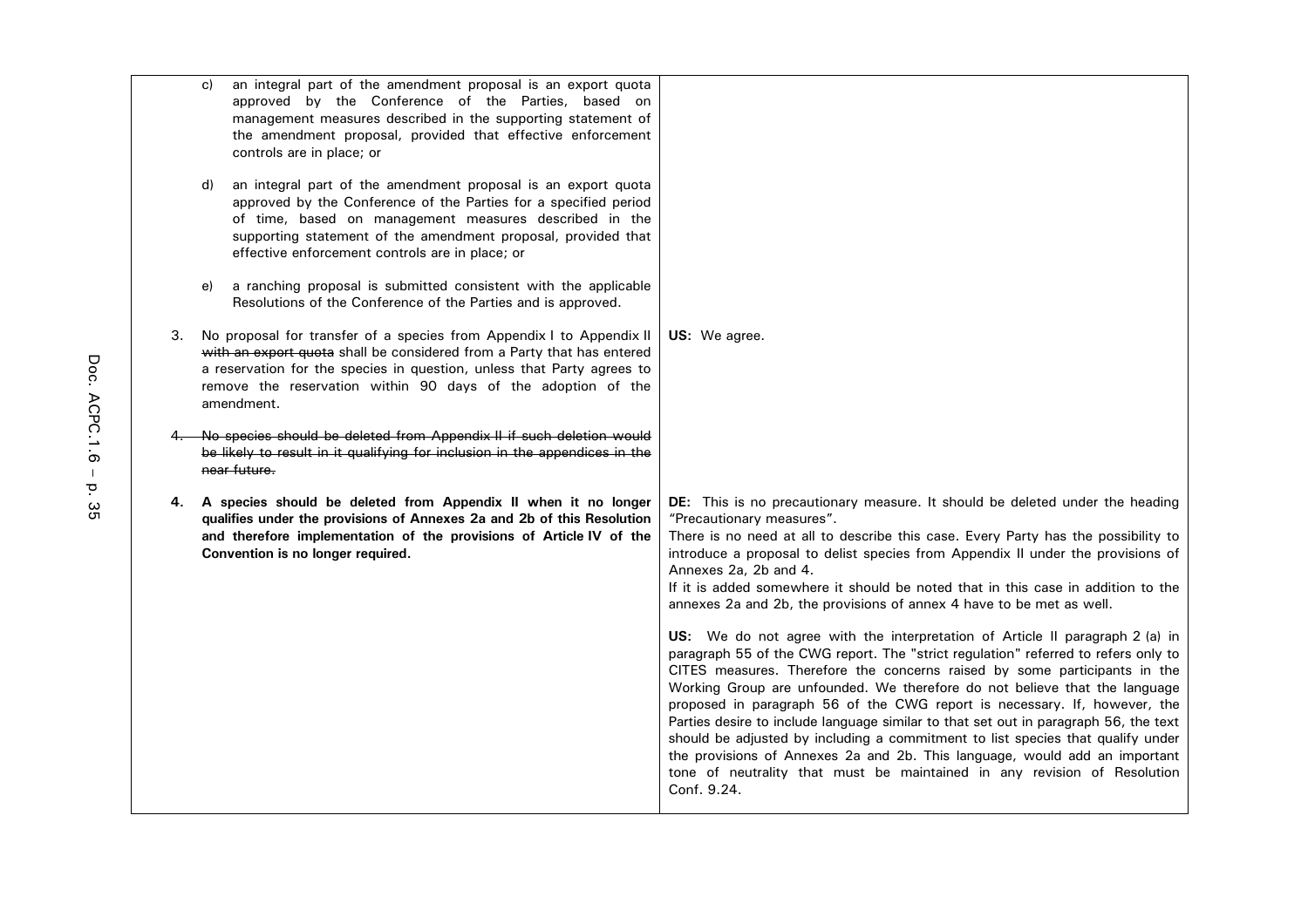| <b>B.C.</b> The following review procedures shall apply when a species is transferred |  |
|---------------------------------------------------------------------------------------|--|
| to Appendix II pursuant to paragraphs BA2c and BA2d above.                            |  |

- 1. Where the Plants Committee, the Animals Committee or a Party becomes aware of problems in compliance with the management measures and export quotas of another Party, the Secretariat shall be informed and, if the Secretariat fails to resolve the matter satisfactorily, it shall inform the Standing Committee which may, after consultation with the Party concerned, recommend to all Parties that they suspend trade with that Party in specimens of CITES-listed species, and/or request the Depositary Government to prepare a proposal to transfer the population back to Appendix I.
- 2. If, on review of a quota and its supporting management measures, the Animals or Plants Committee encounters any problems with compliance or potential detriment to a species, the relevant Committee shall request the Depositary Government to prepare a proposal for appropriate remedial action.
- **C.**D.If the proponent Party wishes to renew, amend or delete a quota established pursuant to paragraph B**A**2d above, it shall submit an appropriate proposal for consideration at the next meeting of the Conference of the Parties. In anticipation of there being no such proposal submitted, the Depositary Government shall submit a proposal for consideration at the next meeting of the Conference of the Parties to impose a zero quota.
- **D.**E. Species that are regarded as possibly extinct should not be deleted from Appendix I if they may be affected by trade in the event of their rediscovery; these species should be annotated in the appendices as "p.e." (i.e. possibly extinct).

#### **Annex 5**

Definitions, Notes and Guidelines **AU:** This Annex requires a significant amount of work as they are currently biased towards a limited number of taxa. We consider that this should be the major focus of the work of the group.

> **DE:** Figure and text give an interesting, but highly theoretical overview of different types of decline possible. Only in exceptional cases (those with an already existing long-time monitoring) will it be possible to provide the necessary population data in time to work with these principles. In most cases these data will lack. Therefore we regard this approach as unsuitable with regard to Annex 5 which is in fact a set of annotations/definitions helping to implement CITES Resolution Conf. 9.24.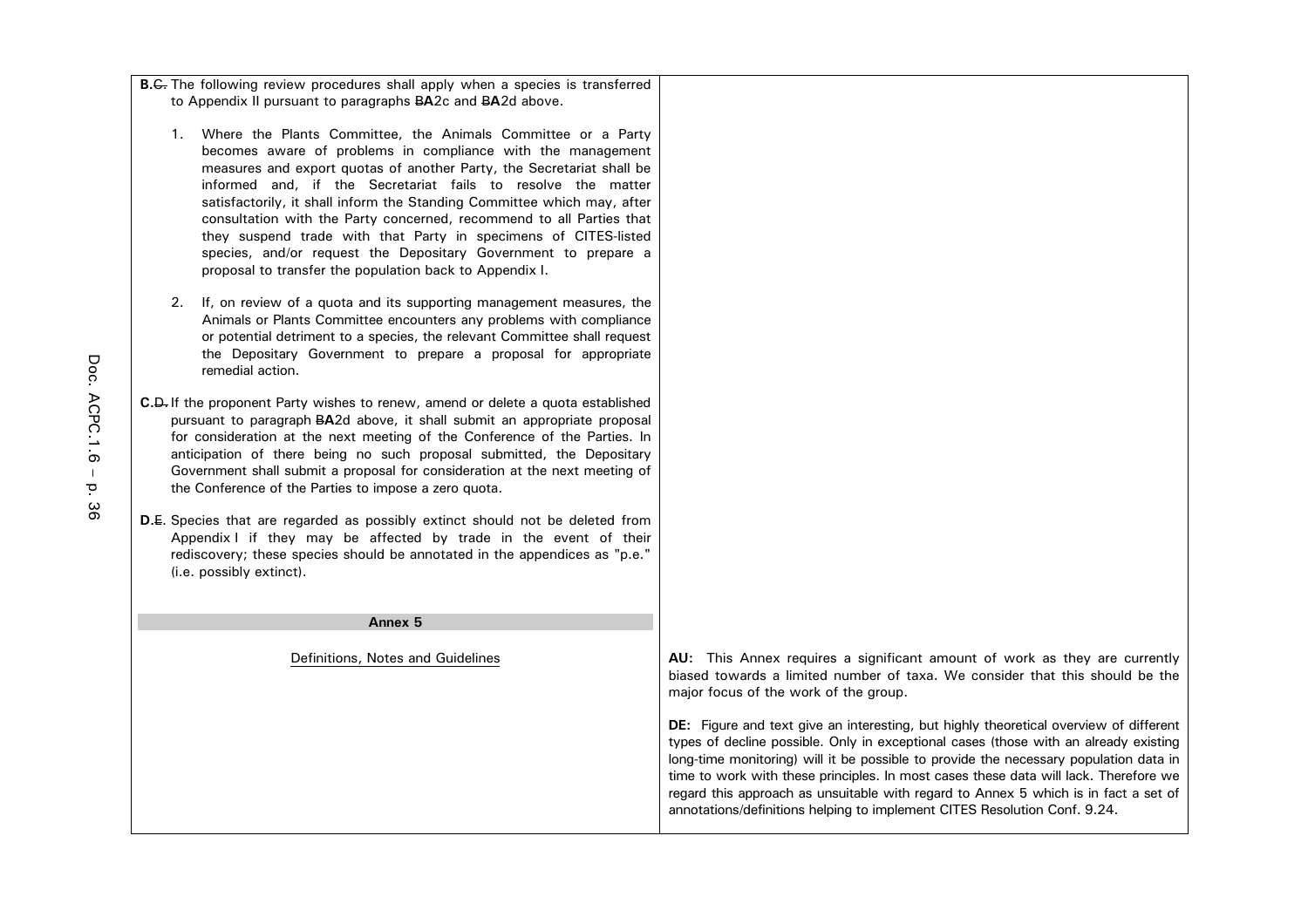|                                                                                                                                                                                                                                                                                                                                                                                                                                                                                                                                                                                                                                                                                                                                                                                                                                                                                                                                                                                                                                                                                                                                                                                                                                                                                                                       | ZA: Although the Criteria Working Group did not attempt to discuss the current<br>definitions, the inclusion of the new IUCN approach on decline needs to be<br>carefully considered. The main concern is the objectives or focus of the IUCN and<br>how that differs from what the Parties to CITES want to achieve by implementing<br>CITES. It will however be premature to get involved in an immense debate at this<br>stage. However, it is recommended that special attention be given to the<br>development of definitions for mature, decline and precautionary principle.<br>The current criteria embrace the admirable objective (in the context of simplicity)<br>of a single set of criteria applicable across all species. Is this viable, plausible and<br>appropriate in practice? Should separate criteria not be developed for terrestrial<br>fauna and flora and marine fauna or at least for the major taxa? Although the<br>current criteria might work, it is recommended that this option be discussed. |
|-----------------------------------------------------------------------------------------------------------------------------------------------------------------------------------------------------------------------------------------------------------------------------------------------------------------------------------------------------------------------------------------------------------------------------------------------------------------------------------------------------------------------------------------------------------------------------------------------------------------------------------------------------------------------------------------------------------------------------------------------------------------------------------------------------------------------------------------------------------------------------------------------------------------------------------------------------------------------------------------------------------------------------------------------------------------------------------------------------------------------------------------------------------------------------------------------------------------------------------------------------------------------------------------------------------------------|--------------------------------------------------------------------------------------------------------------------------------------------------------------------------------------------------------------------------------------------------------------------------------------------------------------------------------------------------------------------------------------------------------------------------------------------------------------------------------------------------------------------------------------------------------------------------------------------------------------------------------------------------------------------------------------------------------------------------------------------------------------------------------------------------------------------------------------------------------------------------------------------------------------------------------------------------------------------------------------------------------------------------------|
| Area of distribution                                                                                                                                                                                                                                                                                                                                                                                                                                                                                                                                                                                                                                                                                                                                                                                                                                                                                                                                                                                                                                                                                                                                                                                                                                                                                                  |                                                                                                                                                                                                                                                                                                                                                                                                                                                                                                                                                                                                                                                                                                                                                                                                                                                                                                                                                                                                                                |
| Area of distribution is defined as the area contained within the shortest<br>continuous imaginary boundary which can be drawn to encompass all the<br>known, inferred or projected sites of occurrence, excluding cases of vagrancy<br>(though inferring and projecting area of occurrence should be undertaken<br>carefully, and in a precautionary manner). The area within the imaginary<br>boundary should, however, exclude significant areas where the species does<br>not occur, and so in defining area of distribution, account should be taken of<br>discontinuities or disjunctions in the spatial distribution of species. For migratory<br>species, the area of distribution is the smallest area essential at any stage for<br>the survival of that species (e.g. colonial nesting sites, feeding sites for<br>migratory taxa, etc.). For some species in trade where data exist to make an<br>estimate, a figure of less than 10,000 km <sup>2</sup> has been found to be an appropriate<br>guideline (not a threshold) of what constitutes a restricted area of distribution.<br>However, this figure is presented only as an example, since it is impossible to<br>give numerical values that are applicable to all taxa. There will be many cases<br>where this numerical guideline does not apply. |                                                                                                                                                                                                                                                                                                                                                                                                                                                                                                                                                                                                                                                                                                                                                                                                                                                                                                                                                                                                                                |
| Decline                                                                                                                                                                                                                                                                                                                                                                                                                                                                                                                                                                                                                                                                                                                                                                                                                                                                                                                                                                                                                                                                                                                                                                                                                                                                                                               |                                                                                                                                                                                                                                                                                                                                                                                                                                                                                                                                                                                                                                                                                                                                                                                                                                                                                                                                                                                                                                |
| A decline is a reduction in the number of individuals, or a decrease of the area<br>of distribution, the causes of which are either not known or not adequately<br>controlled. It need not necessarily still be continuing. Natural fluctuations will<br>not normally count as part of a decline, but an observed decline should not be<br>considered part of a natural fluctuation unless there is evidence for this. A                                                                                                                                                                                                                                                                                                                                                                                                                                                                                                                                                                                                                                                                                                                                                                                                                                                                                              | Replace the words "the survival of the species" with the words "the<br>JP:<br>persistence of the population".                                                                                                                                                                                                                                                                                                                                                                                                                                                                                                                                                                                                                                                                                                                                                                                                                                                                                                                  |

decline that is the result of a harvesting programme that reduces the population

GB: We support consideration of the IUCN document considering the various types of decline and that these need to be addressed in Annex 5. We feel that time should be allocated to these discussions in December to explore the area thoroughly.

Doc. ACPC.1.6-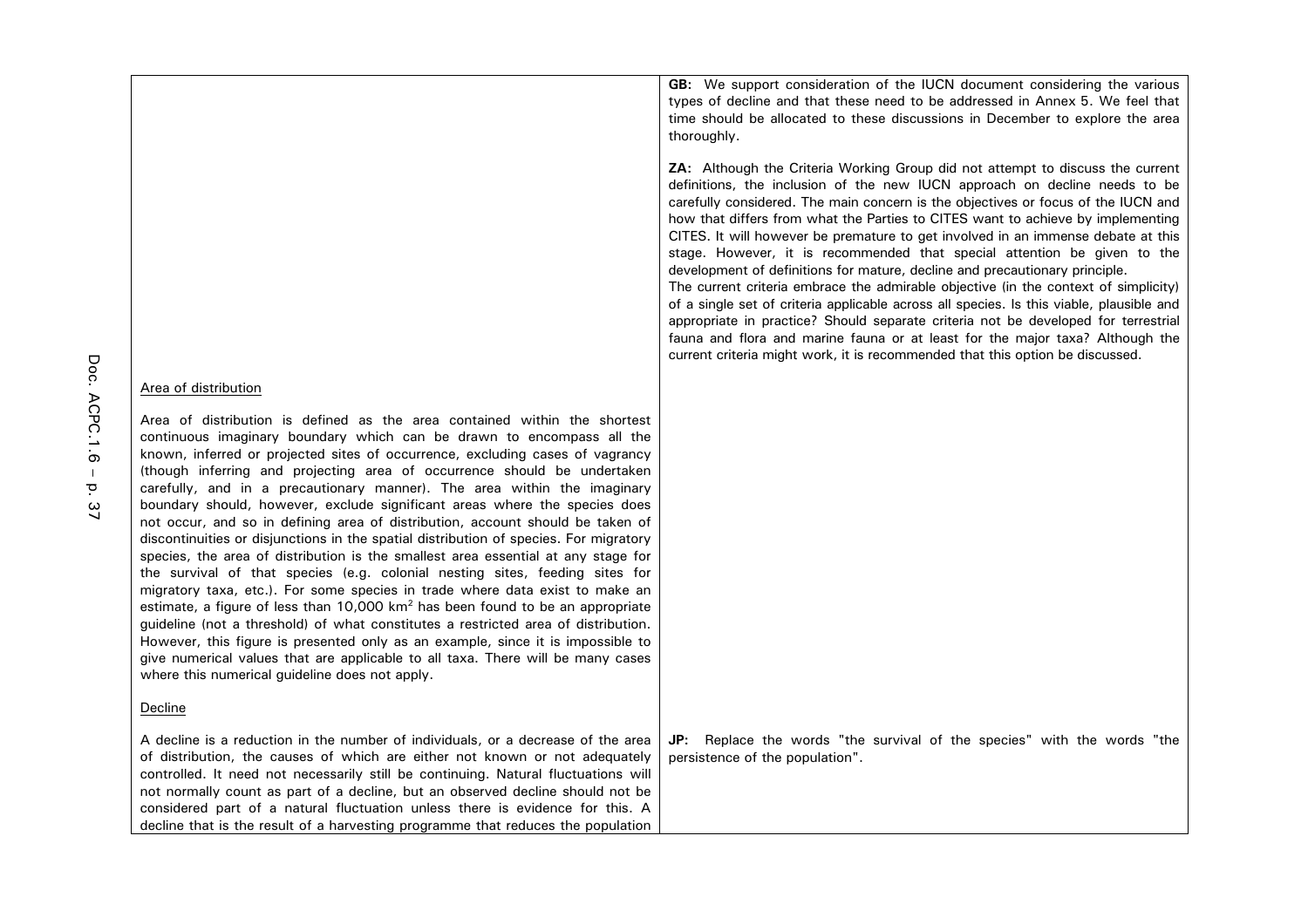to a planned level, not detrimental to the survival of the species, is not covered by the term "decline". For some species in trade where data exist to make an estimate, a decrease of 50% or more in total within 5 years or two generations, whichever is the longer, has been found to be an appropriate guideline (not a threshold) of what constitutes a decline. A guideline (not a threshold) of what constitutes a decline in a small wild population could be 20% or more in total within ten years or three generations, whichever is the longer. However, both these figures are presented only as examples, since it is impossible to give numerical values that are applicable to all taxa. There will be many cases where these numerical guidelines do not apply.

### Extended period

The meaning of the term extended period will vary according to the biological characteristics of the species. Selection of the period will depend upon the observed pattern of natural fluctuations in the abundance of the species and on whether the number of specimens removed from the wild is consistent with a sustainable harvesting programme that is based on these natural fluctuations.

### Fragmentation

Fragmentation refers to the case where most individuals within a taxon are found in small and relatively isolated sub-populations, which increases the probability that these small sub-populations will become extinct and the opportunities for re-establishment are limited. For some species in trade where data exist to make an estimate, an area of distribution of 500 km<sup>2</sup> or less for each subpopulation has been found to be an appropriate guideline (not a threshold) of what constitutes fragmentation. However, this figure is presented only as an example, since it is impossible to give numerical values that are applicable to all taxa. There will be many cases where this numerical guideline does not apply.

## Generation

Generation is measured as the average age of parents in the population; except in the case of species that breed only once a lifetime, this will always be longer than the age at maturity.

## Large fluctuations

Large fluctuations occur in a number of species where the population size or area of distribution varies widely, rapidly and frequently, with a variation greater than one order of magnitude. For some species in trade where data exist to make an estimate, a figure of two years or less has been found to be an appropriate guideline (not a threshold) of what constitutes a short-term fluctuation. However, this figure is presented only as an example, since it is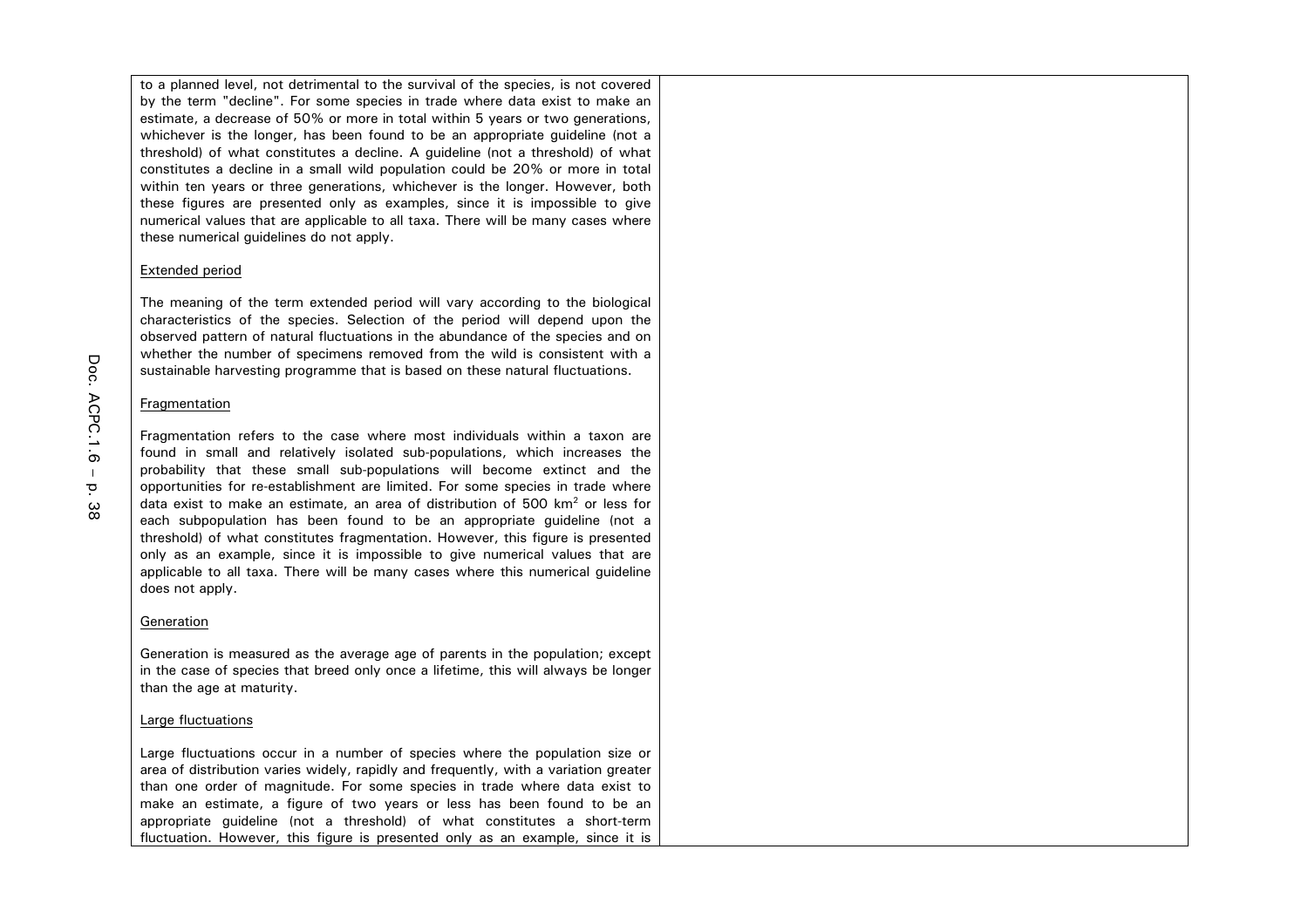impossible to give numerical values that are applicable to all taxa. There will be many cases where this numerical quideline does not apply.

### Population

Population is measured as the total number of individuals of the species (as defined in Article I of the Convention). In the case of species biologically dependent on other species for all or part of their life cycles, biologically appropriate values for the host species should be chosen. For some species in trade where data exist to make an estimate, a figure of less than 5,000 individuals has been found to be an appropriate guideline (not a threshold) of what constitutes a small wild population. However, this figure is presented only as an example, since it is impossible to give numerical values that are applicable to all taxa. There will be many cases where this numerical guideline does not apply.

### Possibly extinct

A species is presumed extinct when exhaustive surveys in known and/or suspected habitat, and at appropriate times (diurnal, seasonal, annual), throughout its historic range have failed to record an individual. Before a species can be declared possibly extinct, surveys should take place over a time frame appropriate to the species's life cycle and life form.

## Sub-populations

Sub-populations are defined as geographically or otherwise distinct groups in the population between which there is little exchange. For some species in trade where data exist to make an estimate, a figure of less than 500 individuals has been found to be an appropriate guideline (not a threshold) of what constitutes a very small sub-population. However, this figure is presented only as an example, since it is impossible to give numerical values that are applicable to all taxa. There will be many cases where this numerical guideline does not apply.

## Threatened with extinction

Threatened with extinction is defined by Annex 1. The vulnerability of a species to threats of extinction depends on its population demographics, biological characteristics, such as body size, trophic level, life cycle, breeding structure or social structure requirements for successful reproduction, and vulnerability due to aggregating habits, natural fluctuations in population size (dimensions of time and magnitude), residency/migratory patterns. This makes it impossible to give numerical values for population size or area of distribution that are applicable to all taxa.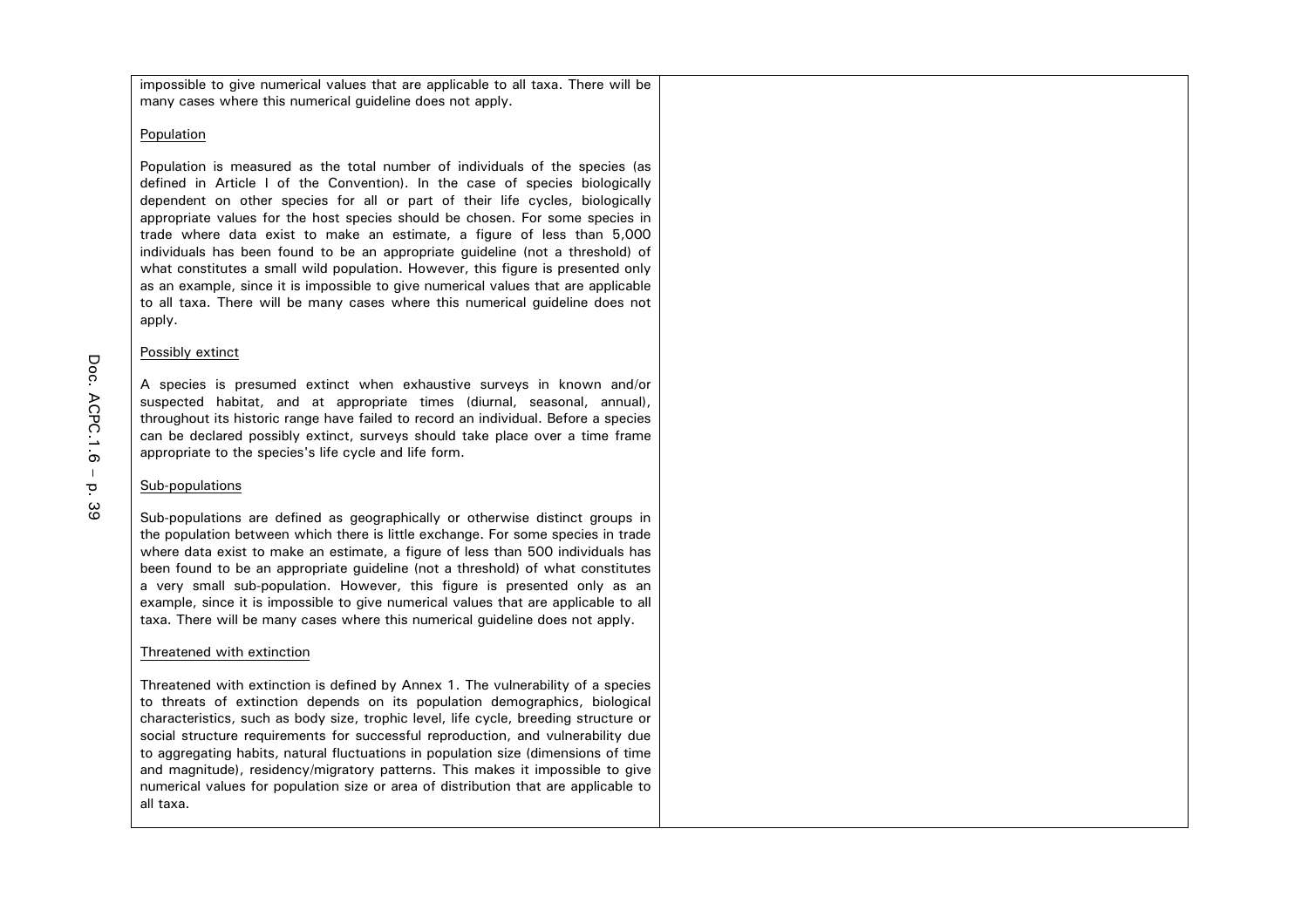| Annex <sub>6</sub>                                                                                                                                                                                                                                                                                                                                                                                                                                                                                                                                                                                                                                                                                                                                                                                                                                                                                                                                                                                                                                                                   |                                                                                                                                                                                                                                                                                                                                                                                                                                                                                                                                                                                                                                                                                                                                                                                                                                                                                                                                                                                                                                                                                                                                                                                                                                                                                                                                                                                                                                                                                                                                                                                                                                                                                                                        |
|--------------------------------------------------------------------------------------------------------------------------------------------------------------------------------------------------------------------------------------------------------------------------------------------------------------------------------------------------------------------------------------------------------------------------------------------------------------------------------------------------------------------------------------------------------------------------------------------------------------------------------------------------------------------------------------------------------------------------------------------------------------------------------------------------------------------------------------------------------------------------------------------------------------------------------------------------------------------------------------------------------------------------------------------------------------------------------------|------------------------------------------------------------------------------------------------------------------------------------------------------------------------------------------------------------------------------------------------------------------------------------------------------------------------------------------------------------------------------------------------------------------------------------------------------------------------------------------------------------------------------------------------------------------------------------------------------------------------------------------------------------------------------------------------------------------------------------------------------------------------------------------------------------------------------------------------------------------------------------------------------------------------------------------------------------------------------------------------------------------------------------------------------------------------------------------------------------------------------------------------------------------------------------------------------------------------------------------------------------------------------------------------------------------------------------------------------------------------------------------------------------------------------------------------------------------------------------------------------------------------------------------------------------------------------------------------------------------------------------------------------------------------------------------------------------------------|
| Format for proposals to amend the Appendices                                                                                                                                                                                                                                                                                                                                                                                                                                                                                                                                                                                                                                                                                                                                                                                                                                                                                                                                                                                                                                         | <b>DE:</b> General remarks:<br>Various points of the former format have been reorganised and specified with<br>regard to various data desirable which should be analysed and evaluated.<br>However, there are many cases in which such precise data are not available.<br>Therefore it has to be made sure that in the various paragraphs the term "if<br>available" is added whenever it is said that certain information has to be<br>presented under the respective heading<br>In the chapters to follow it is sometimes said that the sources of information<br>presented should be mentioned and included in the chapter references. This is a<br>general principle that should be used throughout the whole proposal and should<br>therefore be noted in the introductory remarks and not in certain paragraphs only.<br>GB: We support most of the modifications proposed to the format of proposals<br>to amend the appendices. However, whilst paragraph 72 clearly refers to a<br>proposal for an executive summary of the proposal, this only appears in Annex<br>6 as part of the rationale in proposed section 2.1. This is a rather strange<br>location for a summary and, in any case, the rationale for listing should be<br>simply that, namely a reasoned justification why the proposal meets the criteria.<br>The UK proposes that each proposal should have a short (not exceeding 1 page)<br>executive summary that covers the proposal, the proponent, compliance with<br>the criteria and a summary of the rationale and other relevant factors. It is the<br>convention in most published documents, that the summary should be the first<br>item to appear in the format (after title etc.). |
| The following provides information and instructions for the submission of a<br>proposal to amend the appendices and the appropriate supporting statement.<br>Proponents should be guided by the need to provide to the Conference of the<br>Parties sufficient information, of sufficient quality and in sufficient detail (to the<br>extent available), to allow it the Conference to judge the proposal against the<br>criteria established for the proposed action. Parties are reminded that proposals<br>should normally be limited to 12 pages (exclusive of references cited). This<br>means that the relevant published and unpublished sources of information<br>should be used, but acknowledges that although for some species the amount<br>of scientific information will be limited. Where research has been undertaken<br>specifically to obtain information for the proposal, it should be presented in<br>sufficient detail to be assessed by the Parties. Furthermore, this means that it<br>may not be possible to address all elements of the Pproposal Fformat. |                                                                                                                                                                                                                                                                                                                                                                                                                                                                                                                                                                                                                                                                                                                                                                                                                                                                                                                                                                                                                                                                                                                                                                                                                                                                                                                                                                                                                                                                                                                                                                                                                                                                                                                        |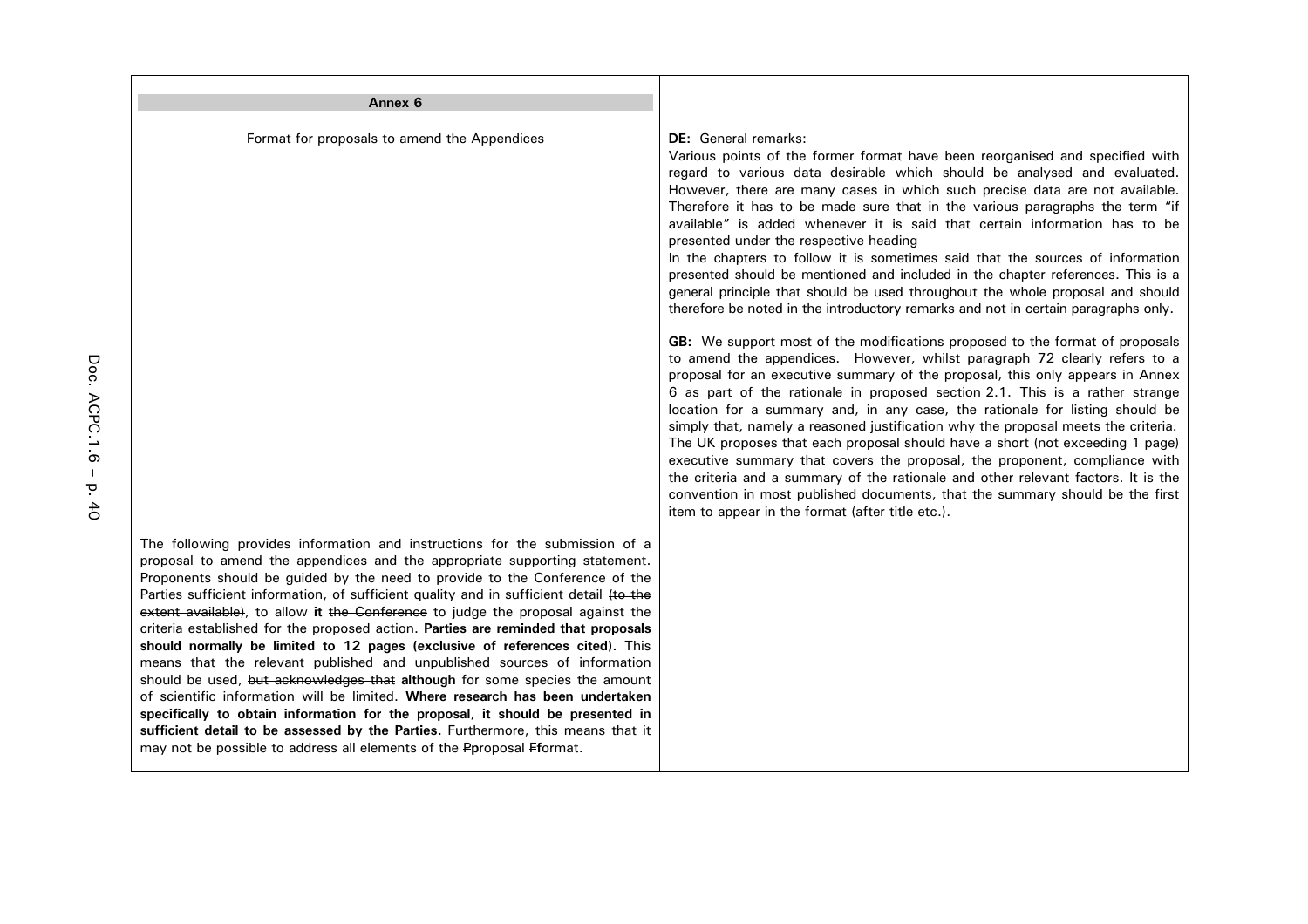| Proposal<br>А.                                                                                                                                                                                                                                                                                                                                                                                             |                                                                                                 |
|------------------------------------------------------------------------------------------------------------------------------------------------------------------------------------------------------------------------------------------------------------------------------------------------------------------------------------------------------------------------------------------------------------|-------------------------------------------------------------------------------------------------|
| The proponent should indicate the intent of the specific action amendment to<br>the Appendices being proposed and any relevant annotations or qualifications<br>proposed the relevant criteria against which the proposal is to be judged.                                                                                                                                                                 | DE: The advantage/difference of the new wording is not comprehensible and<br>needs explanation. |
| Inclusion in Appendix I. Specify which of the criteria in Annex 1 of the<br><b>Resolution are satisfied</b>                                                                                                                                                                                                                                                                                                |                                                                                                 |
| Inclusion in Appendix II. Specify which of the criteria in Annex 2 of the<br><b>Resolution are satisfied</b>                                                                                                                                                                                                                                                                                               |                                                                                                 |
| in accordance with Article II 2(a)                                                                                                                                                                                                                                                                                                                                                                         |                                                                                                 |
| in accordance with Article II 2(b)                                                                                                                                                                                                                                                                                                                                                                         |                                                                                                 |
| for reasons of look-a-like problems (in this case, the name of the<br>similar species already included in the appendices should be given<br>in section C7 Additional Remarks)                                                                                                                                                                                                                              | <b>IWMC:</b> 'section C7 Additional Remarks' should read 'section C11 Additional<br>Remarks'.   |
| for other reasons (such as those referred to in Annex 3 to this<br>Resolution)                                                                                                                                                                                                                                                                                                                             |                                                                                                 |
| Transfer from Appendix I to Appendix II in accordance with a precautionary<br>measure specified in Annex 4 to this Resolution. Specify which of the<br>criteria in Annex 2 of this Resolution are satisfied; specify why the criteria<br>in Annex 1 of this Resolution are no longer satisfied; specify which of the<br>criteria and factors in Annex 4 of this Resolution are satisfied or<br>implemented |                                                                                                 |
| Deletion from Appendix II. Specify why the criteria in Annex 2 of this<br><b>Resolution are not satisfied</b>                                                                                                                                                                                                                                                                                              |                                                                                                 |
| Other action (provide explanation)                                                                                                                                                                                                                                                                                                                                                                         |                                                                                                 |
| <b>Annotations</b>                                                                                                                                                                                                                                                                                                                                                                                         |                                                                                                 |
| If a specific substantive annotation to the listing in the Appendices is proposed,<br>the proponent should address:                                                                                                                                                                                                                                                                                        |                                                                                                 |
| Whether the proposed annotation is in compliance with Resolution Conf.<br>11.20; and                                                                                                                                                                                                                                                                                                                       |                                                                                                 |
| The practical intent of the annotation.                                                                                                                                                                                                                                                                                                                                                                    |                                                                                                 |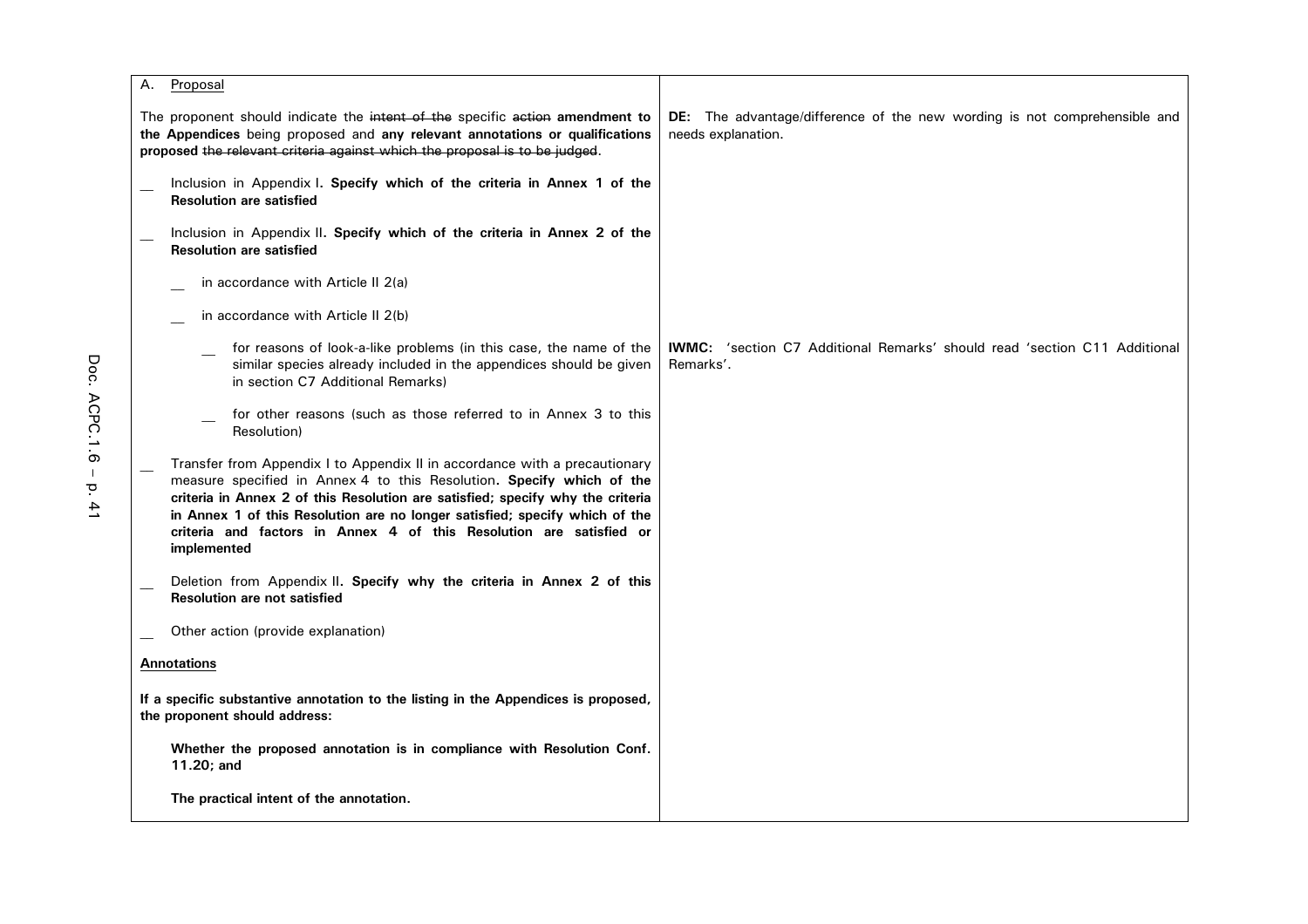### B. Proponent

The proponent may only be a Party to the Convention, in accordance with Article XV of the Convention.

## C. Supporting Statement

### 1. Taxonomy

The proponent should provide sufficient information to allow the Conference of the Parties to identify clearly the taxon that is the subject of the proposal.

1.1 Class

1.2 Order

1.3 Family

1.4 Genus, species or subspecies, including author and year

If the species concerned is included in one of the standard lists of names or taxonomic references adopted by the Conference of the Parties, the name provided by that reference should be entered here. If the species concerned is not included in one of the adopted standard references, the proponent should provide references as to the source of the name used.

- 1.5 Scientific synonyms
- 1.6 Common names

The proponent should provide information on other scientific names or synonyms under which the species concerned may be known currently, especially if these names are used in the trade in the species.

1.7 Code numbers

If the species concerned is already included in the appendices, refer to the code numbers in the CITES Identification Manual.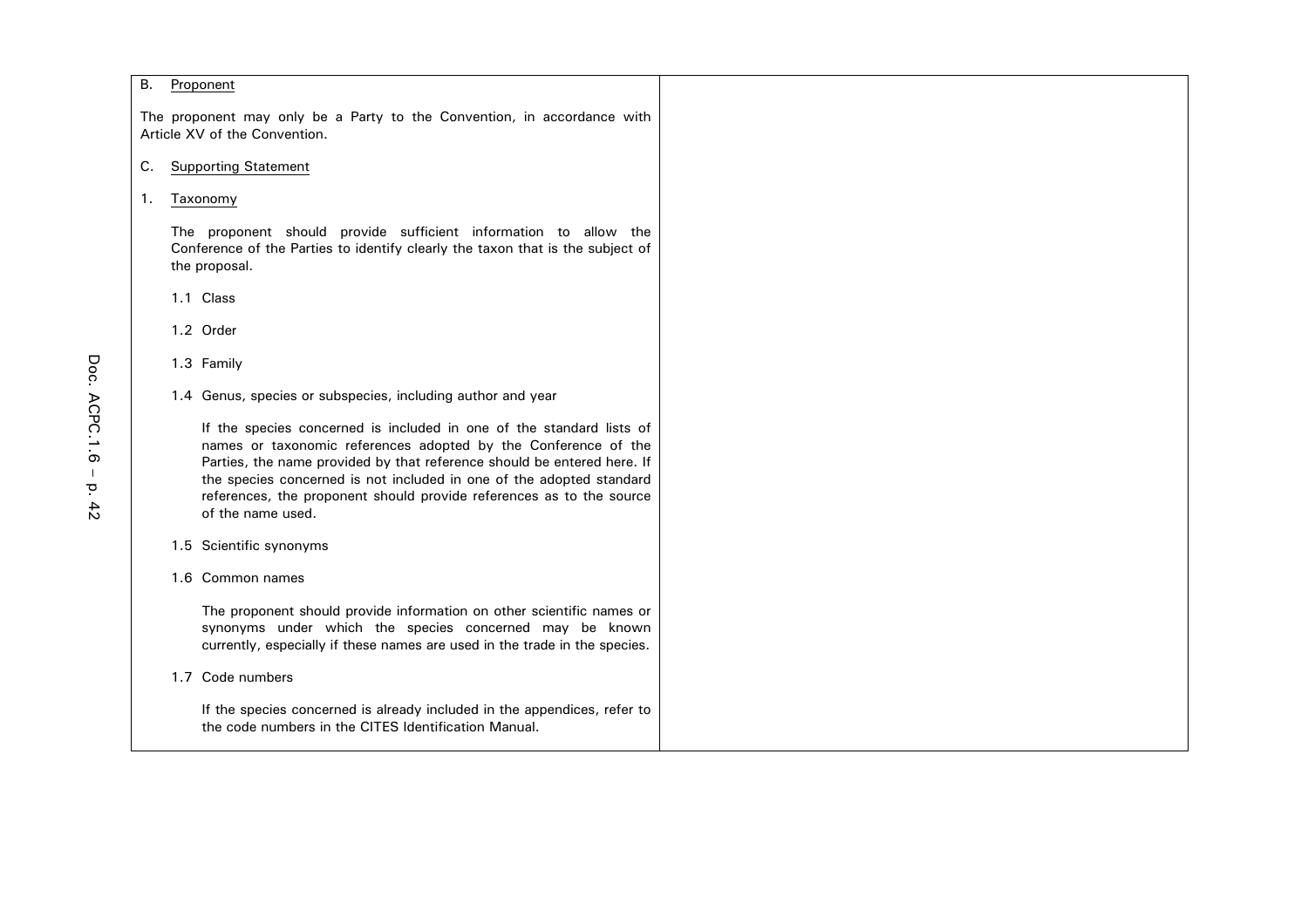| 2. | Rationale                                                                                                                                                                                                                                                                                                                                                                                                                                                                                                                                                                                                                                                                         | DE: The chapter "Rationale" according to the explanations under point 2.1                                                                                                                                                                                                                                                                                                                                                                                                                                                                                                                                                                                                                                                                                                                                                                                                    |
|----|-----------------------------------------------------------------------------------------------------------------------------------------------------------------------------------------------------------------------------------------------------------------------------------------------------------------------------------------------------------------------------------------------------------------------------------------------------------------------------------------------------------------------------------------------------------------------------------------------------------------------------------------------------------------------------------|------------------------------------------------------------------------------------------------------------------------------------------------------------------------------------------------------------------------------------------------------------------------------------------------------------------------------------------------------------------------------------------------------------------------------------------------------------------------------------------------------------------------------------------------------------------------------------------------------------------------------------------------------------------------------------------------------------------------------------------------------------------------------------------------------------------------------------------------------------------------------|
|    |                                                                                                                                                                                                                                                                                                                                                                                                                                                                                                                                                                                                                                                                                   | and 2.2 is in fact a summary and not a rationale. The title should be amended<br>accordingly.                                                                                                                                                                                                                                                                                                                                                                                                                                                                                                                                                                                                                                                                                                                                                                                |
|    | 2.1 Overview                                                                                                                                                                                                                                                                                                                                                                                                                                                                                                                                                                                                                                                                      |                                                                                                                                                                                                                                                                                                                                                                                                                                                                                                                                                                                                                                                                                                                                                                                                                                                                              |
|    | Provide a brief overview of key elements of the proposal. Parties may<br>wish to cite key sections of the supporting statement.                                                                                                                                                                                                                                                                                                                                                                                                                                                                                                                                                   |                                                                                                                                                                                                                                                                                                                                                                                                                                                                                                                                                                                                                                                                                                                                                                                                                                                                              |
|    | 2.2 Compliance with the criteria                                                                                                                                                                                                                                                                                                                                                                                                                                                                                                                                                                                                                                                  |                                                                                                                                                                                                                                                                                                                                                                                                                                                                                                                                                                                                                                                                                                                                                                                                                                                                              |
|    | Provide a brief summary of the relevant criteria in this Resolution and<br>how the taxon complies with those criteria. In the case of a transfer<br>from Appendix I to II, the proponent should address both the<br>Appendix II criteria satisfied and why the Appendix I criteria are no<br>longer satisfied. Parties may wish to cite key sections of the<br>supporting statement.                                                                                                                                                                                                                                                                                              |                                                                                                                                                                                                                                                                                                                                                                                                                                                                                                                                                                                                                                                                                                                                                                                                                                                                              |
|    | 32. Species Overview Biological Parameters                                                                                                                                                                                                                                                                                                                                                                                                                                                                                                                                                                                                                                        |                                                                                                                                                                                                                                                                                                                                                                                                                                                                                                                                                                                                                                                                                                                                                                                                                                                                              |
|    | The information required in this section is a summary of the principal<br>results of surveys, literature searches, and other relevant studies. The<br>references used must be listed in section 8 12 of the proposal. It is<br>understood that the quality of the information available will vary a lot, but -<br>But these instructions indicate the type of information that is required. If<br>the proposal relates to a geographically separate population or subspecies,<br>it should consider the biological species in its entirety for appropriate<br>context, as well as draw attention to any significant parameters relevant to<br>the entity covered by the proposal. | This section should include information on where a species varies<br>AU:<br>(genetically, morphologically or in habit) across its range.<br><b>DE:</b> The heading of this chapter would be better characterized by the words<br>"Species Characteristics". Surveys and literature searches are studies as well.<br>The word "other" in the first sentence therefore should not be deleted.<br>US: We support considering a species in its entirety. However, if a species has<br>an extensive range and shows variation in population size and growth or decline<br>in different areas, this needs to be presented in a proposal. There should also be<br>a place for proponents to discuss information on genetic variation in<br>populations, unique adaptations, intraspecific variation, etc. This should be<br>elaborated in Annex 6, and possibly in Annex 5 as well. |
|    |                                                                                                                                                                                                                                                                                                                                                                                                                                                                                                                                                                                                                                                                                   | IWMC: The new wording may imply the need for a Party proposing an<br>amendment concerning a separate population, in particular of a species with a<br>vast range, to conduct a considerable volume of work, which that Party might<br>not have the capacity to conduct for various reasons, unless it is understood<br>that this is strictly limited by the words 'for appropriate context'. It appears that<br>the meaning of these words should be clarified, as well as the precise nature of<br>what is expected from the proponent Party, keeping in mind that the word<br>species is essentially and adequately used in the draft resolution, as in<br>Resolution Conf. 9.24, in accordance with the definition provided in Article I of<br>the Convention. This remark is also applicable to item 4. Status and trends.                                               |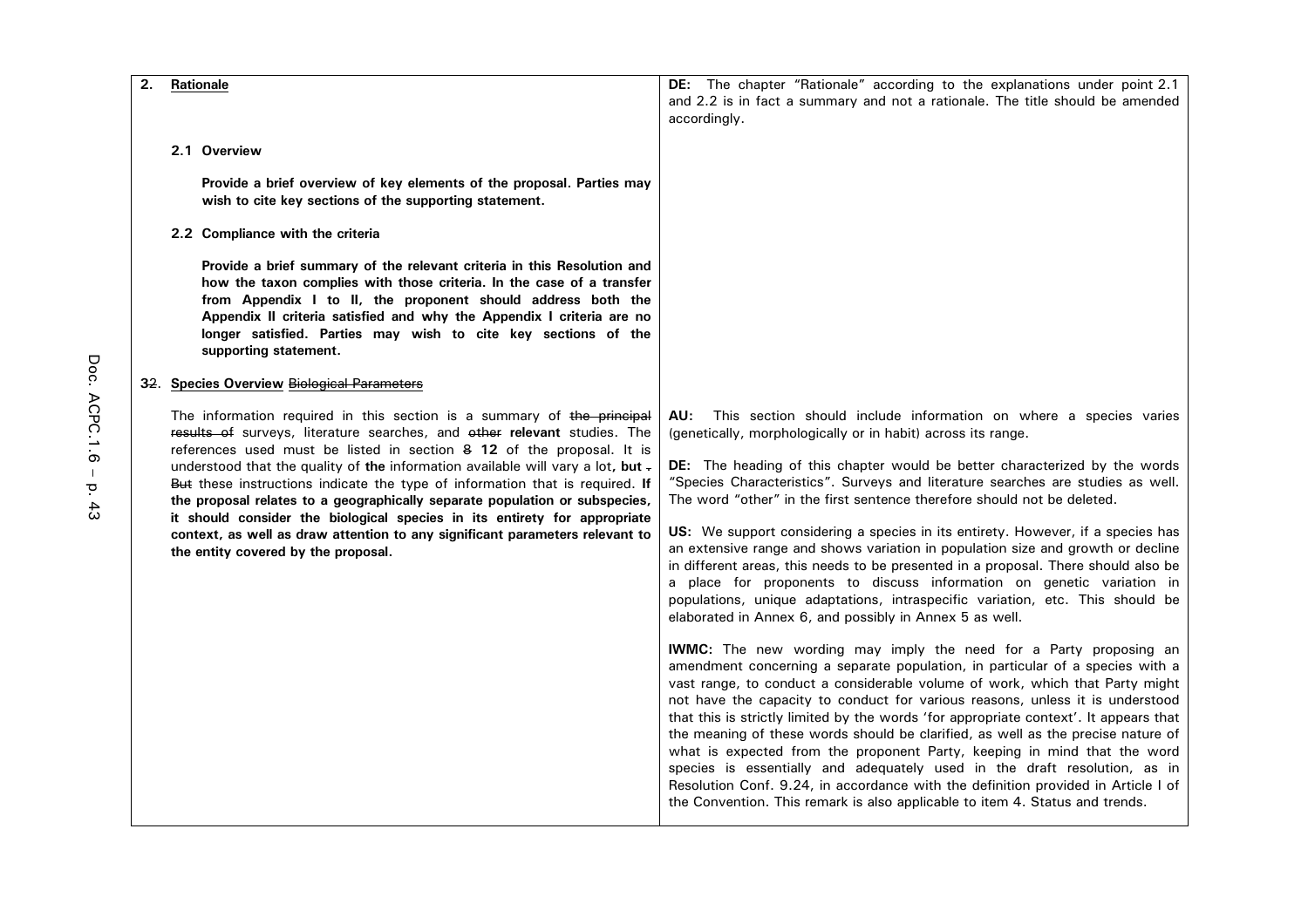| 32.1 Distribution                                                                                                                                                                                                                                                                                                                                                                                            | Add the words "(its size or/and its fragmentation)" after the word<br>FR:<br>"Distribution".                                                                                                                                                                                                                                                                                                                                                                                                                                                                     |
|--------------------------------------------------------------------------------------------------------------------------------------------------------------------------------------------------------------------------------------------------------------------------------------------------------------------------------------------------------------------------------------------------------------|------------------------------------------------------------------------------------------------------------------------------------------------------------------------------------------------------------------------------------------------------------------------------------------------------------------------------------------------------------------------------------------------------------------------------------------------------------------------------------------------------------------------------------------------------------------|
| Specify Give an estimate of the current range of the species, and<br>specify the references used. Specify the types of habitats occupied<br>and, if possible, the extent of each habitat type over the range of the<br>species. If possible, provide information to indicate whether or not the<br>distribution of the species is continuous and, if it is not, indicate to<br>what degree it is fragmented. | "the extent of each habitat type over the range of the species" is an<br>DE:<br>important aspect and seems to have got lost in the process of reorganizing the<br>format. It should be included again at an appropriate place.                                                                                                                                                                                                                                                                                                                                   |
| 32.2 Habitat availability                                                                                                                                                                                                                                                                                                                                                                                    |                                                                                                                                                                                                                                                                                                                                                                                                                                                                                                                                                                  |
| Specify the types of habitats occupied by the species and, when<br>relevant, the degree of habitat specificity. Give information on the<br>nature, rate and extent of habitat loss and/or degradation, if possible<br>with information from at least three points in time, and give the basis<br>for future projections.                                                                                     |                                                                                                                                                                                                                                                                                                                                                                                                                                                                                                                                                                  |
| 3.3 Biological characteristics                                                                                                                                                                                                                                                                                                                                                                               |                                                                                                                                                                                                                                                                                                                                                                                                                                                                                                                                                                  |
| Provide a summary of general biological and life history characteristics<br>of the species, particularly those that are relevant to population<br>dynamics or to this proposal (e.g., reproduction, recruitment, survival<br>rate, immigration, emigration, sex ratio, regeneration, reproductive<br>strategies).                                                                                            | DE: An important aspect of the biology of a species is the question of migration<br>and this term should be added.                                                                                                                                                                                                                                                                                                                                                                                                                                               |
| 3.4 Role of the species in its ecosystem                                                                                                                                                                                                                                                                                                                                                                     |                                                                                                                                                                                                                                                                                                                                                                                                                                                                                                                                                                  |
| Give information about the role of this species in its ecosystem, and<br>other relevant ecological information, as well as the potential impact of<br>this proposal on that role.                                                                                                                                                                                                                            | DE: The role of a species in the ecosystem is a difficult aspect. The previous<br>comments included a clearer picture of what sort of information is expected<br>under this point. We suggest to maintain the previous text:<br>Role of the species in its ecosystem<br>Give information about the specific relationship that exists between this<br>species and others living in the same ecosystem. Indicate the possible<br>consequences of depletion of the population of the species proposed for<br>listing, for those depending on or associated with it. |
|                                                                                                                                                                                                                                                                                                                                                                                                              | US: In addition to the proposed text, we recommend adding: "Explain if the<br>elimination of this role will have a secondary effect that may threaten the<br>survival of the species itself."                                                                                                                                                                                                                                                                                                                                                                    |
| 4.<br><b>Status and trends</b>                                                                                                                                                                                                                                                                                                                                                                               |                                                                                                                                                                                                                                                                                                                                                                                                                                                                                                                                                                  |
| This section includes qualitative and quantitative information which allow<br>past and present trends to be evaluated pursuant to the criteria. The<br>sources used must be referenced in section 12. of the proposal. It is                                                                                                                                                                                 | AU: This section should include information on the number of different ages<br>classes, where known, reproductive status of the population, recruitment<br>success and whether reproduction is limited to certain areas or populations                                                                                                                                                                                                                                                                                                                           |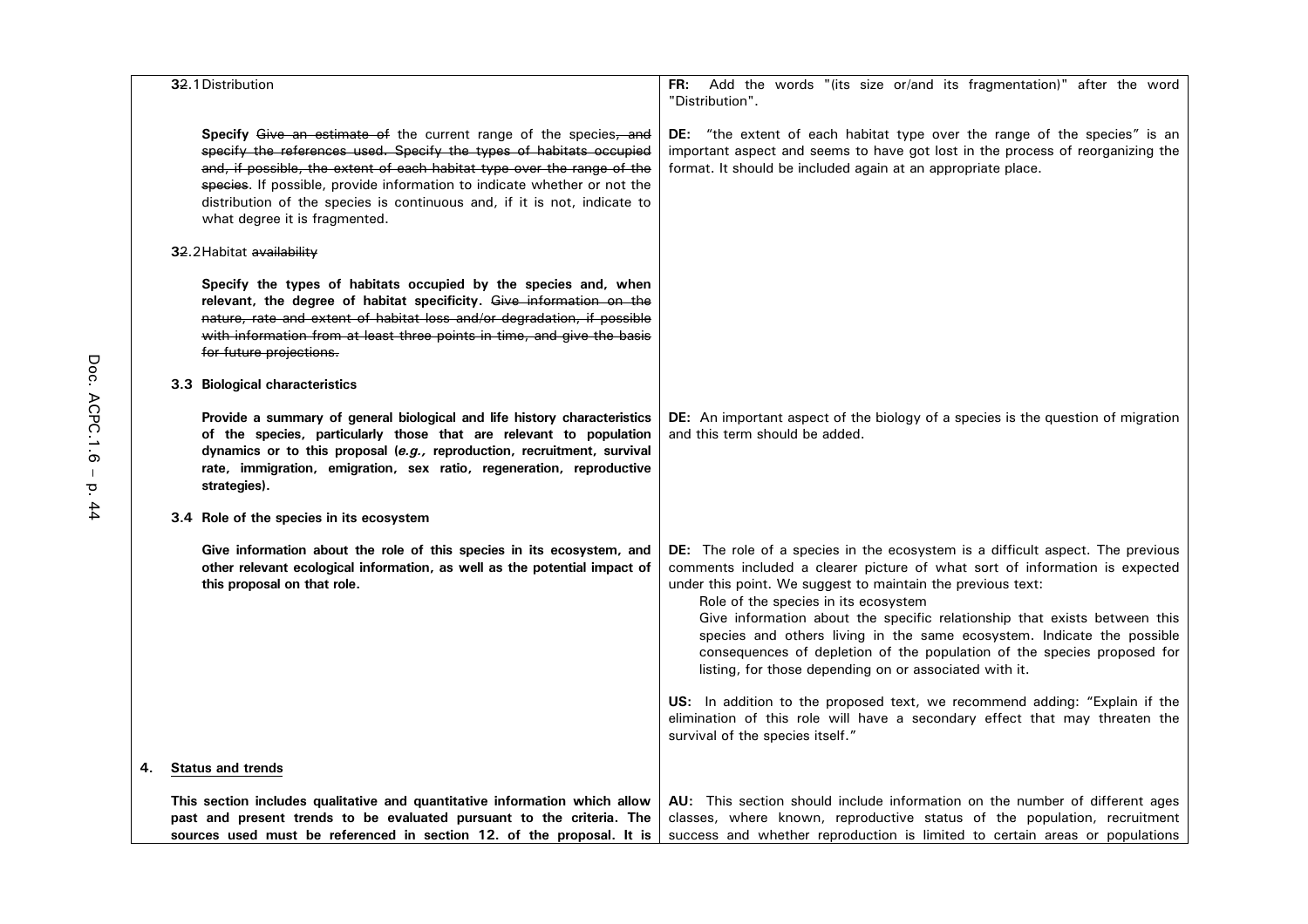| understood that the quality of the information available will vary, but these<br>instructions indicate the type of information that is required. If the proposal<br>relates to a geographically separate population or subspecies, it should<br>consider the biological species in its entirety for appropriate context, as<br>well as draw attention to any significant parameters relevant to the entity<br>covered by the proposal. If available, the proposal should include any<br>relevant quantitative analyses, stock assessments, etc. When noting status<br>and trends, the proposal should note whether conclusions are based on<br>observations, inferences, or projections. | (source/sink) or migratory. These are important issues that could be discussed<br>in this section.<br><b>GB:</b> This section might more usefully reflect the structure of Annex A, e.g.<br>dealing first with distribution and range, followed by discussion of population<br>size and structure, followed then by a section on trends. Section 4.1 should<br>include specific reference to distinguishing numbers of mature individuals from<br>juvenile or sub-adult individuals.                                                                                                                                                                                                                                                                                                                                                                                                                                  |
|------------------------------------------------------------------------------------------------------------------------------------------------------------------------------------------------------------------------------------------------------------------------------------------------------------------------------------------------------------------------------------------------------------------------------------------------------------------------------------------------------------------------------------------------------------------------------------------------------------------------------------------------------------------------------------------|-----------------------------------------------------------------------------------------------------------------------------------------------------------------------------------------------------------------------------------------------------------------------------------------------------------------------------------------------------------------------------------------------------------------------------------------------------------------------------------------------------------------------------------------------------------------------------------------------------------------------------------------------------------------------------------------------------------------------------------------------------------------------------------------------------------------------------------------------------------------------------------------------------------------------|
| 4.1 2.1 Population size status                                                                                                                                                                                                                                                                                                                                                                                                                                                                                                                                                                                                                                                           |                                                                                                                                                                                                                                                                                                                                                                                                                                                                                                                                                                                                                                                                                                                                                                                                                                                                                                                       |
| Give an estimate of the current total population or number of<br>individuals, or other indices of population abundance, based on the<br>most recently available data. with: i) date and nature of census; and ii)<br>justification for any inferences made about total population size and/or<br>number of individuals. Where appropriate to the proposal of the<br>criteria used, provide Give the number of sub-populations, and where<br>possible their estimated sizes., and the date and method of census.<br>Give an estimate of, or information on, the size of the population in<br>captivity.                                                                                   | AU: This section should include information on where a species is being listed,<br>and the inclusion of genetic variability would be appropriate under this criteria.<br>US: The concept we are really concerned about is not just the number of<br>individuals, but of effectively reproductive individuals, their success at<br>reproducing, and recruitment into that group. In the descriptions of species'<br>status, criteria should be included for how population size was determined $(e.g.,)$<br>age class, reproductive status of individuals, number of individuals/ unit area).<br>This may be very important for certain taxa $(e.g.,$ tree species). In addition,<br>habitat fragmentation can have drastic effects on population size, or the pool of<br>interbreeding individuals in an area, and the criteria should provide for this.<br>After "population abundance", add: "genetic variability". |
| 4.2 2.4 Population trends                                                                                                                                                                                                                                                                                                                                                                                                                                                                                                                                                                                                                                                                |                                                                                                                                                                                                                                                                                                                                                                                                                                                                                                                                                                                                                                                                                                                                                                                                                                                                                                                       |
| Basic, quantitative and referenced information should be provided on<br>current trends in the species's abundance whether the population of<br>the species is increasing, stable or declining, and past trends in the<br>species's abundance, when available. The period over which these<br>trends, if any, haves been measured should be indicated. If the<br>species naturally undergoes marked fluctuations in population size,<br>information should be provided to demonstrate that the trend<br>transcends natural fluctuations. If generation-time has been used in<br>estimating the trend, state how the generation-time has been<br>estimated.                                | DE: In many cases information on trends of the species abundance etc. is<br>qualitative. This kind of information is as reliable as a quantitative one, therefore<br>the term qualitative must be added.                                                                                                                                                                                                                                                                                                                                                                                                                                                                                                                                                                                                                                                                                                              |
| 4.3 Population structure                                                                                                                                                                                                                                                                                                                                                                                                                                                                                                                                                                                                                                                                 |                                                                                                                                                                                                                                                                                                                                                                                                                                                                                                                                                                                                                                                                                                                                                                                                                                                                                                                       |
| Provide basic information on the current structure of the population<br>and any past or current changes over time in that structure (e.g.,<br>population demographics, proportion of mature individuals, sex ratio).                                                                                                                                                                                                                                                                                                                                                                                                                                                                     | An important aspect of the population structure of a species is the<br>DE:<br>question of the social structure of the population. This term should be added.                                                                                                                                                                                                                                                                                                                                                                                                                                                                                                                                                                                                                                                                                                                                                          |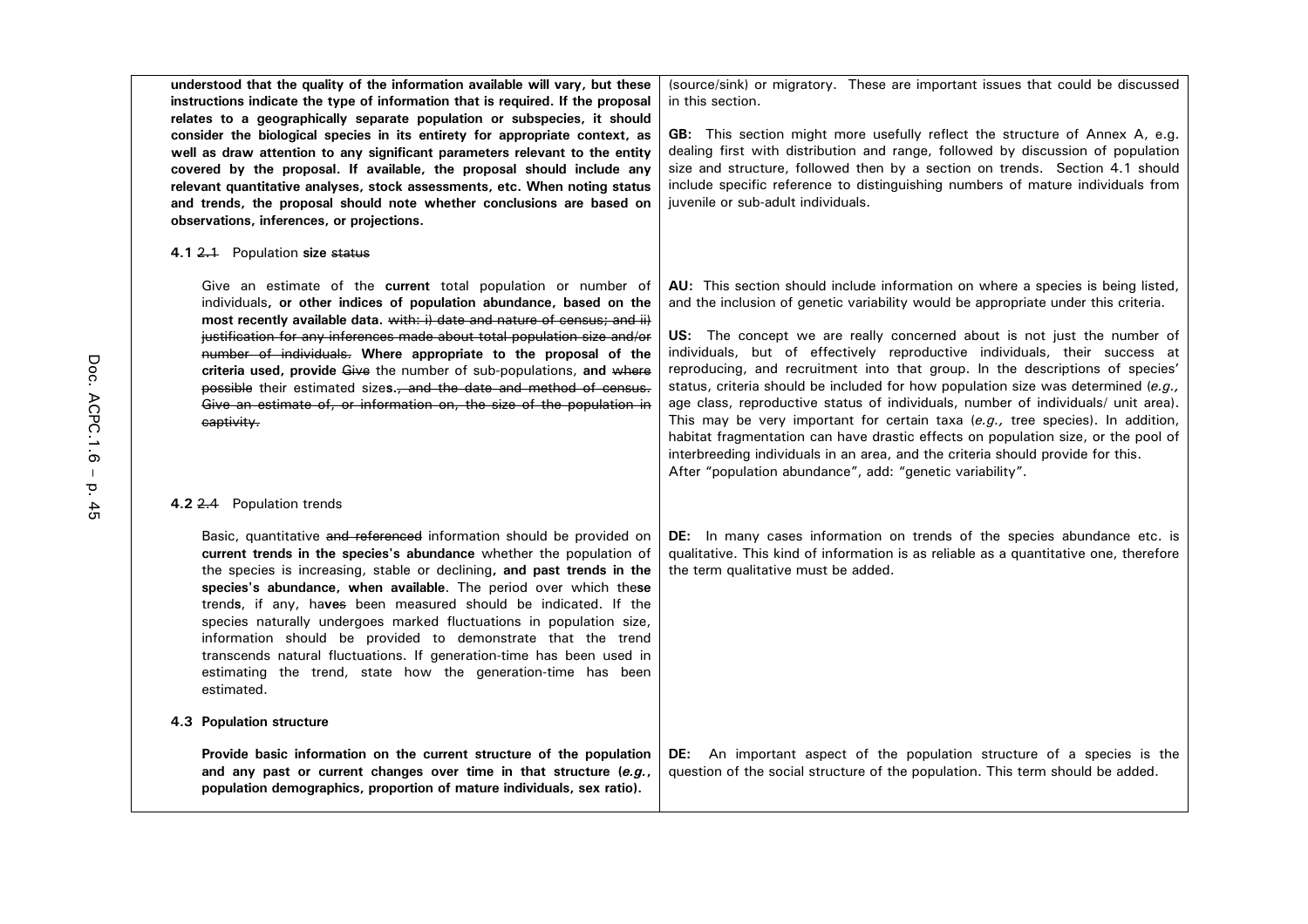#### **4.4** 2.5 Geographic trends

**Basic, quantitative information should be provided on current trends in the species's distribution [whether the species' area of distribution is increasing, stable or declining], and past trends in the species's area of distribution, when available. The period over which these trends, if any, have been measured should be indicated.** Give data on the nature, rate and extent of decrease in range area or number of sub-populations, if possible with information from at least three points in time. **If relevant** G**g**ive data on the degree and periodicity of fluctuations in **the area of distribution.** Fange area or number of subpopulations, if possible with information from at least three points in time.

#### **4.5 Habitat trends**

**Give information on the nature, rate and extent of habitat change (***e.g.,* **loss, degradation, or modification), noting when applicable the degree of fragmentation and discernable changes in the quality of habitat. Where appropriate, the relationship between habitat and population trends should be described.**

#### 2.6 Role of the species in its ecosystem

Give information about the specific relationship that exists between this species and others living in the same ecosystem. Indicate the possible consequences of depletion of the population of the species proposed for listing, for those depending on or associated with it.

#### 5. 2.7 Threats

Specify the nature, intensity and relative importance extent of threats (e.g. habitat loss and/or degradation; over-exploitation; effects of introduced species, competitors, pathogens, parasites, predators, hybridization, and the effects of toxins and pollutants; etc.), if possible with information from at least three points in time, and give the basis for future projections. Discuss in particular the relative importance of exploitation for international trade as a threat to the species in question.

## 6.3. Utilization and Trade

#### **6**3.1National utilization

**Specify the types and extent of all uses of the species, indicating trends if possible.** Give data on the level of exploitation, indicating trends if possible. Specify the purposes of exploitation. Provide details of harvest **DE:** In many cases information on trends of the species distribution etc. is qualitative. This kind of information is as reliable as a quantitative one, therefore the term qualitative must be added.

**DE:** In many cases it may be impossible to specify the relative importance of different threats. Therefore the term "if possible" should be included before the word "relative importance".

**IL:** The proposed changes imply that species can only be listed if trade is an important factor in their decline. The Convention should provide protection to threatened species even if trade is a minor cause of their threatened status.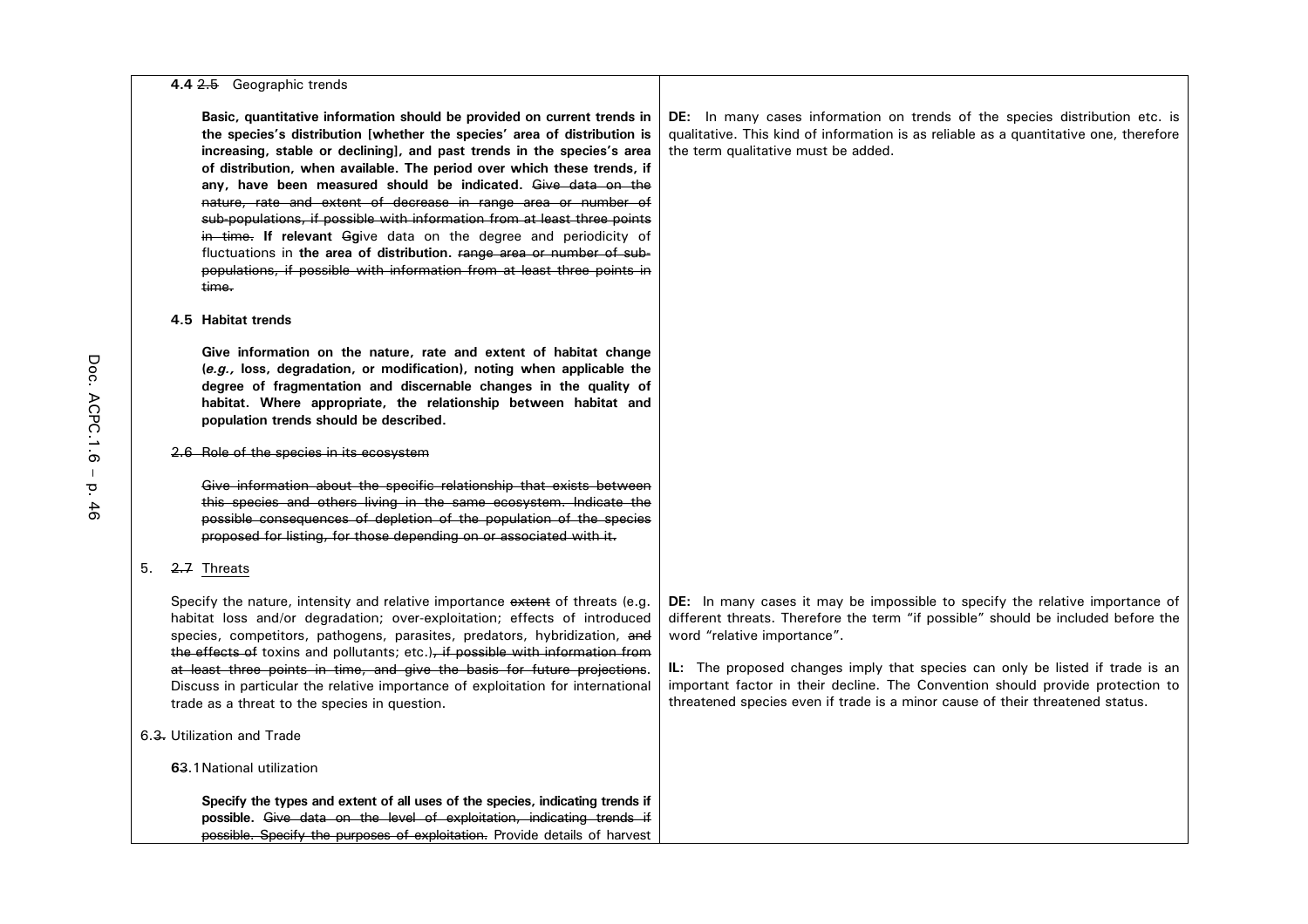methods. Assess the importance of the offtake and the relationship between national and international trade. **Indicate the extent to which utilization is from captive-bred, artificially propagated, or wild specimens.**

Provide details of any stockpiles known to exist, and the measures that might be taken to dispose of them.

Where applicable, provide details of commercial captive-breeding or artificial propagation operations for the species in question, including the size of captive stock and the production, and the extent to which these operations are either contributing to a conservation programme or meeting a demand that would otherwise be met by specimens from the wild.

#### **6**3.2Legal international trade

Quantify the level of international trade, identifying the source of statistics used (e.g. Customs statistics, CITES annual report data, FAO data, industry reports, etc.). Provide justification for inferences made about trade levels. Provide information about the nature of the trade (e.g. primarily for commercial purposes, primarily live specimens, primarily parts and derivatives, primarily of captive-bred or artificially propagated specimens, etc.) and about how the proposed amendment is expected to affect the nature of the trade. **Discuss which parts and derivatives are or will be primarily in trade.**

**Assess the importance of the offtake and the relationship between national and international trades.**

#### **6**3.3Illegal trade

To the extent possible, quantify the level of illegal trade, including national**ly** and international**ly,** trade, and **describe its** provide details of the nature of this trade. Assess the relative importance of this trade as it relates to legal offtake for national use or legal international trade. Provide information on how the proposed amendment is expected to affect the nature of the trade.

#### **6**3.4Actual or potential trade impacts **of the proposal**

Comment on the actual or potential trade impacts of the proposed amendment on the species in question, and on the reason for believing that trade might become a threat to the survival of the species in question, or on whether trade may be beneficial to the survival of the species in question. Where applicable, include information on the actual or potential ecological impacts of the change in trade controls.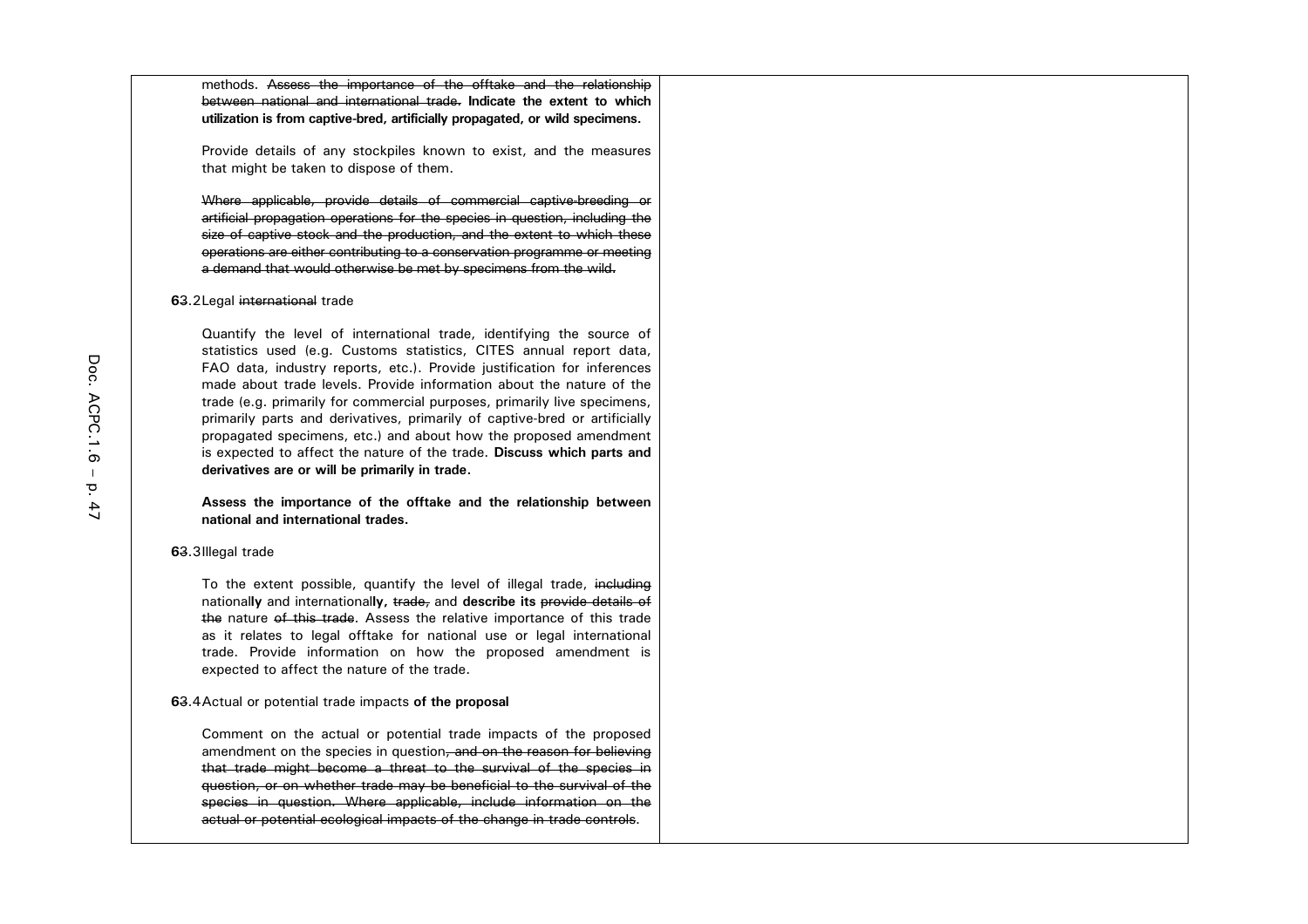|  | 3.5 Captive breeding or artificial propagation for commercial purposes                                                                                                                                                                                                                                                                                                                                                                                                                                                                             |                                                                                                                                                               |
|--|----------------------------------------------------------------------------------------------------------------------------------------------------------------------------------------------------------------------------------------------------------------------------------------------------------------------------------------------------------------------------------------------------------------------------------------------------------------------------------------------------------------------------------------------------|---------------------------------------------------------------------------------------------------------------------------------------------------------------|
|  | (outside country of origin)                                                                                                                                                                                                                                                                                                                                                                                                                                                                                                                        |                                                                                                                                                               |
|  | To the extent possible, provide information on the extent of captive<br>breeding or artificial propagation outside the country or countries of<br>origin.                                                                                                                                                                                                                                                                                                                                                                                          |                                                                                                                                                               |
|  | Conservation and Management                                                                                                                                                                                                                                                                                                                                                                                                                                                                                                                        |                                                                                                                                                               |
|  | 7. 4.1 Legal status                                                                                                                                                                                                                                                                                                                                                                                                                                                                                                                                | DE: The chapter concerns the legal conservation status of the species discussed.<br>We suggest to add the term "conservation" in the heading.                 |
|  | 7.141<br>National                                                                                                                                                                                                                                                                                                                                                                                                                                                                                                                                  |                                                                                                                                                               |
|  | Provide details of legislation relating to the conservation of the<br>species, including its habitat, either specifically (such as endangered<br>species legislation) or generally (such as legislation on wildlife and<br>accompanying regulations). Indicate the nature of legal protection (i.e.<br>is the species totally protected, or whether harvesting is regulated or<br>controlled). Provide an assessment of the effectiveness of this<br>legislation in ensuring the conservation protection and/or wise<br>management of the species. |                                                                                                                                                               |
|  | Provide similar information relating to legislation governing the<br>management of trade in the species in question. Provide an assessment<br>of the effectiveness of this legislation in controlling illegal trade in the<br>species.                                                                                                                                                                                                                                                                                                             |                                                                                                                                                               |
|  | 7.2 4.1.2 International                                                                                                                                                                                                                                                                                                                                                                                                                                                                                                                            |                                                                                                                                                               |
|  | In preparing proposals to amend the appendices, consult in advance<br>with the relevant competent intergovernmental organizations<br>responsible for the conservation and management of the species, and<br>take their views fully into account.                                                                                                                                                                                                                                                                                                   | DE: This is an important aspect and seems to have got lost in the process of<br>reorganizing the format. It should be included again at an appropriate place. |
|  | Provide details of international instruments relating to the species in<br>question, including the nature of the protection afforded by such<br>instruments. Provide an assessment of the effectiveness of these<br>instruments in ensuring the conservation protection and/or wise<br>management of the species.                                                                                                                                                                                                                                  |                                                                                                                                                               |
|  | Provide similar information on relating to international instruments<br>relating to the management of trade in the species in question. Provide<br>an assessment of the effectiveness of these instruments in controlling<br>illegal trade in the species.                                                                                                                                                                                                                                                                                         |                                                                                                                                                               |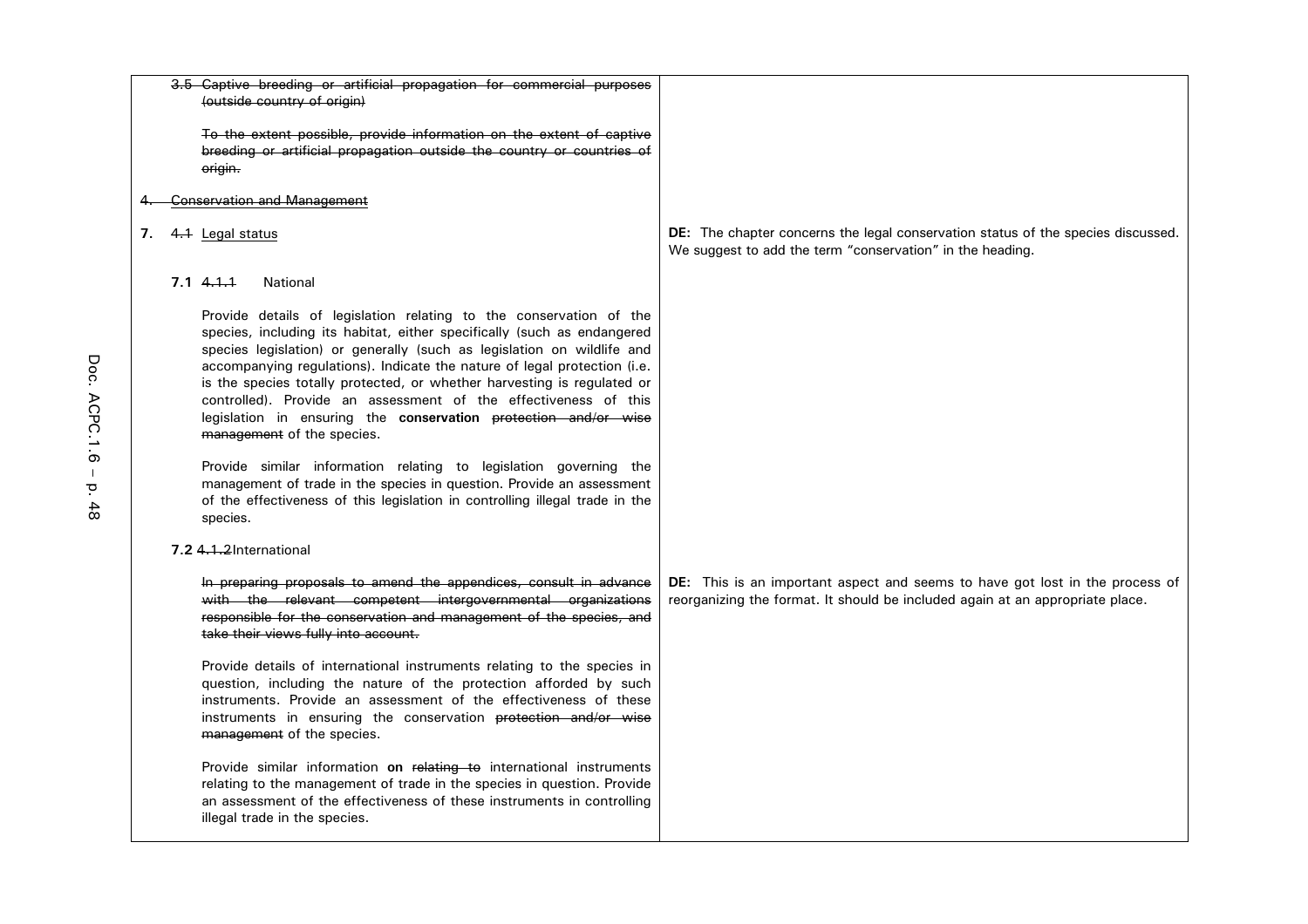| 8.4.2 | Species management                                                                                                                                                                                                                                                                                                                                                                                             |                                                                                                                                                                                                                                                                                                                                                                                                                                                                     |
|-------|----------------------------------------------------------------------------------------------------------------------------------------------------------------------------------------------------------------------------------------------------------------------------------------------------------------------------------------------------------------------------------------------------------------|---------------------------------------------------------------------------------------------------------------------------------------------------------------------------------------------------------------------------------------------------------------------------------------------------------------------------------------------------------------------------------------------------------------------------------------------------------------------|
|       | 8.1 Management measures                                                                                                                                                                                                                                                                                                                                                                                        |                                                                                                                                                                                                                                                                                                                                                                                                                                                                     |
|       | Provide details of programs in place in the range States to manage<br>populations of the species in question (e.g. controlled harvest from the<br>wild, captive breeding or artificial propagation, reintroduction,<br>ranching, quota systems, etc.). Include, where appropriate, details                                                                                                                     | AU: This section should include information regarding any protected areas<br>established within the range of the species, and any critical habitat determined<br>and protected.                                                                                                                                                                                                                                                                                     |
|       | such as planned harvest rates, planned population sizes, mechanisms<br>and criteria for the establishment and implementation of quotas, etc.                                                                                                                                                                                                                                                                   | DE: The previous text of this paragraph included the following aspect as part of<br>the management: mechanisms for ensuring that the advice of those responsible<br>for management of the species is taken into account. This is necessary e.g. to<br>make sure that quotas suggested by a Scientific Authority within a management<br>plan are respected and not neglected by the Management Authority. Therefore<br>it is necessary to keep these previous words. |
|       |                                                                                                                                                                                                                                                                                                                                                                                                                | US: Add "and habitats" after "populations of the species", and "protection of<br>key habitat values, projected area of area habitat protected, and the<br>effectiveness of these measures" after "implementation of quotas".                                                                                                                                                                                                                                        |
|       | Where applicable, provide details of any mechanisms used to ensure a<br>return from utilization of the species in question to conservation<br>and/or management programmes (e.g. pricing schemes, community<br>ownership plans, export tariffs, etc.).                                                                                                                                                         | IL: The proposed paragraph suggests that appropriate pricing schemes and<br>tariffs could be used to counterbalance over-exploitation of threatened species.<br>This concept seems to imply that high prices or tariffs could atone for poor<br>conservation of a threatened species.                                                                                                                                                                               |
|       | 8.2 4.2.1 Population monitoring                                                                                                                                                                                                                                                                                                                                                                                |                                                                                                                                                                                                                                                                                                                                                                                                                                                                     |
|       | Provide details of programmes in place in the range States to monitor<br>the status of wild populations and the sustainability of offtake from<br>the wild. Such programmes might be under the auspices of<br>government or through non-governmental organizations or scientific<br>institutions. Indicate the extent to which non-governmental monitoring<br>programmes link to governmental decision-making. |                                                                                                                                                                                                                                                                                                                                                                                                                                                                     |
|       | 4.2.2<br><b>Habitat conservation</b>                                                                                                                                                                                                                                                                                                                                                                           |                                                                                                                                                                                                                                                                                                                                                                                                                                                                     |
|       | Provide details of programmes in place in the range States to<br>protect the habitat of the species in question, both inside and<br>outside protected areas. Provide details about the nature of<br>the protection offered by the programmes in question.                                                                                                                                                      |                                                                                                                                                                                                                                                                                                                                                                                                                                                                     |
|       | Management measures<br>4.2.3                                                                                                                                                                                                                                                                                                                                                                                   |                                                                                                                                                                                                                                                                                                                                                                                                                                                                     |
|       | Provide details of programmes in place in the range States to<br>manage populations of the species in question (e.g. controlled<br>harvest from the wild, captive breeding or artificial propagation,<br>reintroduction, ranching, quota systems, etc.). Include, where                                                                                                                                        |                                                                                                                                                                                                                                                                                                                                                                                                                                                                     |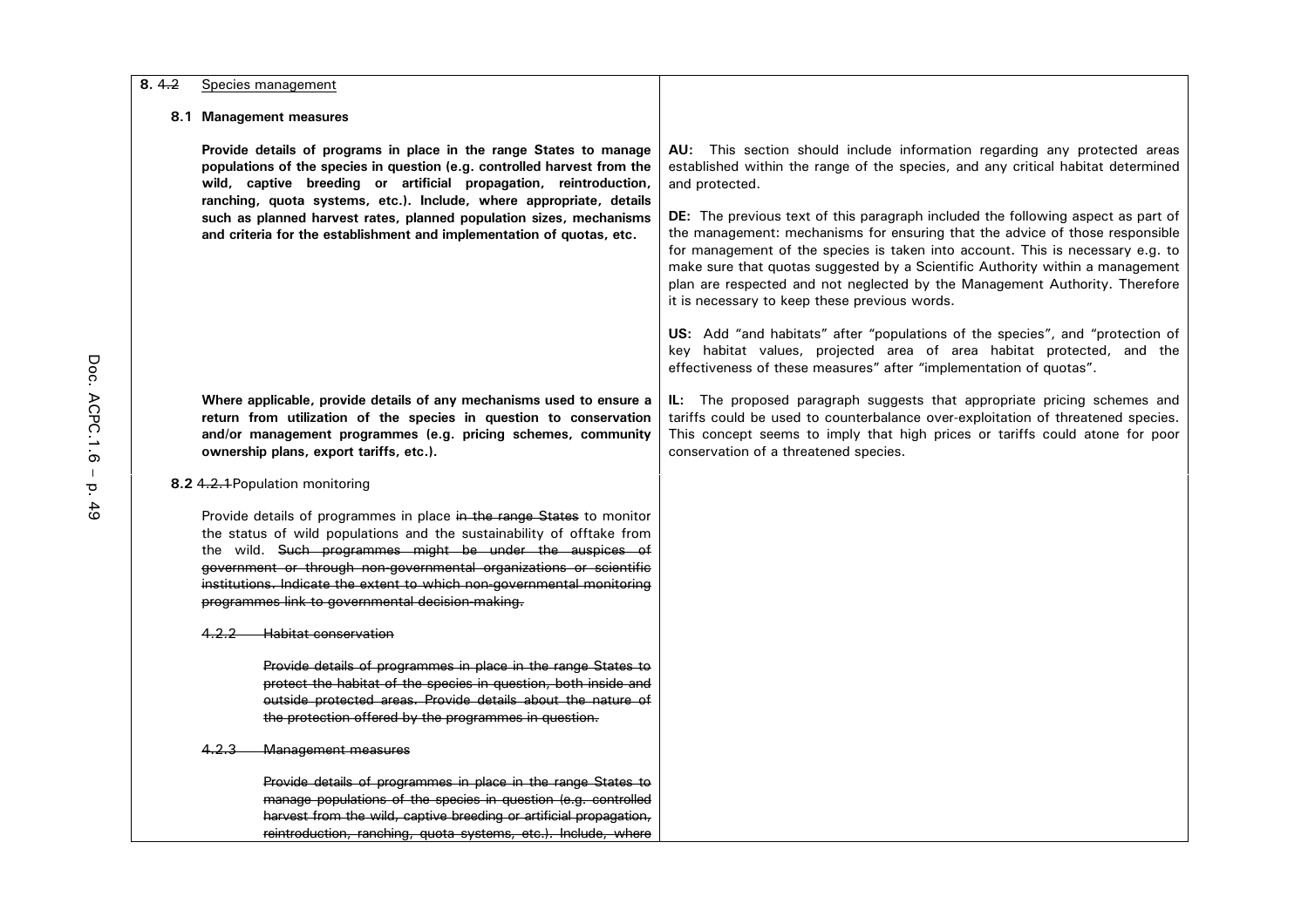| appropriate, details such as planned harvest rates, planned              |                                                                            |
|--------------------------------------------------------------------------|----------------------------------------------------------------------------|
| population sizes, mechanisms for ensuring that the advice of             |                                                                            |
| those responsible for management of the species is taken into            |                                                                            |
| account, mechanisms and criteria for the establishment of                |                                                                            |
| quotas, etc.                                                             |                                                                            |
|                                                                          |                                                                            |
| Where applicable, provide details of any mechanisms used to              |                                                                            |
| ensure a return from utilization of the species in question to           |                                                                            |
| conservation and/or management programmes (e.g. pricing                  |                                                                            |
| schemes, community ownership plans, export tariffs, etc.).               |                                                                            |
| 8.3 4.3 Control measures                                                 |                                                                            |
| 8.3.143.1<br>International control measures trade                        |                                                                            |
| Provide information on regarding measures in place, in                   |                                                                            |
| addition to CITES, to control the movement of specimens of               |                                                                            |
| the species in question across international borders. Include            |                                                                            |
| information about marking schemes in place, if any.                      |                                                                            |
|                                                                          |                                                                            |
| 8.3.243.2<br>Domestic control measures                                   |                                                                            |
| Provide information regarding controls in the range States               |                                                                            |
| aimed at ensuring a sustainable harvest from the wild of the             |                                                                            |
| species in question. Include information on education,                   |                                                                            |
| compliance and enforcement activities as appropriate and an              |                                                                            |
| assessment of the effectiveness of the programmes.                       |                                                                            |
|                                                                          |                                                                            |
| 8.4 Captive breeding                                                     |                                                                            |
| Where applicable, provide details of commercial captive breeding or      | US: Add "including plantations" after "artificial propagation operations". |
| artificial propagation operations for the species in question within the |                                                                            |
| country in question, including the size of captive stocks and the        |                                                                            |
| production, and the extent to which these operations are either          |                                                                            |
| contributing to a conservation programme or meeting a demand that        |                                                                            |
| would otherwise be met by specimens from the wild. Discuss any           |                                                                            |
| management implications of captive breeding or artificial propagation    |                                                                            |
| programs. Also provide information on the extent of captive breeding     |                                                                            |
| or artificial propagation outside the country or countries of origin to  |                                                                            |
| the extent possible.                                                     |                                                                            |
|                                                                          |                                                                            |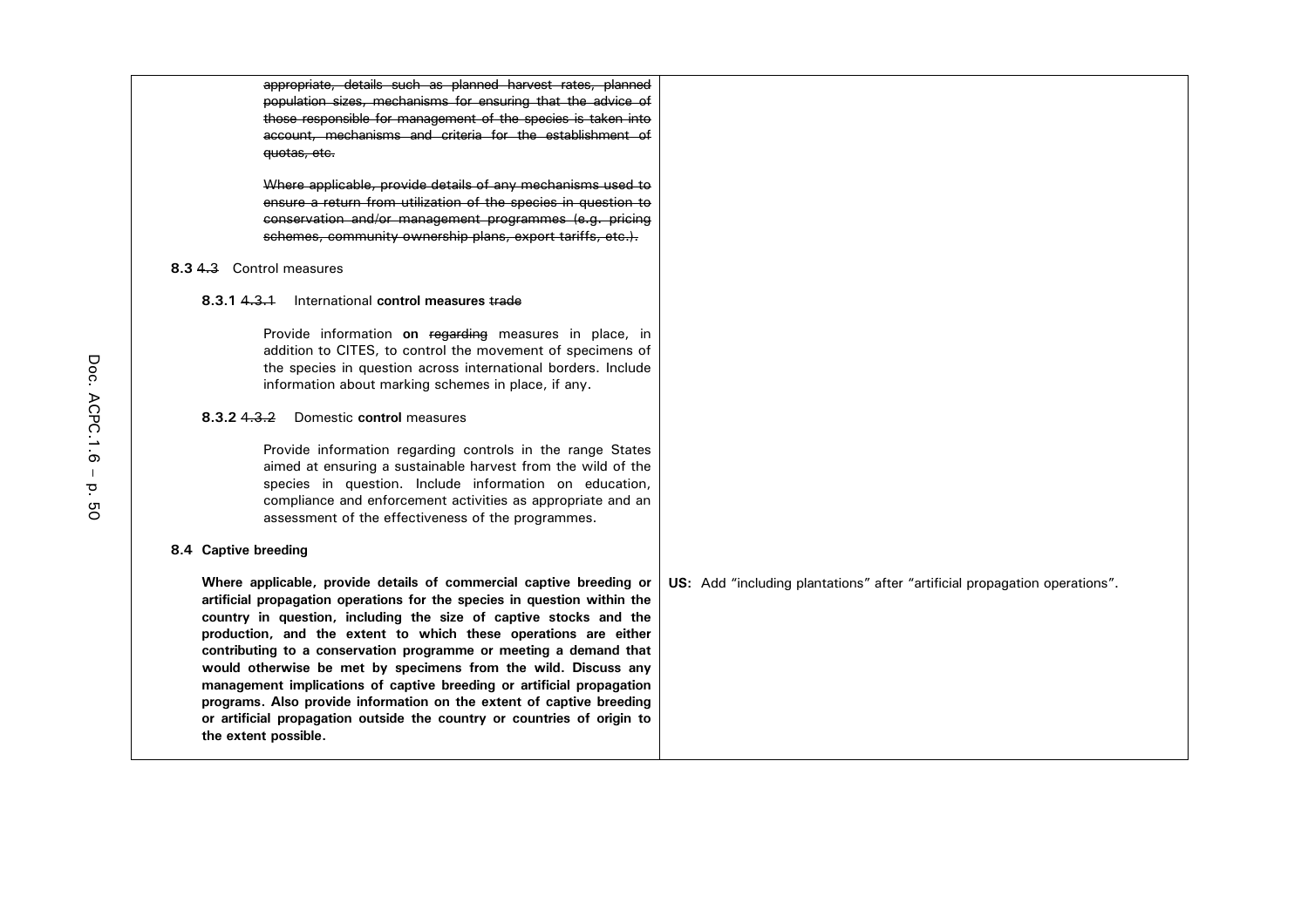| 8.5 Habitat conservation                                                                                                                                                                                                                                                                                                                                                                                                                                                                            |                                                                                                                                              |
|-----------------------------------------------------------------------------------------------------------------------------------------------------------------------------------------------------------------------------------------------------------------------------------------------------------------------------------------------------------------------------------------------------------------------------------------------------------------------------------------------------|----------------------------------------------------------------------------------------------------------------------------------------------|
| Provide details of programs in place in the range States to protect the<br>habitat of the species in question, both inside and outside protected<br>areas. Provide details about the nature of the protection offered by the<br>programmes in question.                                                                                                                                                                                                                                             | US: Add "In the case of trees, assuring that harvesting practices are designed<br>to protect the habitat that the trees themselves provide." |
| 8.6 Safeguards                                                                                                                                                                                                                                                                                                                                                                                                                                                                                      |                                                                                                                                              |
| In the case of downlisting or delisting proposals, or of proposals<br>involving substantive annotations, address any relevant safeguards.                                                                                                                                                                                                                                                                                                                                                           |                                                                                                                                              |
| If the proposed amendment is likely to lead to an increase in trade in<br>the species concerned, explain why this would not result in<br>unsustainable trade in similar species.                                                                                                                                                                                                                                                                                                                    |                                                                                                                                              |
| 9. 5-Information on Ssimilar Sspecies                                                                                                                                                                                                                                                                                                                                                                                                                                                               |                                                                                                                                              |
| Give the names of species of which specimens in trade look very similar,<br>state how they may be distinguished, based on the commodities or parts<br>and derivatives most common in trade, and explain whether or not it is<br>reasonable to expect an informed non-expert to be able to make a firm<br>identification. Outline measures that would need to be taken to handle<br>potential difficulties in distinguishing between specimens of this species<br>from those of and similar species. |                                                                                                                                              |
| If the proposed amendment would be likely to lead to an increase in trade<br>in the species concerned, explain why this would not result in<br>unsustainable trade in similar species.                                                                                                                                                                                                                                                                                                              |                                                                                                                                              |
| 10. 6. Other Comments                                                                                                                                                                                                                                                                                                                                                                                                                                                                               |                                                                                                                                              |
| Provide details of the consultation undertaken to secure comments on the<br>proposal from the range States of the species, either through direct contact<br>or via the CITES Secretariat. Comments received from each country should<br>be provided. Where comments were sought but not received in sufficient<br>time to enable their inclusion in the supporting statement, this should be<br>noted, as well as the date of the request.                                                          |                                                                                                                                              |
| In cases of consultation with Parties via the CITES Secretariat, information<br>from range States and non-range States should be separated.                                                                                                                                                                                                                                                                                                                                                         |                                                                                                                                              |
| In the case of species that are also managed through other international<br>agreements or intergovernmental bodies, provide details of the<br>consultations undertaken to obtain the comments of those organizations or<br>bodies, and indicate how those comments have been addressed in the                                                                                                                                                                                                       |                                                                                                                                              |